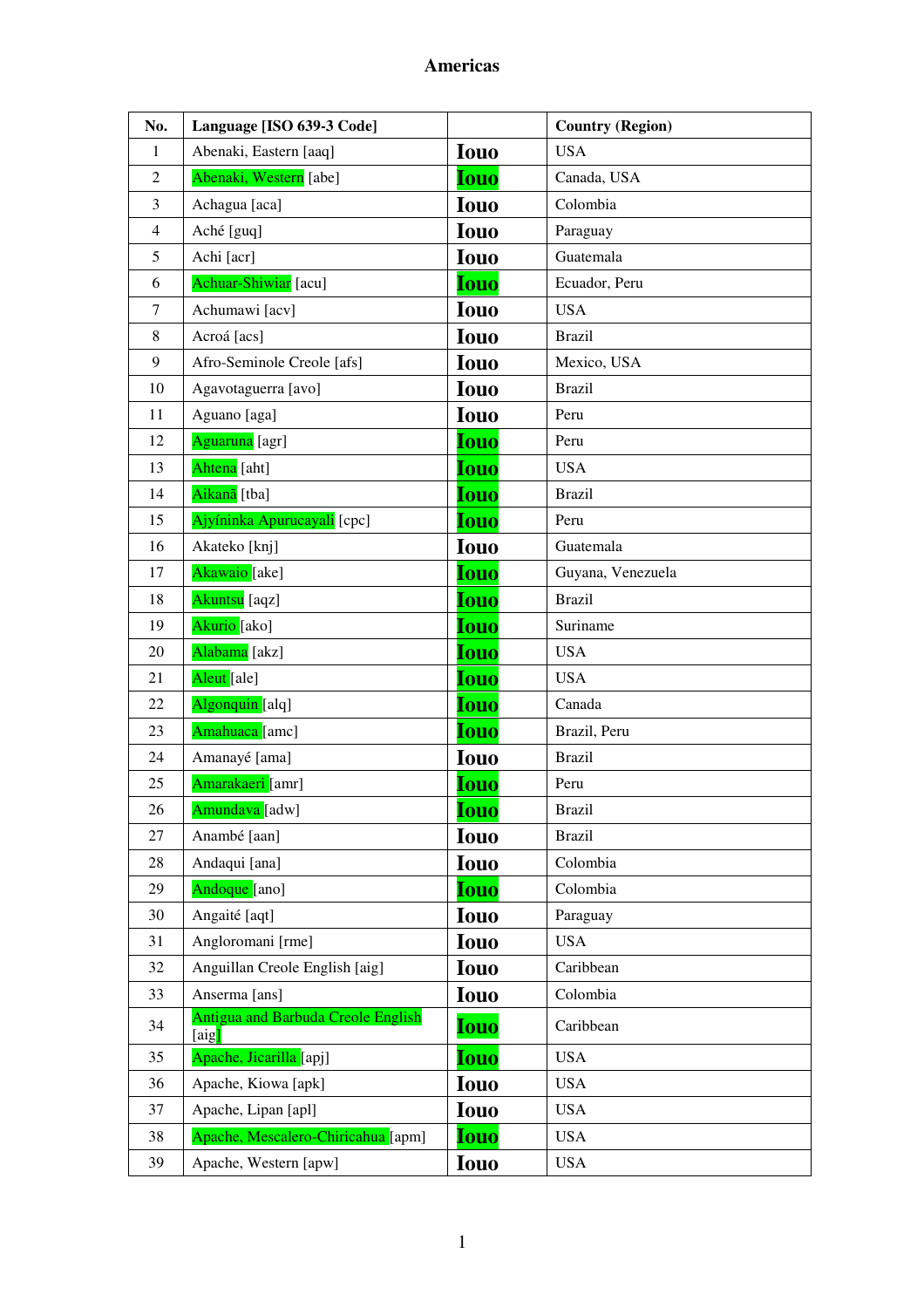| No. | Language [ISO 639-3 Code]       |             | <b>Country (Region)</b>                       |
|-----|---------------------------------|-------------|-----------------------------------------------|
| 40  | Apalaí [apy]                    | <b>Iouo</b> | <b>Brazil</b>                                 |
| 41  | Apiaká [api]                    | <b>Iouo</b> | <b>Brazil</b>                                 |
| 42  | Apinayé [apn]                   | <b>Iouo</b> | <b>Brazil</b>                                 |
| 43  | Apurinã [apu]                   | <b>Iouo</b> | <b>Brazil</b>                                 |
| 44  | Arabela [arl]                   | <b>Iouo</b> | Peru                                          |
| 45  | Araona <sup>[aro]</sup>         | <b>Iouo</b> | Bolivia                                       |
| 46  | Arapaho [arp]                   | <b>Iouo</b> | <b>USA</b>                                    |
| 47  | Arapaso [arj]                   | <b>Iouo</b> | <b>Brazil</b>                                 |
| 48  | Arára, Mato Grosso [axg]        | <b>Iouo</b> | <b>Brazil</b>                                 |
| 49  | Arára, Pará [aap]               | <b>Iouo</b> | <b>Brazil</b>                                 |
| 50  | Ararandewára [xaj]              | <b>Iouo</b> | <b>Brazil</b>                                 |
| 51  | Arawak [arw]                    | <b>Iouo</b> | French Guyana, Guyana, Suriname,<br>Venezuela |
| 52  | Araweté [awt]                   | <b>Iouo</b> | <b>Brazil</b>                                 |
| 53  | Arhuaco [arh]                   | <b>Iouo</b> | Colombia                                      |
| 54  | Arikapú [ark]                   | <b>Iouo</b> | <b>Brazil</b>                                 |
| 55  | Arikara [ari]                   | <b>Iouo</b> | <b>USA</b>                                    |
| 56  | Arikem [ait]                    | <b>Iouo</b> | <b>Brazil</b>                                 |
| 57  | Arma [aoh]                      | <b>Iouo</b> | Colombia                                      |
| 58  | Aruá [arx]                      | <b>Iouo</b> | <b>Brazil</b>                                 |
| 59  | Arutani [atx]                   | <b>Iouo</b> | Brazil, Venezuela                             |
| 60  | Asháninka [cni]                 | <b>Iouo</b> | Peru                                          |
| 61  | Ashéninka Pajonal [cjo]         | <b>Iouo</b> | Peru                                          |
| 62  | Ashéninka Perené [prq]          | <b>Iouo</b> | Peru                                          |
| 63  | Ashéninka, Pichis [cpu]         | <b>Iouo</b> | Peru                                          |
| 64  | Ashéninka, South Ucayali [cpy]  | <b>Iouo</b> | Peru                                          |
| 65  | Ashéninka, Ucayali-Yurúa [cpb]  | <b>Iouo</b> | Brazil, Peru                                  |
| 66  | Assiniboine [asb]               | <b>Iouo</b> | Canada, USA                                   |
| 67  | <b>Asurini of Xingu</b> [asn]   | <b>Iouo</b> | <b>Brazil</b>                                 |
| 68  | <b>Asurini, Tocantins</b> [asu] | <b>Iouo</b> | <b>Brazil</b>                                 |
| 69  | Atikamekw [atj]                 | <b>Iouo</b> | Canada                                        |
| 70  | Atorada [aox]                   | <b>Iouo</b> | Brazil, Guyana                                |
| 71  | Atsugewi [atw]                  | <b>Iouo</b> | <b>USA</b>                                    |
| 72  | Aukan [djk]                     | <b>Iouo</b> | French Guyana, Suriname                       |
| 73  | Aurá [aux]                      | <b>Iouo</b> | <b>Brazil</b>                                 |
| 74  | Aushiri [avs]                   | <b>Iouo</b> | Peru                                          |
| 75  | Avá-Canoeiro [avv]              | Iouo        | <b>Brazil</b>                                 |
| 76  | Awa-Cuaiquer [kwi]              | <b>Iouo</b> | Colombia, Ecuador                             |
| 77  | Awakateko [agu]                 | <b>Iouo</b> | Guatemala                                     |
| 78  | Awetí [awe]                     | <b>Iouo</b> | <b>Brazil</b>                                 |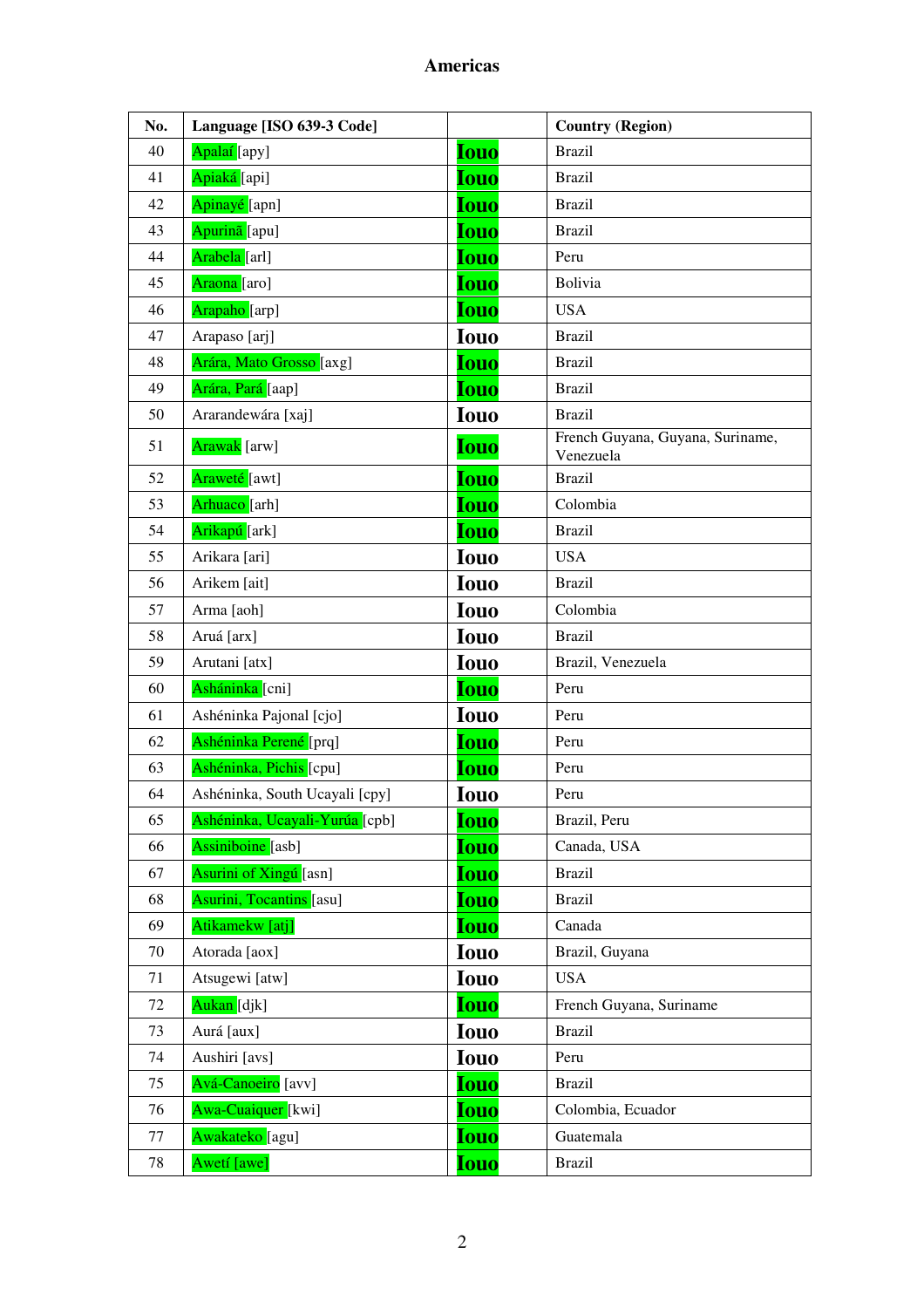| No. | Language [ISO 639-3 Code]         |             | <b>Country (Region)</b>                       |
|-----|-----------------------------------|-------------|-----------------------------------------------|
| 79  | Aymara, Central [ayr]             | <b>Iouo</b> | Argentina, Bolivia, Chile, Peru               |
| 80  | Aymara, Southern [ayc]            | <b>Iouo</b> | Peru                                          |
| 81  | Ayoreo [ayo]                      | <b>Iouo</b> | Bolivia, Paraguay                             |
| 82  | Babine [bcr]                      | <b>Iouo</b> | Canada                                        |
| 83  | Bahamas Creole English [bah]      | <b>Iouo</b> | Caribbean                                     |
| 84  | Bajan [bjs]                       | <b>Iouo</b> | Caribbean                                     |
| 85  | Bakairí [bkq]                     |             | <b>Brazil</b>                                 |
| 86  | Baniwa [bwi]                      | <b>Iouo</b> | Brazil, Venezuela                             |
| 87  | Barasana-Eduria [bsn]             | Iouo        | Colombia                                      |
| 88  | Barbareño [boi]                   | <b>Iouo</b> | <b>USA</b>                                    |
| 89  | Baré [bae]                        | <b>Iouo</b> | Brazil, Venezuela                             |
| 90  | Barí [mot]                        | <b>Iouo</b> | Colombia, Venezuela                           |
| 91  | Baure [brg]                       | <b>Iouo</b> | <b>Bolivia</b>                                |
| 92  | Beaver [bea]                      | <b>Iouo</b> | Canada                                        |
| 93  | <b>Belize Kriol English [bzj]</b> | <b>Iouo</b> | <b>Belize</b>                                 |
| 94  | Bella Coola [blc]                 | <b>Iouo</b> | Canada                                        |
| 95  | Blackfoot [bla]                   | <b>Iouo</b> | Canada, USA                                   |
| 96  | Bora [boa]                        | <b>Iouo</b> | Colombia, Peru                                |
| 97  | Borôro [bor]                      | <b>Iouo</b> | Bolivia, Brazil                               |
| 98  | Boruca [brn]                      | <b>Iouo</b> | Costa Rica                                    |
| 99  | Bribri [bzd]                      | <b>Iouo</b> | Costa Rica                                    |
| 100 | Buglere [sab]                     | <b>Iouo</b> | Panama                                        |
| 101 | Cabécar [cjp]                     | <b>Iouo</b> | Costa Rica                                    |
| 102 | Cabiyarí [cbb]                    | <b>Iouo</b> | Colombia                                      |
| 103 | Cacua <sup>[cbv]</sup>            | <b>Iouo</b> | Colombia                                      |
| 104 | Caddo [cad]                       | <b>Iouo</b> | <b>USA</b>                                    |
| 105 | Cafundo Creole [ccd]              |             | <b>Brazil</b>                                 |
| 106 | Cahuarano [cah]                   | <b>Iouo</b> | Peru                                          |
| 107 | Cahuilla [chl]                    | <b>Iouo</b> | <b>USA</b>                                    |
| 108 | Caló [rmq]                        | <b>Iouo</b> | <b>Brazil</b>                                 |
| 109 | Camsá [kbh]                       | <b>Iouo</b> | Colombia                                      |
| 110 | Candoshi-Shapra [cbu]             | Iouo        | Peru                                          |
| 111 | Canela [ram]                      |             | <b>Brazil</b>                                 |
| 112 | Canichana [caz]                   | <b>Iouo</b> | Bolivia                                       |
| 113 | Capanahua [kaq]                   | <b>Iouo</b> | Peru                                          |
| 114 | Caquinte [cot]                    | <b>Iouo</b> | Peru                                          |
| 115 | Carabayo [cby]                    | <b>Iouo</b> | Colombia                                      |
| 116 | Carapana [cbc]                    | <b>Iouo</b> | Colombia                                      |
| 117 | Carib [car]                       | <b>Iouo</b> | French Guyana, Guyana, Suriname,<br>Venezuela |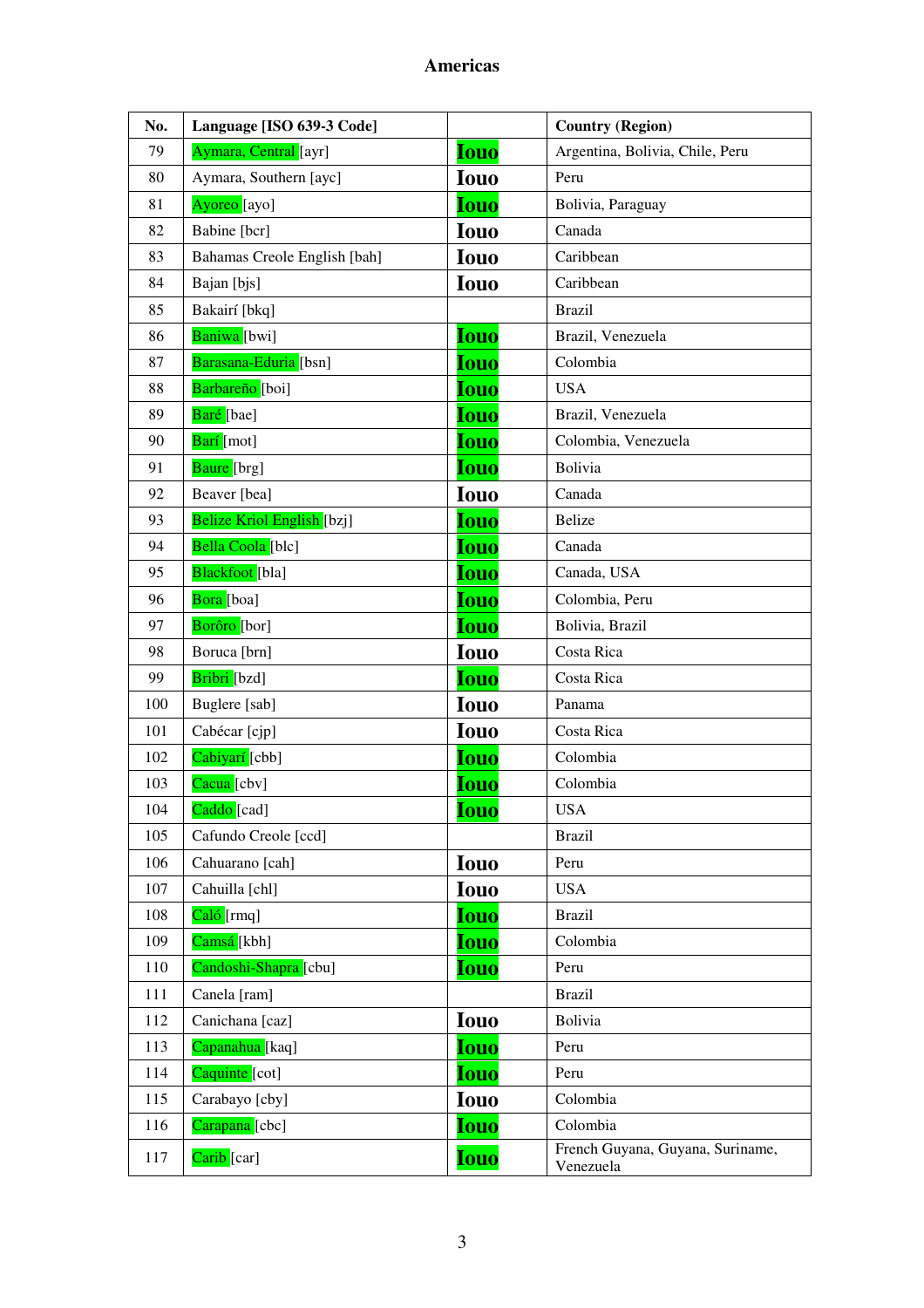| No. | Language [ISO 639-3 Code]       |             | <b>Country (Region)</b>         |
|-----|---------------------------------|-------------|---------------------------------|
| 118 | Carijona [cbd]                  | <b>Iouo</b> | Colombia                        |
| 119 | Carrier [crx]                   | <b>Iouo</b> | Canada                          |
| 120 | Carrier, Southern [caf]         | <b>Iouo</b> | Canada                          |
| 121 | Cashibo-Cacataibo [cbr]         | <b>Iouo</b> | Peru                            |
| 122 | Cashinahua [cbs]                |             | <b>Brazil</b>                   |
| 123 | Catawba [chc]                   | <b>Iouo</b> | <b>USA</b>                      |
| 124 | Cavineña [cav]                  | <b>Iouo</b> | Bolivia                         |
| 125 | Cayubaba [cyb]                  | Iouo        | Bolivia                         |
| 126 | Cayuga <sup>[cay]</sup>         | <b>Iouo</b> | Canada, USA                     |
| 127 | Ch'orti' [caa]                  | <b>Iouo</b> | Guatemala, Honduras             |
| 128 | Chachi [cbi]                    | <b>Iouo</b> | Ecuador                         |
| 129 | Chácobo <sup>[cao]</sup>        | <b>Iouo</b> | Bolivia                         |
| 130 | Chaima [ciy]                    | <b>Iouo</b> | Venezuela                       |
| 131 | Chamacoco [ceg]                 | <b>Iouo</b> | Paraguay                        |
| 132 | Chamicuro [ccc]                 | <b>Iouo</b> | Peru                            |
| 133 | Chamorro [cha]                  | <b>Iouo</b> | <b>USA</b>                      |
| 134 | Chatino, Eastern Highland [cly] | <b>Iouo</b> | Mexico                          |
| 135 | Chatino, Nopala [cya]           | <b>Iouo</b> | Mexico                          |
| 136 | Chatino, Tataltepec [cta]       | <b>Iouo</b> | Mexico                          |
| 137 | Chatino, Western Highland [ctp] | <b>Iouo</b> | Mexico                          |
| 138 | Chatino, Zacatepec [ctz]        | <b>Iouo</b> | Mexico                          |
| 139 | Chatino, Zenzontepec [czn]      | <b>Iouo</b> | Mexico                          |
| 141 | Chayahuita [cbt]                | <b>Iouo</b> | Peru                            |
| 142 | Chehalis, Lower [cea]           | <b>Iouo</b> | <b>USA</b>                      |
| 143 | Chehalis, Upper [cjh]           | <b>Iouo</b> | <b>USA</b>                      |
| 144 | Cherokee [chr]                  | <b>Iouo</b> | <b>USA</b>                      |
| 145 | Chetco [ctc]                    | <b>Iouo</b> | <b>USA</b>                      |
| 146 | Cheyenne [chy]                  | <b>Iouo</b> | <b>USA</b>                      |
| 147 | Chiapanec [cip]                 | <b>Iouo</b> | Mexico                          |
| 148 | Chichimeco-Jonaz [pei]          | <b>Iouo</b> | Mexico                          |
| 149 | Chickasaw [cic]                 | <b>Iouo</b> | <b>USA</b>                      |
| 150 | Chicomuceltec [cob]             | <b>Iouo</b> | Guatemala, Mexico               |
| 151 | Chilcotin [clc]                 | <b>Iouo</b> | Canada                          |
| 152 | Chimila [cbg]                   | <b>Iouo</b> | Colombia                        |
| 153 | Chinantec                       | <b>Iouo</b> | Mexico                          |
| 154 | Chinese, Hakka [hak]            | <b>Iouo</b> | French Guyana, Panama, Suriname |
| 155 | Chinantec, Chiltepec [csa]      | <b>Iouo</b> | Mexico                          |
| 156 | Chinantec, Comaltepec [cco]     | <b>Iouo</b> | Mexico                          |
| 157 | Chinantec, Lalana [cnl]         | <b>Iouo</b> | Mexico                          |
| 158 | Chinantec, Lealao [cle]         | <b>Iouo</b> | Mexico                          |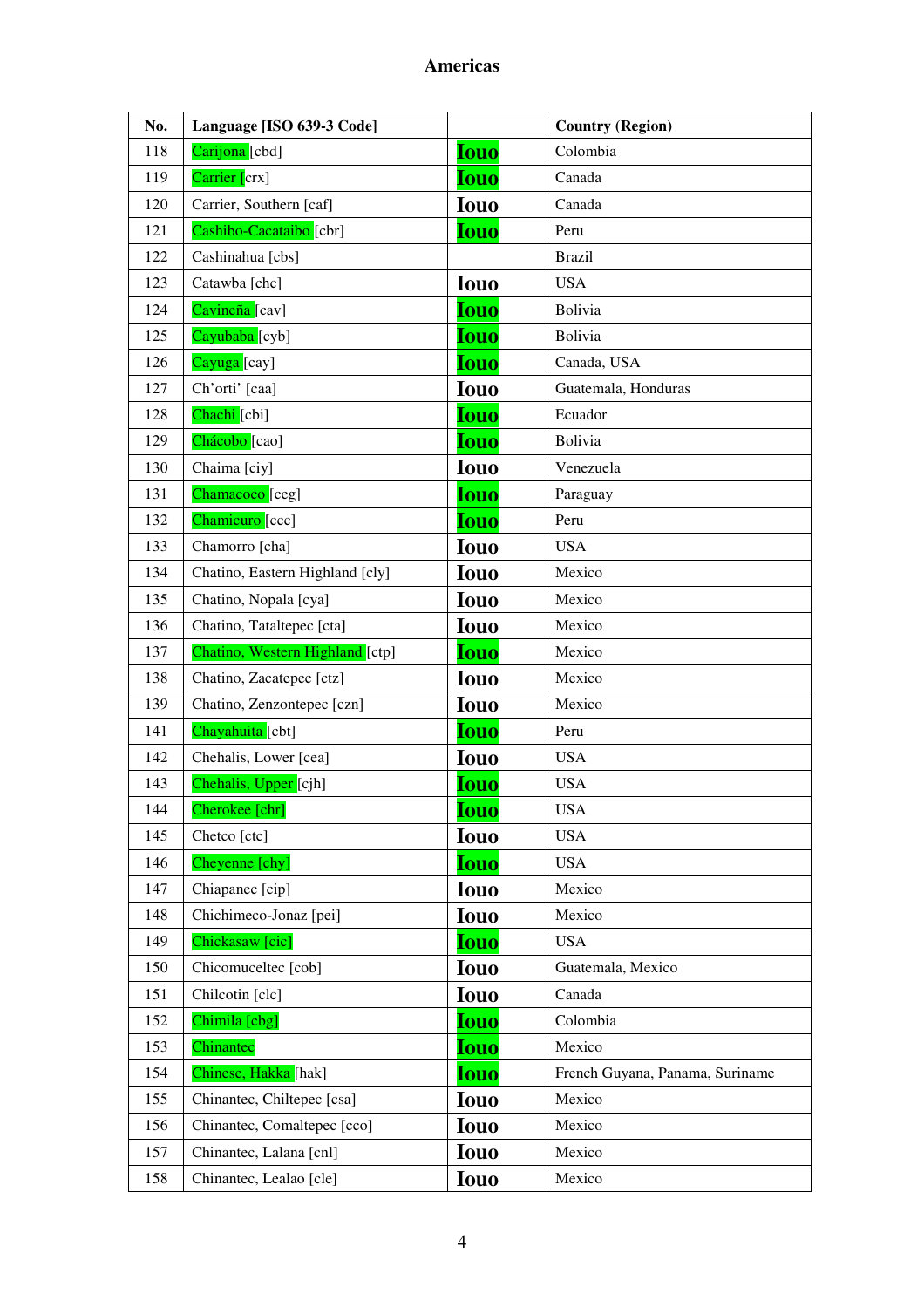| No. | Language [ISO 639-3 Code]        |             | <b>Country (Region)</b> |
|-----|----------------------------------|-------------|-------------------------|
| 159 | Chinantec, Ojitlán [chj]         | <b>Iouo</b> | Mexico                  |
| 160 | Chinantec, Ozumacín [chz]        | <b>Iouo</b> | Mexico                  |
| 161 | Chinantec, Palantla [cpa]        | <b>Iouo</b> | Mexico                  |
| 162 | Chinantec, Quiotepec [chq]       | <b>Iouo</b> | Mexico                  |
| 163 | Chinantec, Sochiapan [cso]       | <b>Iouo</b> | Mexico                  |
| 164 | Chinantec, Tepetotutla [cnt]     | <b>Iouo</b> | Mexico                  |
| 165 | Chinantec, Tepinapa [cte]        | <b>Iouo</b> | Mexico                  |
| 166 | Chinantec, Tlacoatzintepec [ctl] | <b>Iouo</b> | Mexico                  |
| 167 | Chinantec, Usila [cuc]           | <b>Iouo</b> | Mexico                  |
| 168 | Chinantec, Valle Nacional [cvn]  | <b>Iouo</b> | Mexico                  |
| 169 | Chinook [chh]                    | <b>Iouo</b> | <b>USA</b>              |
| 170 | Chinook Wawa [chn]               | <b>Iouo</b> | Canada, USA             |
| 171 | Chipaya [cap]                    | <b>Iouo</b> | <b>Bolivia</b>          |
| 172 | Chippewa <sup>[ciw]</sup>        | <b>Iouo</b> | <b>USA</b>              |
| 173 | Chiquitano [cax]                 | <b>Iouo</b> | Bolivia, Brazil         |
| 174 | Chiripá [nhd]                    | <b>Iouo</b> | Argentina, Brazil       |
| 175 | Chitimacha [ctm]                 | <b>Iouo</b> | <b>USA</b>              |
| 176 | Chocholtec [coz]                 | <b>Iouo</b> | Mexico                  |
| 177 | Choctaw <sup>[cho]</sup>         | <b>Iouo</b> | <b>USA</b>              |
| 178 | Chol [ctu]                       | <b>Iouo</b> | Mexico                  |
| 179 | Cholón [cht]                     | <b>Iouo</b> | Peru                    |
| 180 | Chontal, Highland Oaxaca [chd]   | <b>Iouo</b> | Mexico                  |
| 181 | Chontal, Lowland Oaxaca [clo]    | <b>Iouo</b> | Mexico                  |
| 182 | Chontal, Tabasco [chf]           | Iouo        | Mexico                  |
| 183 | Chorote, Iyo'wujwa [crq]         | <u>Iouo</u> | Argentina               |
| 184 | Chorote, Iyojwa'ja [crt]         | <b>Iouo</b> | Argentina               |
| 185 | Chuj [cac]                       | <b>Iouo</b> | Guatemala, Mexico       |
| 186 | Cinta Larga [cin]                | <b>Iouo</b> | <b>Brazil</b>           |
| 187 | Clallam [clm]                    | <b>Iouo</b> | <b>USA</b>              |
| 188 | Cocama-Cocamilla [cod]           | <b>Iouo</b> | Brazil, Colombia, Peru  |
| 189 | Cochimi [coj]                    | <b>Iouo</b> | Mexico                  |
| 190 | Cocopa [coc]                     | <b>Iouo</b> | Mexico, USA             |
| 191 | Coeur d'Alene <sup>[crd]</sup>   | <b>Iouo</b> | <b>USA</b>              |
| 192 | Cofán [con]                      | Iouo        | Ecuador, Colombia       |
| 193 | Colorado [cof]                   | <b>Iouo</b> | Ecuador                 |
| 194 | Columbia-Wenatchi [col]          | <b>Iouo</b> | <b>USA</b>              |
| 195 | Comanche [com]                   | <b>Iouo</b> | <b>USA</b>              |
| 196 | $Comox$ [coo]                    | <b>Iouo</b> | Canada                  |
| 197 | Coos [csz]                       | <b>Iouo</b> | <b>USA</b>              |
| 198 | Coquille [coq]                   | <b>Iouo</b> | <b>USA</b>              |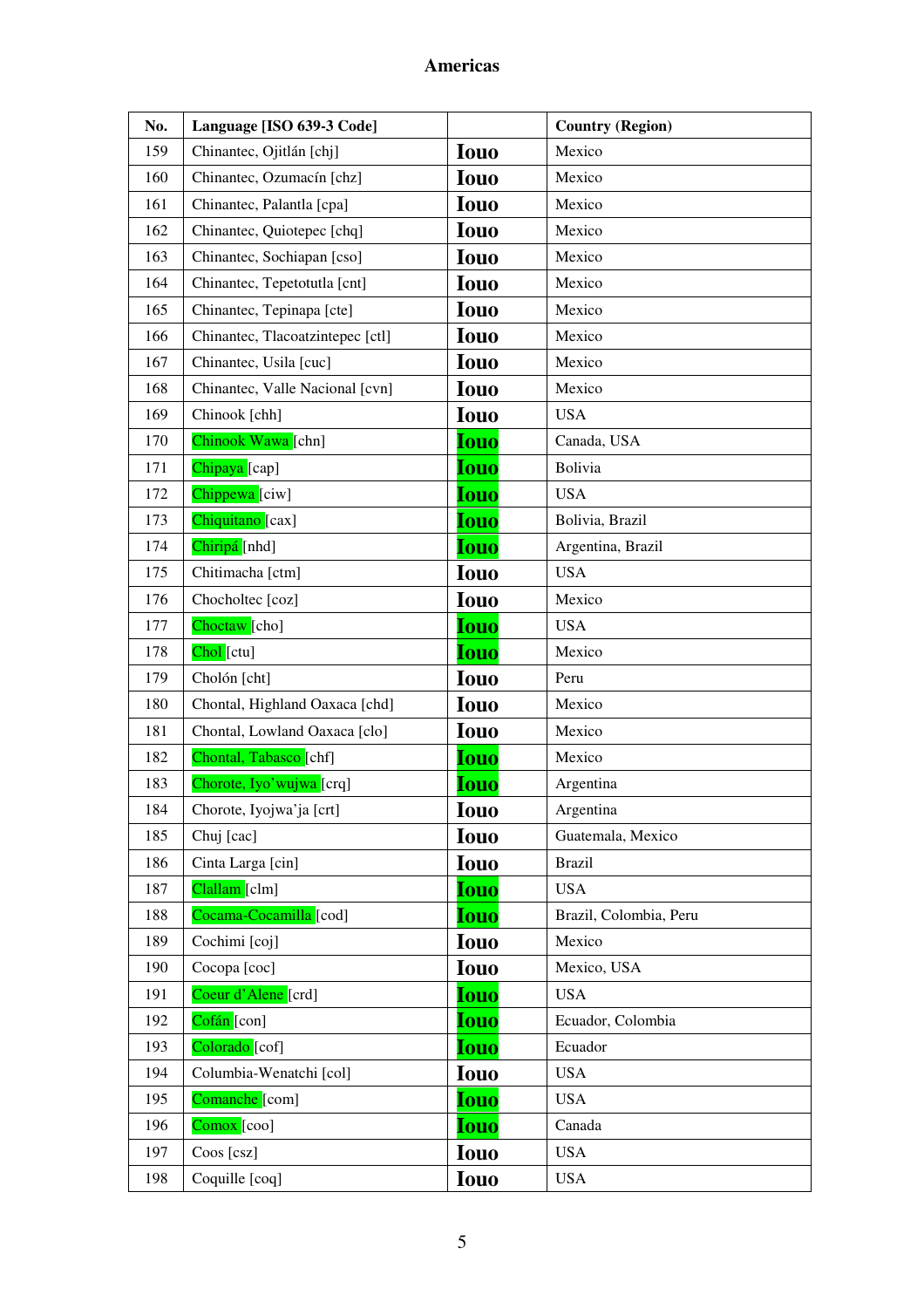| No. | Language [ISO 639-3 Code]     |             | <b>Country (Region)</b>                             |
|-----|-------------------------------|-------------|-----------------------------------------------------|
| 199 | Cora, El Nayar [crn]          | <b>Iouo</b> | Mexico                                              |
| 200 | Cora, Santa Teresa [cok]      | <b>Iouo</b> | Mexico                                              |
| 201 | Cowlitz [cow]                 | <b>Iouo</b> | <b>USA</b>                                          |
| 202 | Cree, Moose [crm]             | <b>Iouo</b> | Canada                                              |
| 203 | Cree, Northern East [crl]     | <b>Iouo</b> | Canada                                              |
| 204 | Cree, Plains [crk]            | <b>Iouo</b> | Canada, USA                                         |
| 205 | Cree, Southern East [crj]     | <b>Iouo</b> | Canada                                              |
| 206 | Cree, Swampy [csw]            | <b>Iouo</b> | Canada                                              |
| 207 | Cree, Woods [cwd]             | <b>Iouo</b> | Canada                                              |
| 208 | Crow [cro]                    | <b>Iouo</b> | <b>USA</b>                                          |
| 209 | Cruzeño [crz]                 | <b>Iouo</b> | <b>USA</b>                                          |
| 210 | Cubeo [cub]                   | <b>Iouo</b> | Brazil, Colombia                                    |
| 211 | Cuiba [cui]                   | <b>Iouo</b> | Colombia, Venezuela                                 |
| 212 | Cuicatec, Tepeuxila [cux]     | <b>Iouo</b> | Mexico                                              |
| 213 | Cuicatec, Teutila [cut]       | <b>Iouo</b> | Mexico                                              |
| 214 | Culina [cul]                  | <b>Iouo</b> | Peru                                                |
| 215 | Cumanagoto [cuo]              | <b>Iouo</b> | Venezuela                                           |
| 216 | Cupeño <sup>[cup]</sup>       | <b>Iouo</b> | <b>USA</b>                                          |
| 217 | Curripaco [kpc]               | <b>Iouo</b> | Brazil, Colombia, Venezuela                         |
| 218 | Dakota [dak]                  | <b>Iouo</b> | Canada, USA                                         |
| 219 | Danish [dan]                  | <b>Iouo</b> | Greenland                                           |
| 220 | Dâw [kwa]                     | <b>Iouo</b> | <b>Brazil</b>                                       |
| 221 | Degexit'an [ing]              | <b>Iouo</b> | <b>USA</b>                                          |
| 222 | Dene [chp]                    | <b>Iouo</b> | Canada                                              |
| 223 | Dení [dny]                    | <b>Iouo</b> | <b>Brazil</b>                                       |
| 224 | Desano [des]                  | <b>louo</b> | Brazil, Colombia                                    |
| 225 | Ditidaht [dtd]                | <b>Iouo</b> | Canada                                              |
| 226 | Dogrib [dgr]                  | <b>Iouo</b> | Canada                                              |
| 227 | Dominican Creole French [acf] | <b>Iouo</b> | Caribbean                                           |
| 228 | Dutch [nld]                   | <b>Iouo</b> | Caribbean, Suriname                                 |
| 229 | E'ñapa Woromaipu [pbh]        | Iouo        | Venezuela                                           |
| 230 | Emberá-Baudó [bdc]            | <b>Iouo</b> | Colombia                                            |
| 231 | Emberá-Catío [cto]            | <b>Iouo</b> | Colombia, Panama                                    |
| 232 | Emberá-Chamí [cmi]            | <b>Iouo</b> | Colombia                                            |
| 233 | Emberá-Tadó [tdc]             | Iouo        | Colombia                                            |
| 234 | Emberá, Northern [emp]        | <b>Iouo</b> | Colombia, Panama                                    |
| 235 | Emerillon [eme]               | Iouo        | French Guyana                                       |
| 236 | Enawené-Nawé [unk]            | <b>Iouo</b> | <b>Brazil</b>                                       |
| 237 | English [eng]                 | <b>Iouo</b> | Belize, Canada, Caribbean, Guyana,<br>Honduras, USA |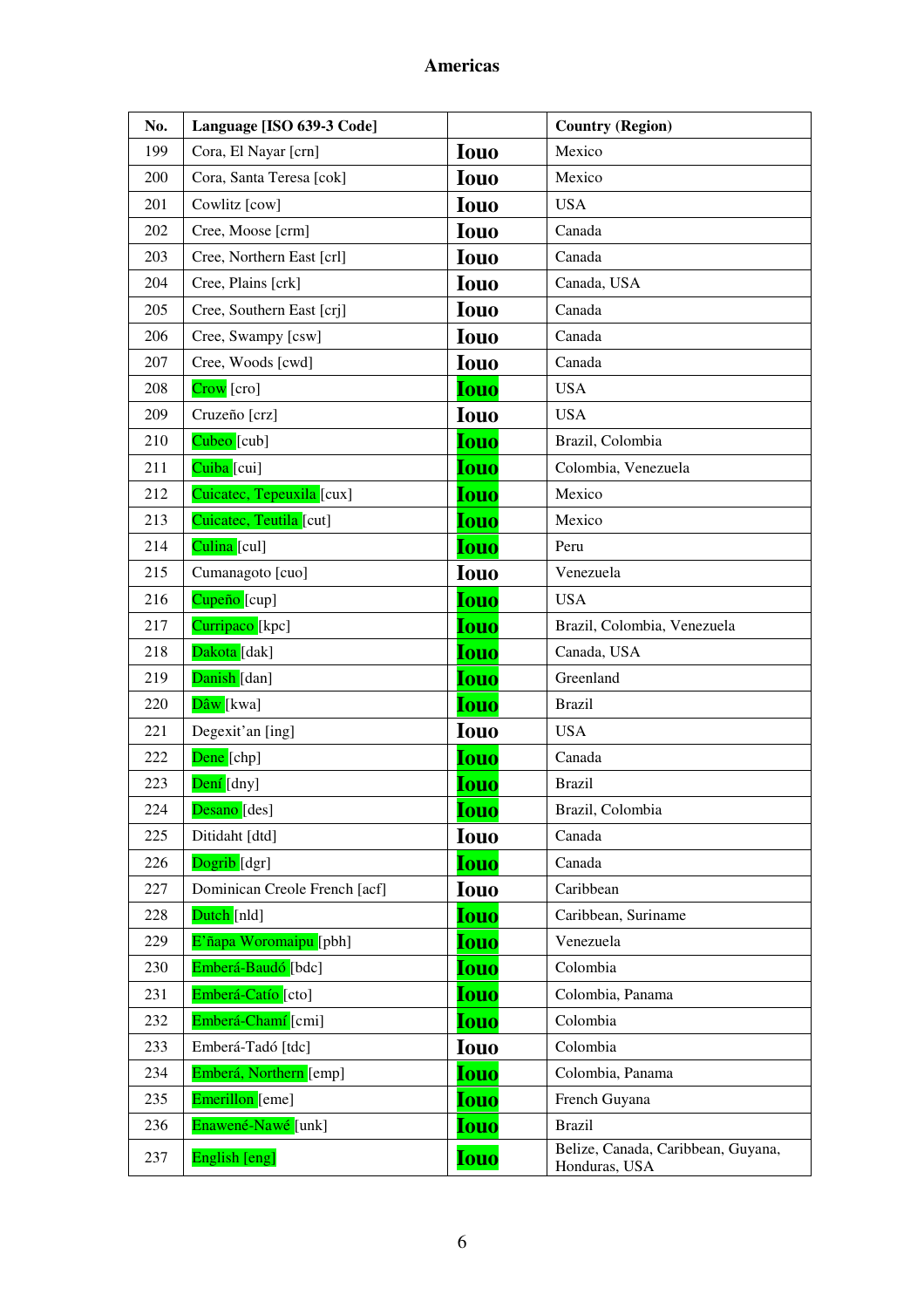| No. | Language [ISO 639-3 Code]        |             | <b>Country (Region)</b>                         |
|-----|----------------------------------|-------------|-------------------------------------------------|
| 238 | Enlhet [enl]                     | <b>Iouo</b> | Paraguay                                        |
| 239 | Enxet [enx]                      | <b>Iouo</b> | Paraguay                                        |
| 240 | Epena [sja]                      | <b>Iouo</b> | Colombia, Ecuador, Panama                       |
| 241 | Ese Ejja [ese]                   | <b>Iouo</b> | Bolivia, Peru                                   |
| 242 | Esselen [esq]                    | <b>Iouo</b> | <b>USA</b>                                      |
| 243 | Eyak [eya]                       | <b>Iouo</b> | <b>USA</b>                                      |
| 244 | French [fra]                     | <b>Iouo</b> | Canada, Caribbean, French Guyana,<br><b>USA</b> |
| 245 | French, Cajun [frc]              | <b>Iouo</b> | <b>USA</b>                                      |
| 246 | Galibi [car]                     | <b>Iouo</b> | <b>Brazil</b>                                   |
| 247 | Garifuna [cab]                   | <b>Iouo</b> | Belize, Guatemala, Honduras,<br>Nicaragua       |
| 248 | Gavião do Jiparaná [gvo]         | <b>Iouo</b> | <b>Brazil</b>                                   |
| 249 | Gavião, Pará [gvp]               | <b>Iouo</b> | <b>Brazil</b>                                   |
| 250 | German, Colonia Tovar [gct]      | <b>Iouo</b> | Venezuela                                       |
| 251 | German, Hutterite [geh]          | <b>Iouo</b> | <b>USA</b>                                      |
| 252 | German, Pennsylvania [pdc]       | <b>Iouo</b> | Canada, USA                                     |
| 253 | German, Standard [deu]           | <b>Iouo</b> | Paraguay                                        |
| 254 | Gitxsan [git]                    | <b>Iouo</b> | Canada                                          |
| 255 | Grenadian Creole English [gcl]   | <b>Iouo</b> | Caribbean                                       |
| 256 | Grenadian Creole French [acf]    | <b>Iouo</b> | Caribbean                                       |
| 257 | Gros Ventre [ats]                | <b>Iouo</b> | <b>USA</b>                                      |
| 258 | Guadeloupean Creole French [gcf] | <b>Iouo</b> | Caribbean                                       |
| 259 | Guahibo [guh]                    | <b>Iouo</b> | Colombia, Venezuela                             |
| 260 | Guajá [gvj]                      | <b>Iouo</b> | <b>Brazil</b>                                   |
| 261 | Guajajára [gub]                  | <b>Iouo</b> | <b>Brazil</b>                                   |
| 262 | Guambiano [gum]                  | <b>Iouo</b> | Colombia                                        |
| 263 | Guana [gqn]                      | <b>Iouo</b> | Brazil                                          |
| 264 | Guana [gva]                      | <b>Iouo</b> | Paraguay                                        |
| 265 | Guanano [gvc]                    | <b>Iouo</b> | Brazil, Colombia                                |
| 266 | Guaraní, Ava [nhd]               | <b>Iouo</b> | Paraguay                                        |
| 267 | Guaraní, Eastern Bolivian [gui]  | <b>Iouo</b> | Bolivia                                         |
| 268 | Guaraní, Mbyá [gun]              | <b>Iouo</b> | Argentina, Brazil, Paraguay                     |
| 269 | Guaraní, Paraguayan [gug]        | <b>Iouo</b> | Paraguay                                        |
| 270 | Guaraní, Western Argentine [gui] | <b>Iouo</b> | Argentina                                       |
| 271 | Guaraní, Western Bolivian [gnw]  | <b>Iouo</b> | Bolivia                                         |
| 272 | Guarayo [gui]                    | <b>Iouo</b> | Paraguay                                        |
| 273 | Guarayu <sup>[gyr]</sup>         | <b>Iouo</b> | Bolivia                                         |
| 274 | Guarequena [gae]                 | <b>Iouo</b> | Brazil, Venezuela                               |
| 275 | Guató [gta]                      | <b>Iouo</b> | <b>Brazil</b>                                   |
| 276 | Guayabero [guo]                  | <b>Iouo</b> | Colombia                                        |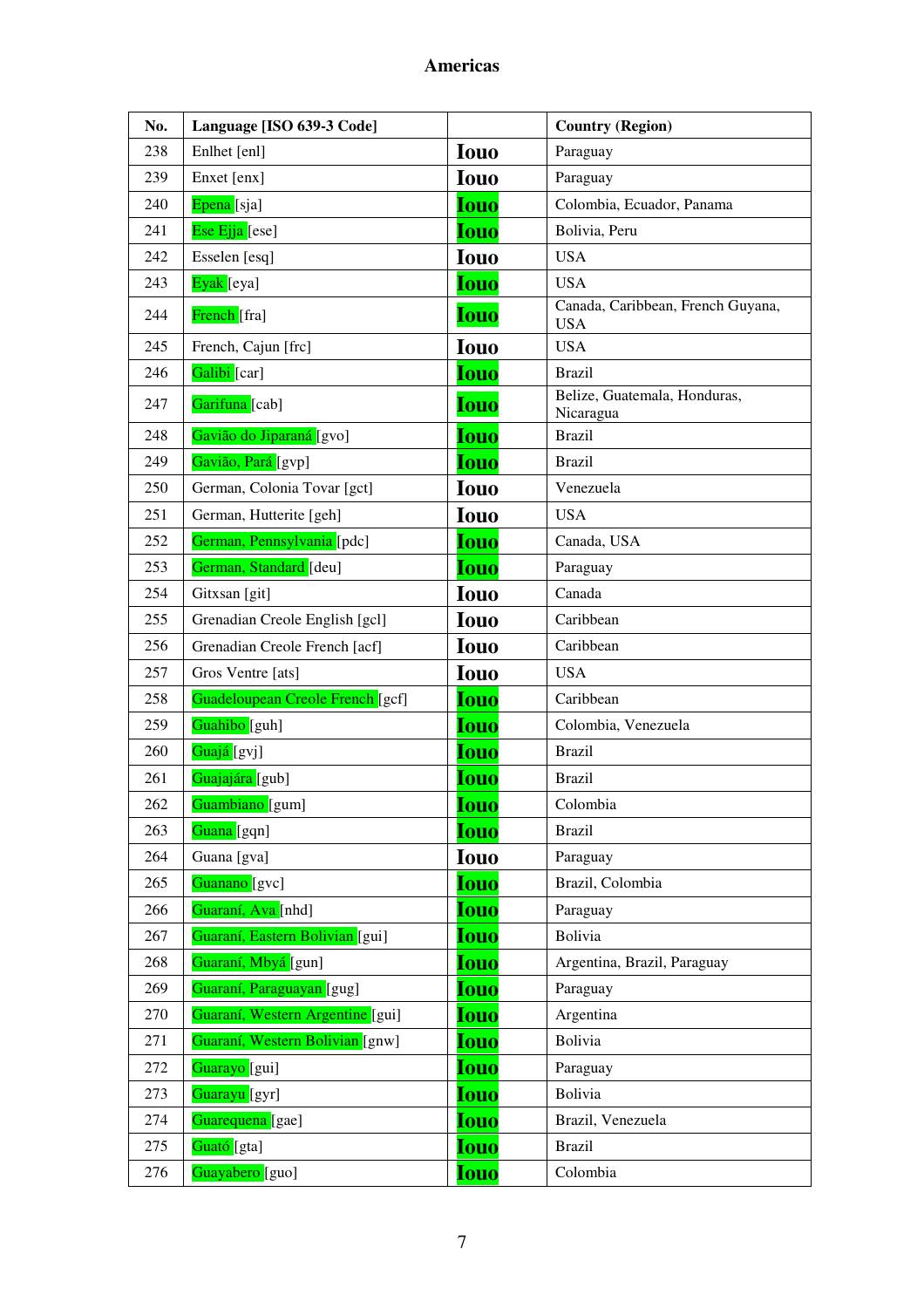| No.  | Language [ISO 639-3 Code]          |             | <b>Country (Region)</b>     |
|------|------------------------------------|-------------|-----------------------------|
| 277  | Guianese Creole French [gcr]       | <b>Iouo</b> | French Guyana               |
| 278  | Guyanese Creole English [gyn]      | <b>Iouo</b> | Guyana, Suriname            |
| 279  | Gwich'in [gwi]                     | <b>Iouo</b> | Canada, USA                 |
| 280  | Haida, Northern [hdn]              | <b>Iouo</b> | Canada, USA                 |
| 281  | Haida, Southern [hax]              | <b>Iouo</b> | Canada                      |
| 282  | Haisla [has]                       | <b>Iouo</b> | Canada                      |
| 283  | Haitian [hat]                      | <b>Iouo</b> | Caribbean                   |
| 284  | Halkomelem [hur]                   | Iouo        | Canada, USA                 |
| 285  | Han [haa]                          | <b>Iouo</b> | Canada, USA                 |
| 286  | Havasupai-Walapai-Yavapai [yuf]    | <b>Iouo</b> | <b>USA</b>                  |
| 287  | Hawai'i Pidgin [hwc]               | <b>Iouo</b> | <b>USA</b>                  |
| 288  | Hawaiian [haw]                     | <b>Iouo</b> | <b>USA</b>                  |
| 289  | Heiltsuk [hei]                     | <b>Iouo</b> | Canada                      |
| 290  | Hibito [hib]                       | <b>Iouo</b> | Peru                        |
| 291  | Hidatsa [hid]                      | <b>Iouo</b> | <b>USA</b>                  |
| 292  | Himarimã [hir]                     | <b>Iouo</b> | <b>Brazil</b>               |
| 293  | Hindustani, Sarnami [hns]          | <b>Iouo</b> | Caribbean, Guyana, Suriname |
| 294  | Hixkaryána [hix]                   | <b>Iouo</b> | <b>Brazil</b>               |
| 295  | Ho-Chunk [win]                     | <b>Iouo</b> | <b>USA</b>                  |
| 296  | Holikachuk [hoi]                   | <b>Iouo</b> | <b>USA</b>                  |
| 2997 | Hopi [hop]                         | <b>Iouo</b> | <b>USA</b>                  |
| 298  | Huachipaeri [hug]                  | <b>Iouo</b> | Peru                        |
| 299  | Huambisa [hub]                     | <b>Iouo</b> | Peru                        |
| 300  | Huarijío [var]                     | <b>Iouo</b> | Mexico                      |
| 301  | Huastec [hus]                      | <b>Iouo</b> | Mexico                      |
| 302  | Huave, San Dionisio del Mar [hve]  | Iouo        | Mexico                      |
| 303  | Huave, San Francisco del Mar [hue] | <b>Iouo</b> | Mexico                      |
| 304  | Huave, San Mateo del Mar [huv]     | <b>Iouo</b> | Mexico                      |
| 305  | Huave, Santa María del Mar [hvv]   | <b>Iouo</b> | Mexico                      |
| 306  | Huichol [hch]                      | <b>Iouo</b> | Mexico                      |
| 307  | Huilliche [huh]                    | <b>Iouo</b> | Chile                       |
| 308  | Huitoto, Minica [hto]              | Iouo        | Colombia                    |
| 309  | Huitoto, Murui [huu]               | <b>Iouo</b> | Colombia, Peru              |
| 310  | Huitoto, Nüpode [hux]              | <b>Iouo</b> | Peru                        |
| 311  | Hunsrik [hrx]                      | <b>Iouo</b> | <b>Brazil</b>               |
| 312  | Hupa [hup]                         | <b>Iouo</b> | <b>USA</b>                  |
| 313  | Hupdë [jup]                        | Iouo        | Brazil, Colombia            |
| 314  | Hutterite German [geh]             | <b>Iouo</b> | (=Hutterisch) Canada        |
| 315  | Iapama [iap]                       | <b>Iouo</b> | <b>Brazil</b>               |
| 316  | Iatê [fun]                         | <b>Iouo</b> | <b>Brazil</b>               |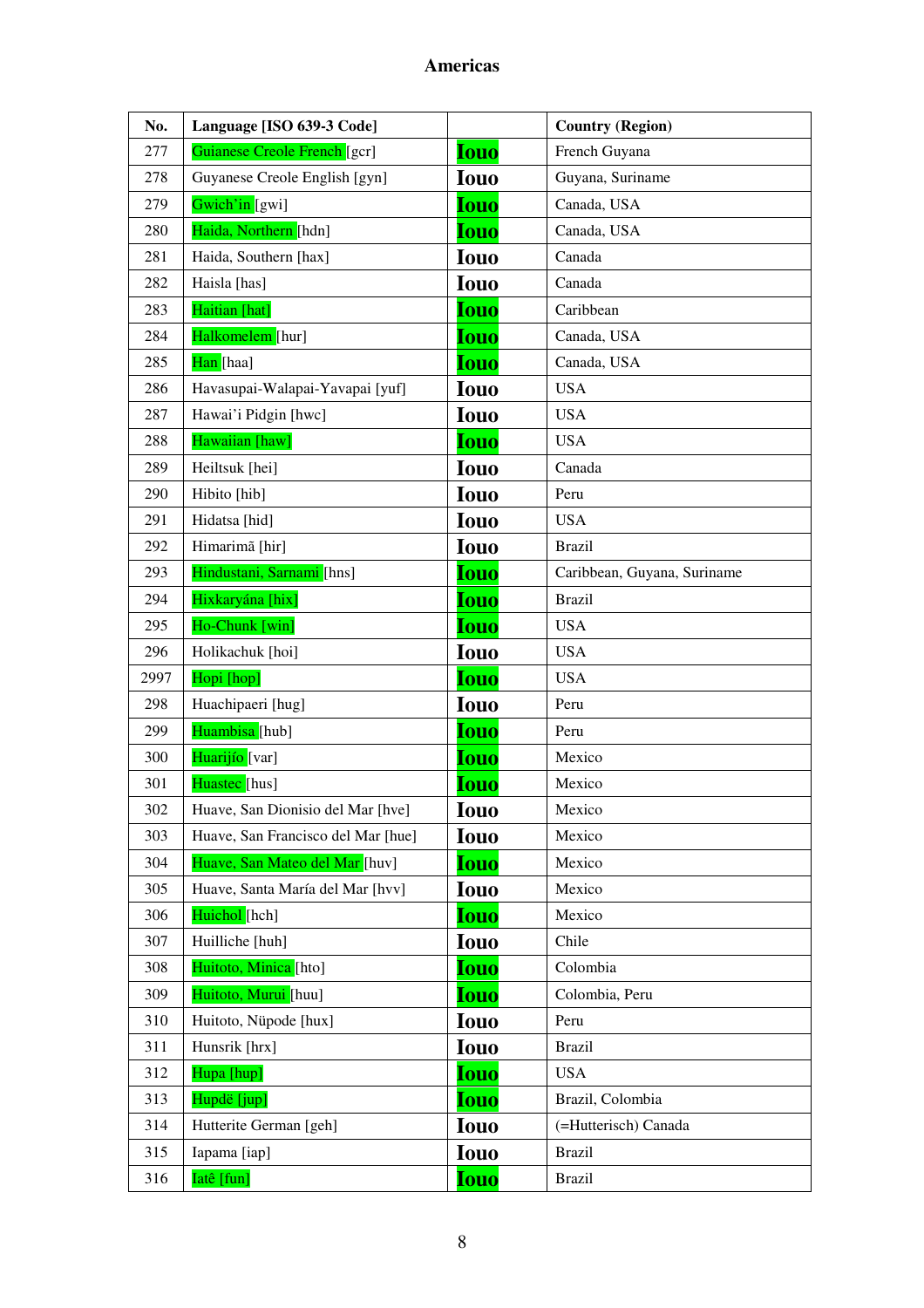| No. | Language [ISO 639-3 Code]         |             | <b>Country (Region)</b> |
|-----|-----------------------------------|-------------|-------------------------|
| 317 | Ignaciano [ign]                   | <b>Iouo</b> | <b>Bolivia</b>          |
| 318 | <b>Ikpeng</b> [txi]               | <b>Iouo</b> | <b>Brazil</b>           |
| 319 | Iñapari [inp]                     | <b>Iouo</b> | Peru                    |
| 320 | Ineseño [inz]                     | <b>Iouo</b> | <b>USA</b>              |
| 321 | Inga [inb]                        | Iouo        | Colombia                |
| 322 | Inga, Jungle [inj]                | <b>Iouo</b> | Colombia                |
| 323 | Ingarikó [ake]                    | <b>Iouo</b> | <b>Brazil</b>           |
| 324 | Inuinnaqtun [ikt]                 |             | Canada                  |
| 325 | Inuktitut, Eastern Canadian [ike] | <b>Iouo</b> | Canada                  |
| 326 | Inuktitut, Greenlandic [kal]      | <b>Iouo</b> | Greenland               |
| 327 | Inupiatun, North Alaskan [esi]    | <b>Iouo</b> | Canada, USA             |
| 328 | Inupiatun, Northwest Alaska [esk] | <b>Iouo</b> | <b>USA</b>              |
| 329 | Iowa-Oto [iow]                    | <b>Iouo</b> | <b>USA</b>              |
| 330 | Iquito [iqu]                      | <b>Iouo</b> | Peru                    |
| 331 | <b>Irántxe</b> [irn]              | <b>Iouo</b> | <b>Brazil</b>           |
| 332 | Irish [gle]                       | <b>Iouo</b> | Canada                  |
| 333 | Isconahua [isc]                   | <b>Iouo</b> | Peru                    |
| 334 | Islander Creole English [icr]     | <b>Iouo</b> | Colombia                |
| 335 | Itene [ite]                       | <b>Iouo</b> | Bolivia, Brazil         |
| 336 | Itonama [ito]                     | <b>Iouo</b> | <b>Bolivia</b>          |
| 337 | Itza' [itz]                       | <b>Iouo</b> | Guatemala               |
| 338 | Ixcatec [ixc]                     | <b>Iouo</b> | Mexico                  |
| 339 | Ixil [ixl]                        | <b>Iouo</b> | Guatemala               |
| 340 | Jabutí [jbt]                      | <b>Iouo</b> | <b>Brazil</b>           |
| 341 | Jakalteko [jac]                   | <b>Iouo</b> | Guatemala, Mexico       |
| 342 | Jamaican Creole English [jam]     | <b>Iouo</b> | Caribbean               |
| 343 | Jamamadí [jaa]                    | <b>Iouo</b> | <b>Brazil</b>           |
| 344 | Japreria [jru]                    | <b>Iouo</b> | Venezuela               |
| 345 | Jaqaru [jqr]                      | <b>Iouo</b> | Peru                    |
| 346 | Javanese, Suriname [jvn]          | <b>Iouo</b> | French Guyana, Suriname |
| 347 | Jebero [jeb]                      | <b>Iouo</b> | Peru                    |
| 348 | Jemez [tow]                       | <b>Iouo</b> | <b>USA</b>              |
| 349 | Júma [jua]                        | <b>Iouo</b> | <b>Brazil</b>           |
| 350 | Jurúna [jur]                      | <b>Iouo</b> | <b>Brazil</b>           |
| 351 | K'iche' [quc]                     | <b>Iouo</b> | Guatemala               |
| 352 | Kaapor [urb]                      | <b>Iouo</b> | <b>Brazil</b>           |
| 353 | Kabixí [xbx]                      | <b>Iouo</b> | <b>Brazil</b>           |
| 354 | Kadiwéu [kbc]                     | <b>Iouo</b> | <b>Brazil</b>           |
| 355 | Kaimbé [xai]                      | <b>Iouo</b> | <b>Brazil</b>           |
| 356 | Kaingang [kgp]                    | <b>Iouo</b> | <b>Brazil</b>           |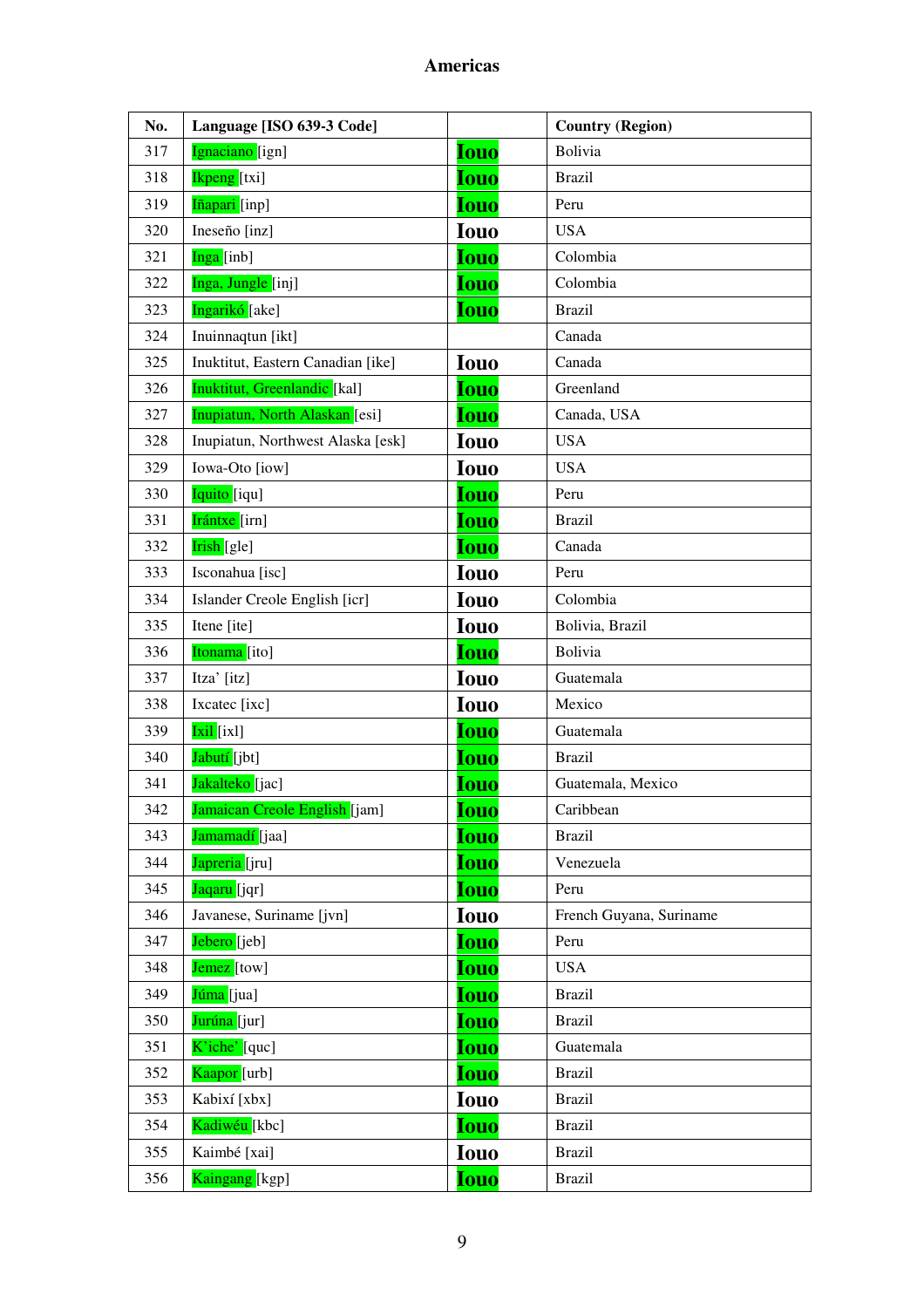| No. | Language [ISO 639-3 Code]                 |             | <b>Country (Region)</b> |
|-----|-------------------------------------------|-------------|-------------------------|
| 357 | Kaiwá [kgk]                               | <b>Iouo</b> | <b>Brazil</b>           |
| 358 | Kalapuya [kyl]                            | <b>Iouo</b> | <b>USA</b>              |
| 359 | Kalispel-Pend d'Oreille [fla]             | <b>Iouo</b> | <b>USA</b>              |
| 360 | Kamakan [vkm]                             | <b>Iouo</b> | <b>Brazil</b>           |
| 361 | Kamayurá [kay]                            | <b>Iouo</b> | <b>Brazil</b>           |
| 362 | Kamba [xba]                               | <b>Iouo</b> | <b>Brazil</b>           |
| 363 | Kambiwá [xbw]                             | <b>Iouo</b> | <b>Brazil</b>           |
| 364 | Kanamarí [knm]                            | <b>Iouo</b> | <b>Brazil</b>           |
| 365 | Kanjobal, Western [knj]                   | <b>Iouo</b> | Mexico                  |
| 366 | Kanoé [kxo]                               | <b>Iouo</b> | <b>Brazil</b>           |
| 367 | Kansa [ksk]                               | <b>Iouo</b> | <b>USA</b>              |
| 368 | Kapinawá [xpn]                            | <b>Iouo</b> | <b>Brazil</b>           |
| 369 | Kaqchikel [cak]                           | Iouo        | Guatemala               |
| 370 | Kaqchikel-K'iche' Mixed Language<br>[ckz] | <b>Iouo</b> | Guatemala               |
| 371 | Karahawyana [xkh]                         | <b>Iouo</b> | <b>Brazil</b>           |
| 372 | Karajá [kpj]                              | <b>Iouo</b> | <b>Brazil</b>           |
| 373 | Karapanã [cbc]                            | <b>Iouo</b> | <b>Brazil</b>           |
| 374 | Karipúna [kgm]                            | <b>Iouo</b> | <b>Brazil</b>           |
| 375 | Karipuna [kuq]                            | <b>Iouo</b> | <b>Brazil</b>           |
| 376 | Karipuna Creole French [kmv]              | <b>Iouo</b> | <b>Brazil</b>           |
| 377 | Karirí-Xocó [kzw]                         | <b>Iouo</b> | <b>Brazil</b>           |
| 378 | Karitiâna [ktn]                           | <b>Iouo</b> | <b>Brazil</b>           |
| 379 | Karo [arr]                                | <b>Iouo</b> | <b>Brazil</b>           |
| 380 | Karok [kyh]                               | <b>Iouo</b> | <b>USA</b>              |
| 381 | Kashaya [kju]                             | <b>Iouo</b> | <b>USA</b>              |
| 382 | Kashinawa [cbs]                           | <b>Iouo</b> | Peru                    |
| 383 | Kaska [kkz]                               | <b>Iouo</b> | Canada                  |
| 384 | Katawixi [xat]                            | <b>Iouo</b> | <b>Brazil</b>           |
| 385 | Kato [ktw]                                | <b>Iouo</b> | <b>USA</b>              |
| 386 | Katukína [kav]                            | Iouo        | <b>Brazil</b>           |
| 387 | Katukína, Panoan [knt]                    | <b>Iouo</b> | <b>Brazil</b>           |
| 388 | Kawaiisu [xaw]                            | <b>Iouo</b> | <b>USA</b>              |
| 389 | Kaxararí [ktx]                            | <b>Iouo</b> | <b>Brazil</b>           |
| 390 | Kaxuiâna [kbb]                            | <b>Iouo</b> | <b>Brazil</b>           |
| 391 | Kayabí <sup>[kyz]</sup>                   | Iouo        | <b>Brazil</b>           |
| 392 | Kayapó [txu]                              | <b>Iouo</b> | <b>Brazil</b>           |
| 393 | Kekchí [kek]                              | Iouo        | Belize, El Salvador     |
| 394 | Kepkiriwát [kpn]                          | <b>Iouo</b> | <b>Brazil</b>           |
| 395 | Keres, Eastern [kee]                      | <b>Iouo</b> | <b>USA</b>              |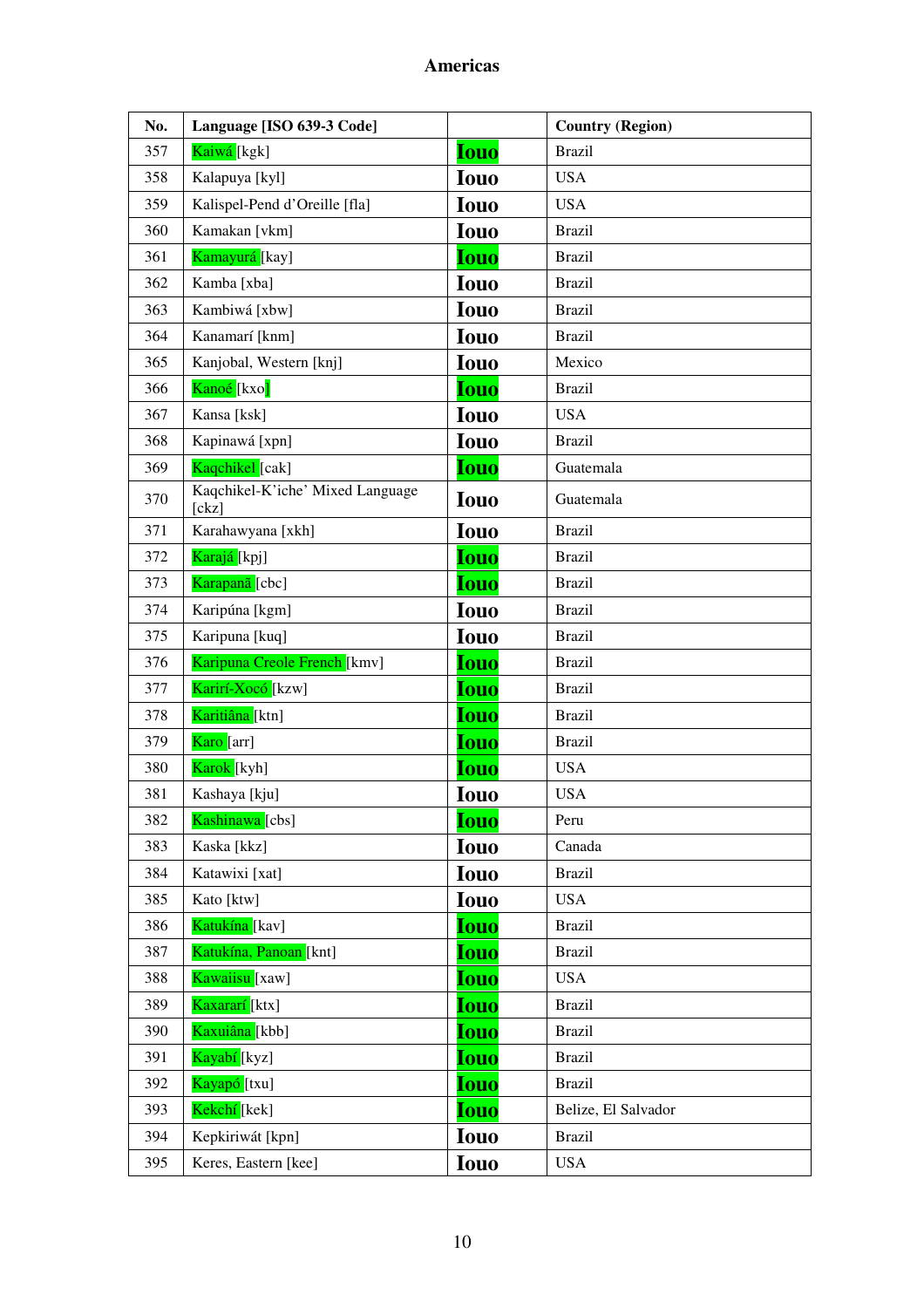| No. | Language [ISO 639-3 Code]           |             | <b>Country (Region)</b> |
|-----|-------------------------------------|-------------|-------------------------|
| 396 | Keres, Western [kjq]                | <b>Iouo</b> | <b>USA</b>              |
| 397 | Kickapoo [kic]                      | <b>Iouo</b> | Mexico, USA             |
| 398 | Kiliwa [klb]                        | <b>Iouo</b> | Mexico                  |
| 399 | Kiowa [kio]                         | <b>Iouo</b> | <b>USA</b>              |
| 400 | Kitsai [kii]                        | <b>Iouo</b> | <b>USA</b>              |
| 401 | Klamath-Modoc <sup>[kla]</sup>      | <b>Iouo</b> | <b>USA</b>              |
| 402 | Koasati [cku]                       | <b>Iouo</b> | <b>USA</b>              |
| 403 | Kogi [kog]                          | <b>Iouo</b> | Colombia                |
| 404 | Kokoy Creole English [aig]          | <b>Iouo</b> | Caribbean               |
| 405 | Koreguaje [coe]                     | <b>Iouo</b> | Colombia                |
| 406 | Koropó [xxr]                        | <b>Iouo</b> | <b>Brazil</b>           |
| 407 | Korubo <sup>[xor]</sup>             | <b>Iouo</b> | <b>Brazil</b>           |
| 408 | Koyukon [koy]                       | <b>Iouo</b> | <b>USA</b>              |
| 409 | Krahô [xra]                         | <b>Iouo</b> | <b>Brazil</b>           |
| 410 | Krenak [kqq]                        | <b>Iouo</b> | <b>Brazil</b>           |
| 411 | Kreye [xre]                         | <b>Iouo</b> | <b>Brazil</b>           |
| 412 | Krikati-Timbi <mark>ra</mark> [xri] | <b>Iouo</b> | <b>Brazil</b>           |
| 413 | Kuikúro-Kalapálo [kui]              | <b>Iouo</b> | <b>Brazil</b>           |
| 414 | Kulina [cul]                        | <b>Iouo</b> | <b>Brazil</b>           |
| 415 | Kulina Pano [xpk]                   | <b>Iouo</b> | <b>Brazil</b>           |
| 416 | Kumiai [dih]                        | <b>Iouo</b> | Mexico, USA             |
| 417 | Kuna, Border [kvn]                  | <b>Iouo</b> | Colombia, Panama        |
| 418 | Kuna, San Blas [cuk]                | <b>Iouo</b> | Panama                  |
| 419 | Kunza [kuz]                         | <b>Iouo</b> | Chile                   |
| 420 | Kuruáya [kyr]                       | <b>Iouo</b> | <b>Brazil</b>           |
| 421 | Kuskokwim, Upper [kuu]              | <b>Iouo</b> | <b>USA</b>              |
| 422 | Kutenai [kut]                       | <b>Iouo</b> | Canada, USA             |
| 423 | Kwakiutl [kwk]                      | <b>Iouo</b> | Canada                  |
| 424 | Kwaza [xwa]                         | Iouo        | <b>Brazil</b>           |
| 425 | Kwinti [kww]                        | <b>Iouo</b> | Suriname                |
| 426 | Lacandon [lac]                      | <b>Iouo</b> | Mexico                  |
| 427 | Lakondê [lkd]                       | <b>Iouo</b> | <b>Brazil</b>           |
| 428 | Lakota [lkt]                        | <b>Iouo</b> | Canada, USA             |
| 429 | Latundê [ltn]                       | <b>Iouo</b> | <b>Brazil</b>           |
| 430 | Leco <sup>[lec]</sup>               | Iouo        | Bolivia                 |
| 431 | Lenca [len]                         | <b>Iouo</b> | Honduras                |
| 432 | Lillooet [lil]                      | <b>Iouo</b> | Canada                  |
| 433 | Limón Creole English [jam]          | <b>Iouo</b> | Costa Rica              |
| 434 | Louisiana Creole [lou]              | <b>Iouo</b> | <b>USA</b>              |
| 435 | Lucumi [luq]                        | Iouo        | Caribbean               |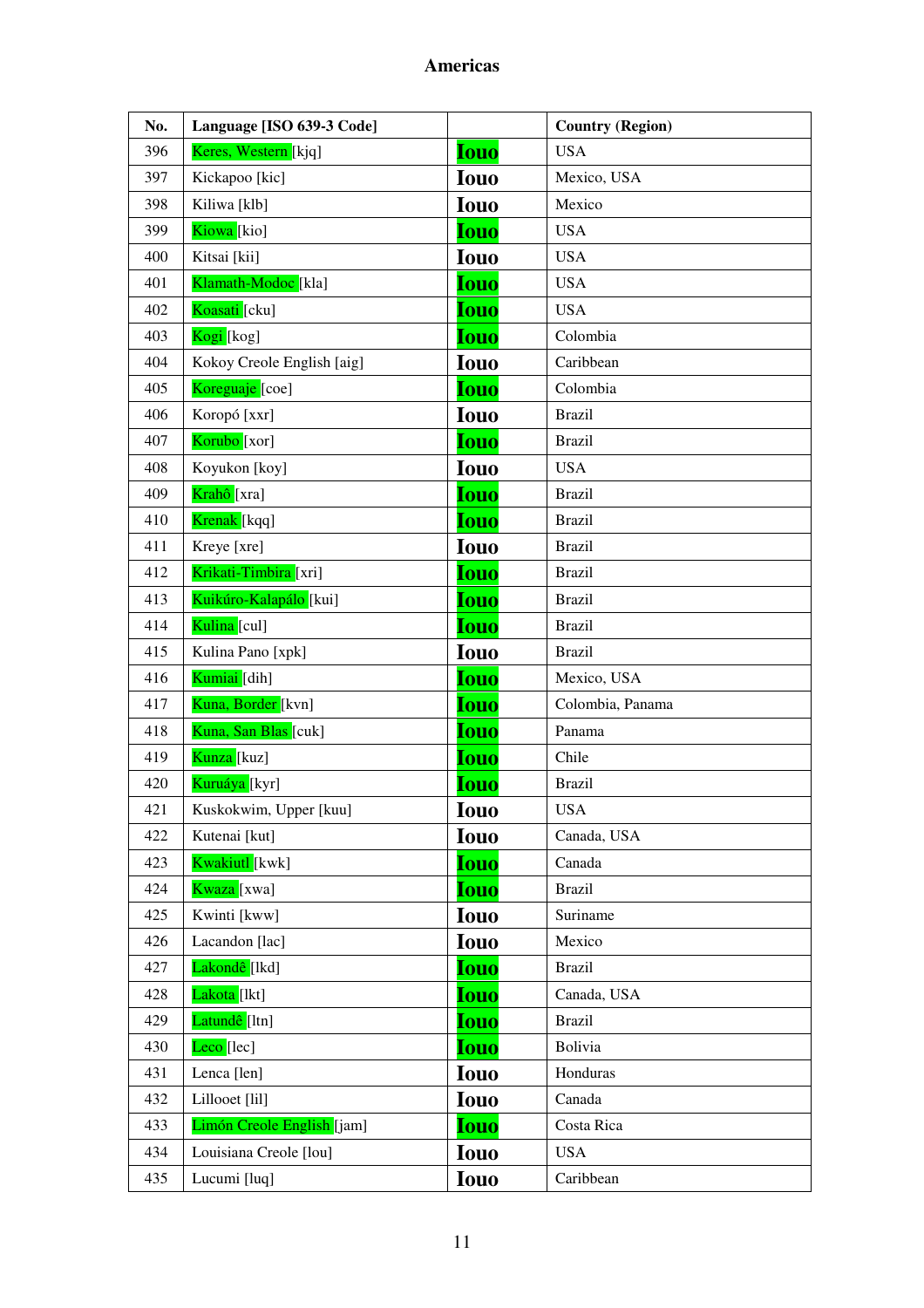| No. | Language [ISO 639-3 Code]        |             | <b>Country (Region)</b>   |
|-----|----------------------------------|-------------|---------------------------|
| 436 | Luiseño [lui]                    | <b>Iouo</b> | <b>USA</b>                |
| 437 | Lumbee [lmz]                     | <b>Iouo</b> | <b>USA</b>                |
| 438 | Lushootseed [lut]                | <b>Iouo</b> | <b>USA</b>                |
| 439 | Macaguaje [mcl]                  | <b>Iouo</b> | Colombia                  |
| 440 | Macaguán [mbn]                   | <b>Iouo</b> | Colombia                  |
| 441 | Machiguenga [mcb]                | <b>Iouo</b> | Peru                      |
| 442 | Machinere [mpd]                  | <b>Iouo</b> | Bolivia, Brazil           |
| 443 | Maco [wpc]                       | <b>Iouo</b> | Venezuela                 |
| 444 | Macuna [myy]                     | <b>Iouo</b> | Brazil, Colombia          |
| 445 | Macushi [mbc]                    | <b>Iouo</b> | Brazil, Guyana, Venezuela |
| 446 | Maidu, Northeast [nmu]           | <b>Iouo</b> | <b>USA</b>                |
| 447 | Maidu, Northwest [mjd]           | <b>Iouo</b> | <b>USA</b>                |
| 448 | Maidu, Valley [vmv]              | <b>Iouo</b> | <b>USA</b>                |
| 449 | Maka [mca]                       | <b>Iouo</b> | Paraguay                  |
| 450 | Makah [myh]                      | <b>Iouo</b> | <b>USA</b>                |
| 451 | Makuráp [mpu]                    | <b>Iouo</b> | <b>Brazil</b>             |
| 452 | Malayo [mbp]                     | <b>Iouo</b> | Colombia                  |
| 453 | Malecite-Passamaquoddy [pqm]     | <b>Iouo</b> | Canada, USA               |
| 454 | Maléku Jaíka [gut]               | <b>Iouo</b> | Costa Rica                |
| 455 | Mam [mam]                        | <b>Iouo</b> | Guatemala, Mexico         |
| 456 | Mamaindé [wmd]                   | <b>Iouo</b> | <b>Brazil</b>             |
| 457 | Mandahuaca [mht]                 | <b>Iouo</b> | Venezuela                 |
| 458 | Mandan [mhq]                     | <b>Iouo</b> | <b>USA</b>                |
| 459 | Mangue [mom]                     | <b>Iouo</b> | Nicaragua                 |
| 460 | Manjui [crq]                     | <b>Iouo</b> | Paraguay                  |
| 461 | Mapidian [mpw]                   | <b>Iouo</b> | Brazil, Guyana            |
| 462 | Mapoyo [mcg]                     | <b>Iouo</b> | Venezuela                 |
| 463 | Mapudungun [arn]                 | <b>Iouo</b> | Argentina, Chile          |
| 464 | Maquiritari [mch]                | <b>Iouo</b> | Brazil, Venezuela         |
| 465 | Maricopa [mrc]                   | <b>Iouo</b> | <b>USA</b>                |
| 466 | Maritsauá [msp]                  | <b>Iouo</b> | <b>Brazil</b>             |
| 467 | Martiniquan Creole French [gcf]  | <b>Iouo</b> | Caribbean                 |
| 468 | Marúbo [mzr]                     | <b>Iouo</b> | <b>Brazil</b>             |
| 469 | Mashco Piro [cuj]                | <b>Iouo</b> | Peru                      |
| 470 | Matagalpa [mtn]                  | <b>Iouo</b> | Nicaragua                 |
| 471 | Matipuhy [mzo]                   | <b>Iouo</b> | <b>Brazil</b>             |
| 472 | Matís [mpq]                      | <b>Iouo</b> | <b>Brazil</b>             |
| 473 | Matlatzinca, Atzingo [ocu]       | Iouo        | Mexico                    |
| 474 | Matlatzinca, San Francisco [mat] | <b>Iouo</b> | Mexico                    |
| 475 | Matsés [mcf]                     | <b>Iouo</b> | Brazil, Peru              |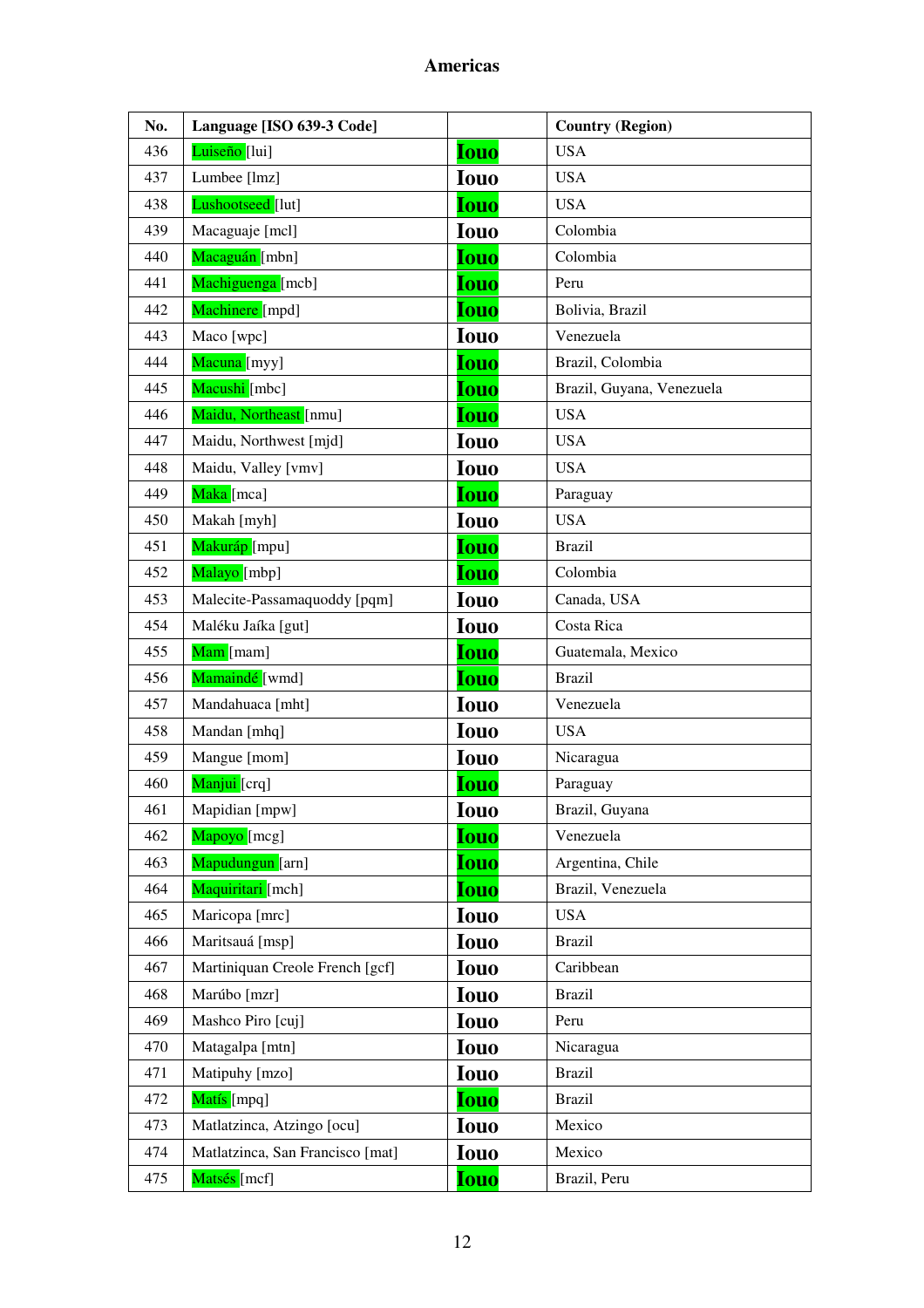| No. | Language [ISO 639-3 Code]           |             | <b>Country (Region)</b> |
|-----|-------------------------------------|-------------|-------------------------|
| 476 | Mattole [mvb]                       | <b>Iouo</b> | <b>USA</b>              |
| 477 | Mawayana [mzx]                      | <b>Iouo</b> | Guyana, Suriname        |
| 478 | Maxakalí [mbl]                      | <b>Iouo</b> | <b>Brazil</b>           |
| 479 | Maya, Mopán [mop]                   | <b>Iouo</b> | Belize, Guatemala       |
| 480 | Maya, Yucatec [yua]                 | <b>Iouo</b> | Belize, Mexico          |
| 481 | Mayangna [yan]                      | <b>Iouo</b> | Honduras, Nicaragua     |
| 482 | Mayo [mfy]                          | <b>Iouo</b> | Mexico                  |
| 483 | Mazahua, Central [maz]              | <b>Iouo</b> | Mexico                  |
| 484 | Mazahua, Toluca [mmc]               | <b>Iouo</b> | Mexico                  |
| 485 | Mazatec, Ayautla [vmy]              | <b>Iouo</b> | Mexico                  |
| 486 | Mazatec, Chiquihuitlán [maq]        | <b>Iouo</b> | Mexico                  |
| 487 | Mazatec, Huautla [mau]              | <b>Iouo</b> | Mexico                  |
| 488 | Mazatec, Ixcatlán [mzi]             | <b>Iouo</b> | Mexico                  |
| 489 | Mazatec, Jalapa de Díaz [maj]       | <b>Iouo</b> | Mexico                  |
| 490 | Mazatec, Mazatlán [vmz]             | <b>Iouo</b> | Mexico                  |
| 491 | Mazatec, San Jerónimo Tecóatl [maa] | <b>Iouo</b> | Mexico                  |
| 492 | Mazatec, Soyaltepec [vmp]           | <b>Iouo</b> | Mexico                  |
| 493 | Me'phaa, Acatepec [tpx]             | <b>Iouo</b> | Mexico                  |
| 494 | Me'phaa, Azoyú [tpc]                | <b>Iouo</b> | Mexico                  |
| 495 | Me'phaa, Malinaltepec [tcf]         | <b>Iouo</b> | Mexico                  |
| 496 | Me'phaa, Tlacoapa [tpl]             | <b>Iouo</b> | Mexico                  |
| 497 | Media Lengua [mue]                  | <b>Iouo</b> | Ecuador                 |
| 498 | Mehináku [mmh]                      | <b>Iouo</b> | <b>Brazil</b>           |
| 499 | Menominee [mez]                     | <b>Iouo</b> | <b>USA</b>              |
| 500 | Meskwaki [sac]                      | <u>Iouo</u> | <b>USA</b>              |
| 501 | Miami [mia]                         | <u>Iouo</u> | <b>USA</b>              |
| 502 | Michif <sup>[crg]</sup>             | <b>Iouo</b> | Canada, USA             |
| 503 | Micmac [mic]                        | <b>Iouo</b> | Canada, USA             |
| 504 | <mark>Mikasuki [</mark> mik]        | <b>Iouo</b> | <b>USA</b>              |
| 505 | Miranha [boa]                       | <b>Iouo</b> | <b>Brazil</b>           |
| 506 | Miriti [mmv]                        | <b>Iouo</b> | <b>Brazil</b>           |
| 507 | Mískito [miq]                       | <b>Iouo</b> | Honduras, Nicaragua     |
| 508 | Miwok, Central Sierra [csm]         | <b>Iouo</b> | <b>USA</b>              |
| 509 | Miwok, Coast [csi]                  | Iouo        | <b>USA</b>              |
| 510 | Miwok, Lake [lmw]                   | <b>Iouo</b> | <b>USA</b>              |
| 511 | Miwok, Northern Sierra [nsq]        | <b>Iouo</b> | <b>USA</b>              |
| 512 | Miwok, Plains [pmw]                 | <b>Iouo</b> | <b>USA</b>              |
| 513 | Miwok, Southern Sierra [skd]        | Iouo        | <b>USA</b>              |
| 514 | Mixe, Coatlán [mco]                 | <b>Iouo</b> | Mexico                  |
| 515 | Mixe, Isthmus [mir]                 | <b>Iouo</b> | Mexico                  |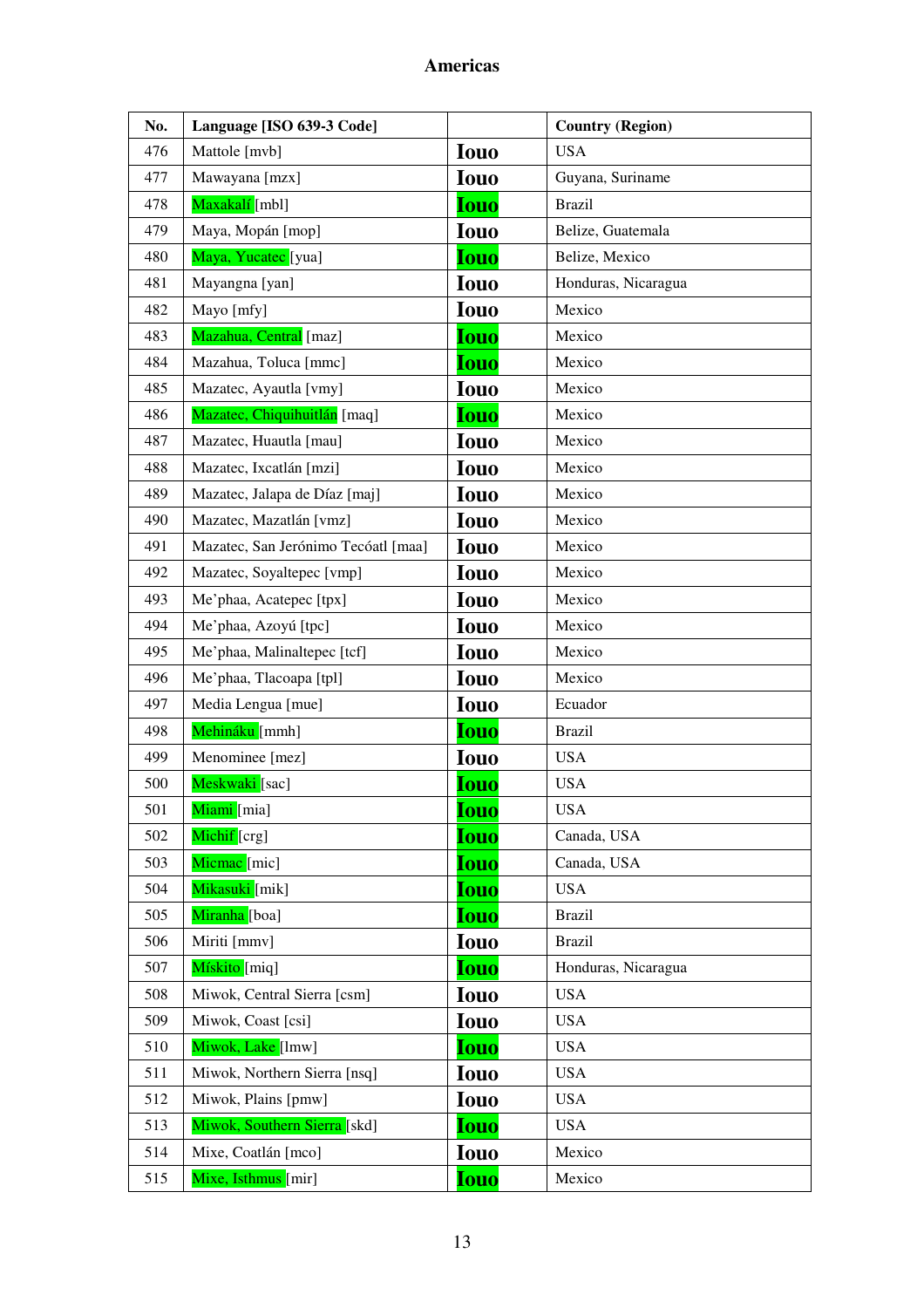| No. | Language [ISO 639-3 Code]            |             | <b>Country (Region)</b> |
|-----|--------------------------------------|-------------|-------------------------|
| 516 | Mixe, Juquila [mxq]                  | <b>Iouo</b> | Mexico                  |
| 517 | Mixe, Mazatlán [mzl]                 | <b>Iouo</b> | Mexico                  |
| 518 | Mixe, North Central [neq]            | <b>Iouo</b> | Mexico                  |
| 519 | Mixe, Quetzaltepec [pxm]             | <b>Iouo</b> | Mexico                  |
| 520 | Mixe, Tlahuitoltepec [mxp]           | <b>Iouo</b> | Mexico                  |
| 521 | Mixe, Totontepec [mto]               | <b>Iouo</b> | Mexico                  |
| 522 | Mixtec, Alacatlatzala [mim]          | <b>Iouo</b> | Mexico                  |
| 523 | Mixtec, Alcozauca [xta]              | <b>Iouo</b> | Mexico                  |
| 524 | Mixtec, Amoltepec [mbz]              | <b>Iouo</b> | Mexico                  |
| 525 | Mixtec, Apasco-Apoala [mip]          | <b>Iouo</b> | Mexico                  |
| 526 | Mixtec, Atatláhuca [mib]             | <b>Iouo</b> | Mexico                  |
| 527 | Mixtec, Ayutla [miy]                 | <b>Iouo</b> | Mexico                  |
| 528 | Mixtec, Cacaloxtepec [miu]           | <b>Iouo</b> | Mexico                  |
| 529 | Mixtec, Chayuco [mih]                | <b>Iouo</b> | Mexico                  |
| 530 | Mixtec, Chazumba [xtb]               | <b>Iouo</b> | Mexico                  |
| 531 | Mixtec, Chigmecatitlán [mii]         | <b>Iouo</b> | Mexico                  |
| 532 | Mixtec, Coatzospan [miz]             | <b>Iouo</b> | Mexico                  |
| 533 | Mixtec, Cuyamecalco [xtu]            | <b>Iouo</b> | Mexico                  |
| 534 | Mixtec, Diuxi-Tilantongo [xtd]       | <b>Iouo</b> | Mexico                  |
| 535 | Mixtec, Huitepec [mxs]               | <b>Iouo</b> | Mexico                  |
| 536 | Mixtec, Itundujia [mce]              | <b>Iouo</b> | Mexico                  |
| 537 | Mixtec, Ixtayutla [vmj]              | <b>Iouo</b> | Mexico                  |
| 538 | Mixtec, Jamiltepec [mxt]             | <b>Iouo</b> | Mexico                  |
| 539 | Mixtec, Juxtlahuaca [vmc]            | <b>Iouo</b> | Mexico                  |
| 540 | Mixtec, Magdalena Peñasco [xtm]      | <b>Iouo</b> | Mexico                  |
| 541 | Mixtec, Metlatónoc [mxv]             | <b>Iouo</b> | Mexico                  |
| 542 | Mixtec, Mitlatongo [vmm]             | <b>Iouo</b> | Mexico                  |
| 543 | Mixtec, Mixtepec [mix]               | <b>Iouo</b> | Mexico                  |
| 544 | Mixtec, Northern Tlaxiaco [xtn]      | <b>Iouo</b> | Mexico                  |
| 545 | Mixtec, Northwest Oaxaca [mxa]       | <b>Iouo</b> | Mexico                  |
| 546 | Mixtec, Ocotepec [mie]               | <b>Iouo</b> | Mexico                  |
| 547 | Mixtec, Peñoles [mil]                | <b>Iouo</b> | Mexico                  |
| 548 | Mixtec, Pinotepa Nacional [mio]      | <b>Iouo</b> | Mexico                  |
| 549 | Mixtec, San Juan Colorado [mjc]      | <b>Iouo</b> | Mexico                  |
| 550 | Mixtec, San Juan Teita [xtj]         | <b>Iouo</b> | Mexico                  |
| 551 | Mixtec, San Miguel el Grande [mig]   | <b>Iouo</b> | Mexico                  |
| 552 | Mixtec, San Miguel Piedras [xtp]     | <b>Iouo</b> | Mexico                  |
| 553 | Mixtec, Santa Lucía Monteverde [mdv] | <b>Iouo</b> | Mexico                  |
| 554 | Mixtec, Santa María Zacatepec [mza]  | Iouo        | Mexico                  |
| 555 | Mixtec, Silacayoapan [mks]           | <b>Iouo</b> | Mexico                  |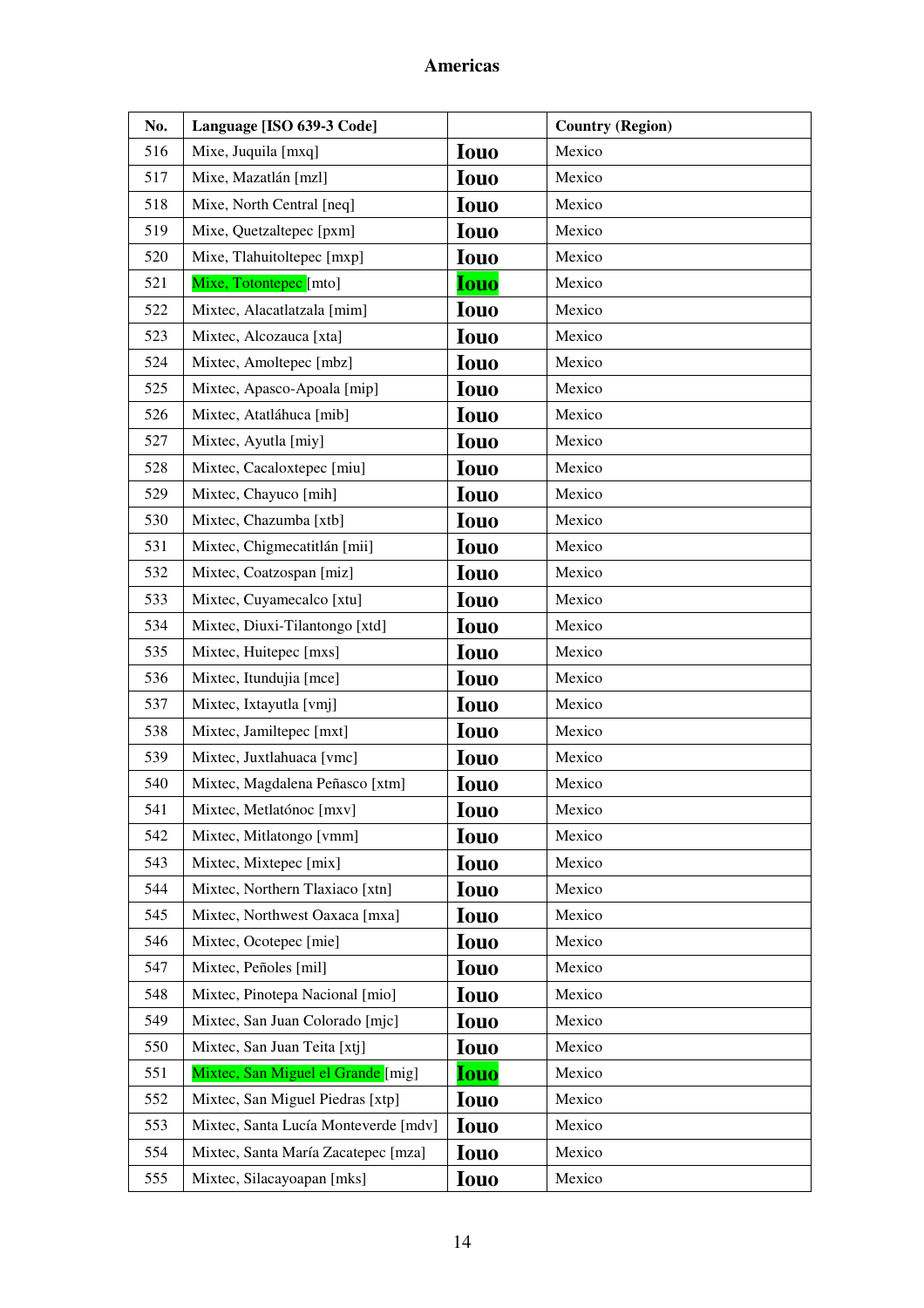| No. | Language [ISO 639-3 Code]             |             | <b>Country (Region)</b> |
|-----|---------------------------------------|-------------|-------------------------|
| 556 | Mixtec, Sindihui [xts]                | <b>Iouo</b> | Mexico                  |
| 557 | Mixtec, Sinicahua [xti]               | <b>Iouo</b> | Mexico                  |
| 558 | Mixtec, Southeastern Nochixtlán [mxy] | <b>Iouo</b> | Mexico                  |
| 559 | Mixtec, Southern Puebla [mit]         | <b>Iouo</b> | Mexico                  |
| 560 | Mixtec, Southwestern Tlaxiaco [meh]   | <b>Iouo</b> | Mexico                  |
| 561 | Mixtec, Soyaltepec [vmq]              | <b>Iouo</b> | Mexico                  |
| 562 | Mixtec, Tacahua [xtt]                 | <b>Iouo</b> | Mexico                  |
| 563 | Mixtec, Tamazola [vmx]                | <b>Iouo</b> | Mexico                  |
| 564 | Mixtec, Tezoatlán [mxb]               | <b>Iouo</b> | Mexico                  |
| 565 | Mixtec, Tidaá [mtx]                   | <b>Iouo</b> | Mexico                  |
| 566 | Mixtec, Tijaltepec [xtl]              | <b>Iouo</b> | Mexico                  |
| 567 | Mixtec, Tlazoyaltepec [mqh]           | <b>Iouo</b> | Mexico                  |
| 568 | Mixtec, Tututepec [mtu]               | <b>Iouo</b> | Mexico                  |
| 569 | Mixtec, Western Juxtlahuaca [jmx]     | <b>Iouo</b> | Mexico                  |
| 570 | Mixtec, Yoloxóchitl [xty]             | <b>Iouo</b> | Mexico                  |
| 571 | Mixtec, Yosondúa [mpm]                | <b>Iouo</b> | Mexico                  |
| 572 | Mixtec, Yucuañe [mvg]                 | <b>Iouo</b> | Mexico                  |
| 573 | Mixtec, Yutanduchi [mab]              | <b>Iouo</b> | Mexico                  |
| 574 | Mocho [mhc]                           | <b>Iouo</b> | Mexico                  |
| 575 | Mocoví [moc]                          | <b>Iouo</b> | Argentina               |
| 576 | Mohave [mov]                          | <b>Iouo</b> | <b>USA</b>              |
| 577 | Mohawk [moh]                          | <b>Iouo</b> | Canada, USA             |
| 578 | Mohegan-Pequot [xpq]                  | <b>Iouo</b> | <b>USA</b>              |
| 579 | Mokilese [mkj]                        | <b>Iouo</b> | <b>USA</b>              |
| 580 | Molale [mbe]                          | <b>Iouo</b> | <b>USA</b>              |
| 581 | Mondé [mnd]                           | <b>Iouo</b> | <b>Brazil</b>           |
| 582 | Mono [mnr]                            | <b>Iouo</b> | <b>USA</b>              |
| 583 | Montagnais [moe]                      | <b>Iouo</b> | Canada                  |
| 584 | Montserrat Creole English [aig]       | <b>Iouo</b> | Caribbean               |
| 585 | Morerebi [xmo]                        | <b>Iouo</b> | <b>Brazil</b>           |
| 586 | Movima [mzp]                          | <b>Iouo</b> | Bolivia                 |
| 587 | Muinane [bmr]                         | Iouo        | Colombia                |
| 588 | Mundurukú [myu]                       | <b>Iouo</b> | <b>Brazil</b>           |
| 589 | Muniche [myr]                         | <b>Iouo</b> | Peru                    |
| 590 | Munsee [umu]                          | <b>Iouo</b> | Canada                  |
| 591 | Muskogee [mus]                        | <b>Iouo</b> | <b>USA</b>              |
| 592 | Nadëb [mbj]                           | <b>Iouo</b> | <b>Brazil</b>           |
| 593 | Nahuatl, Central [nhn]                | Iouo        | Mexico                  |
| 594 | Nahuatl, Central Huasteca [nch]       | <b>Iouo</b> | Mexico                  |
| 595 | Nahuatl, Central Puebla [ncx]         | <b>Iouo</b> | Mexico                  |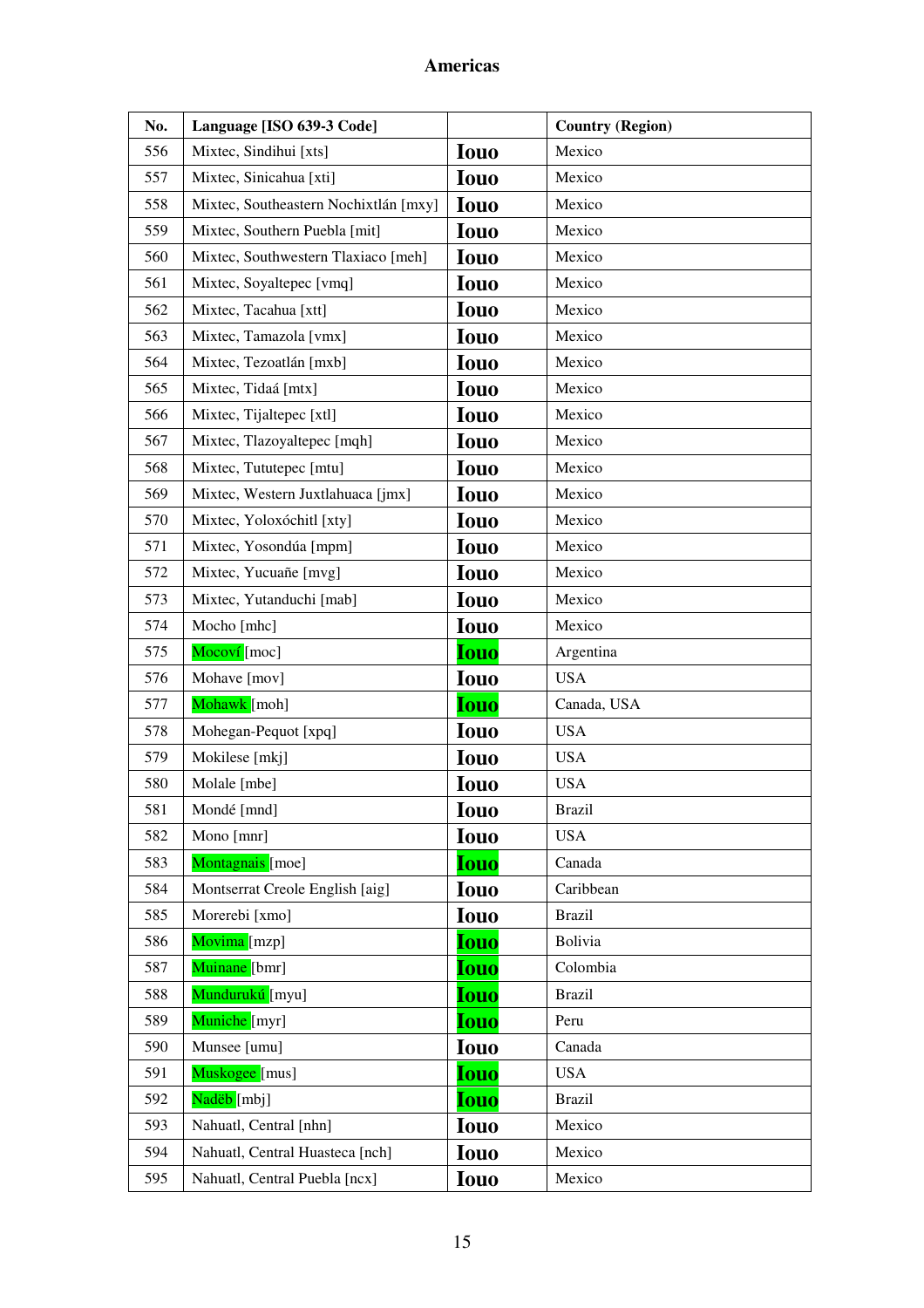| No. | Language [ISO 639-3 Code]                          |             | <b>Country (Region)</b>                     |
|-----|----------------------------------------------------|-------------|---------------------------------------------|
| 596 | Nahuatl, Coatepec [naz]                            | <b>Iouo</b> | Mexico                                      |
| 597 | Nahuatl, Eastern Durango [azd]                     | <b>Iouo</b> | Mexico                                      |
| 598 | Nahuatl, Eastern Huasteca [nhe]                    | <b>Iouo</b> | Mexico                                      |
| 599 | Nahuatl, Guerrero [ngu]                            | <b>Iouo</b> | Mexico                                      |
| 600 | Nahuatl, Highland Puebla [azz]                     | <b>Iouo</b> | Mexico                                      |
| 601 | Nahuatl, Huaxcaleca [nhq]                          | <b>Iouo</b> | Mexico                                      |
| 602 | Nahuatl, Isthmus-Cosoleacaque [nhk]                | <b>Iouo</b> | Mexico                                      |
| 603 | Nahuatl, Isthmus-Mecayapan [nhx]                   | <b>Iouo</b> | Mexico                                      |
| 604 | Nahuatl, Isthmus-Pajapan [nhp]                     | <b>Iouo</b> | Mexico                                      |
| 605 | Nahuatl, Michoacán [ncl]                           | <b>Iouo</b> | Mexico                                      |
| 606 | Nahuatl, Morelos [nhm]                             | <b>Iouo</b> | Mexico                                      |
| 607 | Nahuatl, Northern Oaxaca [nhy]                     | <b>Iouo</b> | Mexico                                      |
| 608 | Nahuatl, Northern Puebla [ncj]                     | <b>Iouo</b> | Mexico                                      |
| 609 | Nahuatl, Ometepec [nht]                            | <b>Iouo</b> | Mexico                                      |
| 610 | Nahuatl, Orizaba [nlv]                             | <b>Iouo</b> | Mexico                                      |
| 611 | Nahuatl, Santa María la Alta [nhz]                 | <b>Iouo</b> | Mexico                                      |
| 612 | Nahuatl, Sierra Negra [nsu]                        | <b>Iouo</b> | Mexico                                      |
| 613 | Nahuatl, Southeastern Puebla [npl]                 | <b>Iouo</b> | Mexico                                      |
| 614 | Nahuatl, Tabasco [nhc]                             | <b>Iouo</b> | Mexico                                      |
| 615 | Nahuatl, Temascaltepec [nhv]                       | <b>Iouo</b> | Mexico                                      |
| 616 | Nahuatl, Tetelcingo [nhg]                          | <b>Iouo</b> | Mexico                                      |
| 617 | Nahuatl, Tlamacazapa [nuz]                         | <b>Iouo</b> | Mexico                                      |
| 618 | Nahuatl, Western Durango [azn]                     | <b>Iouo</b> | Mexico                                      |
| 619 | Nahuatl, Western Huasteca [nhw]                    | <b>Iouo</b> | Mexico                                      |
| 620 | Nahuatl, Zacatlán-Ahuacatlán-<br>Tepetzintla [nhi] | <b>Iouo</b> | Mexico                                      |
| 621 | Nambikuára, Southern [nab]                         | <b>Iouo</b> | <b>Brazil</b>                               |
| 622 | Nandeva [tpj]                                      | <b>Iouo</b> | Paraguay                                    |
| 623 | Nanti [cox]                                        | <b>Iouo</b> | Peru                                        |
| 624 | Nanticoke [nnt]                                    | <b>Iouo</b> | <b>USA</b>                                  |
| 625 | Narragansett [xnt]                                 | <b>Iouo</b> | <b>USA</b>                                  |
| 626 | Naskapi [nsk]                                      | Iouo        | Canada                                      |
| 627 | Natchez [ncz]                                      | <b>Iouo</b> | <b>USA</b>                                  |
| 628 | Navajo [nav]                                       | <b>Iouo</b> | <b>USA</b>                                  |
| 629 | Ndyuka-Trio Pidgin [njt]                           | <b>Iouo</b> | Suriname                                    |
| 630 | Nengatu [yrl]                                      | <b>Iouo</b> | (=Nhengatu); Brazil, Colombia,<br>Venezuela |
| 631 | Netherlands Antilles Creole English<br>[vic]       | <b>Iouo</b> | Caribbean                                   |
| 632 | Nez Perce [nez]                                    | <b>Iouo</b> | <b>USA</b>                                  |
| 633 | Ngäbere [gym]                                      | <b>Iouo</b> | Costa Rica Panama                           |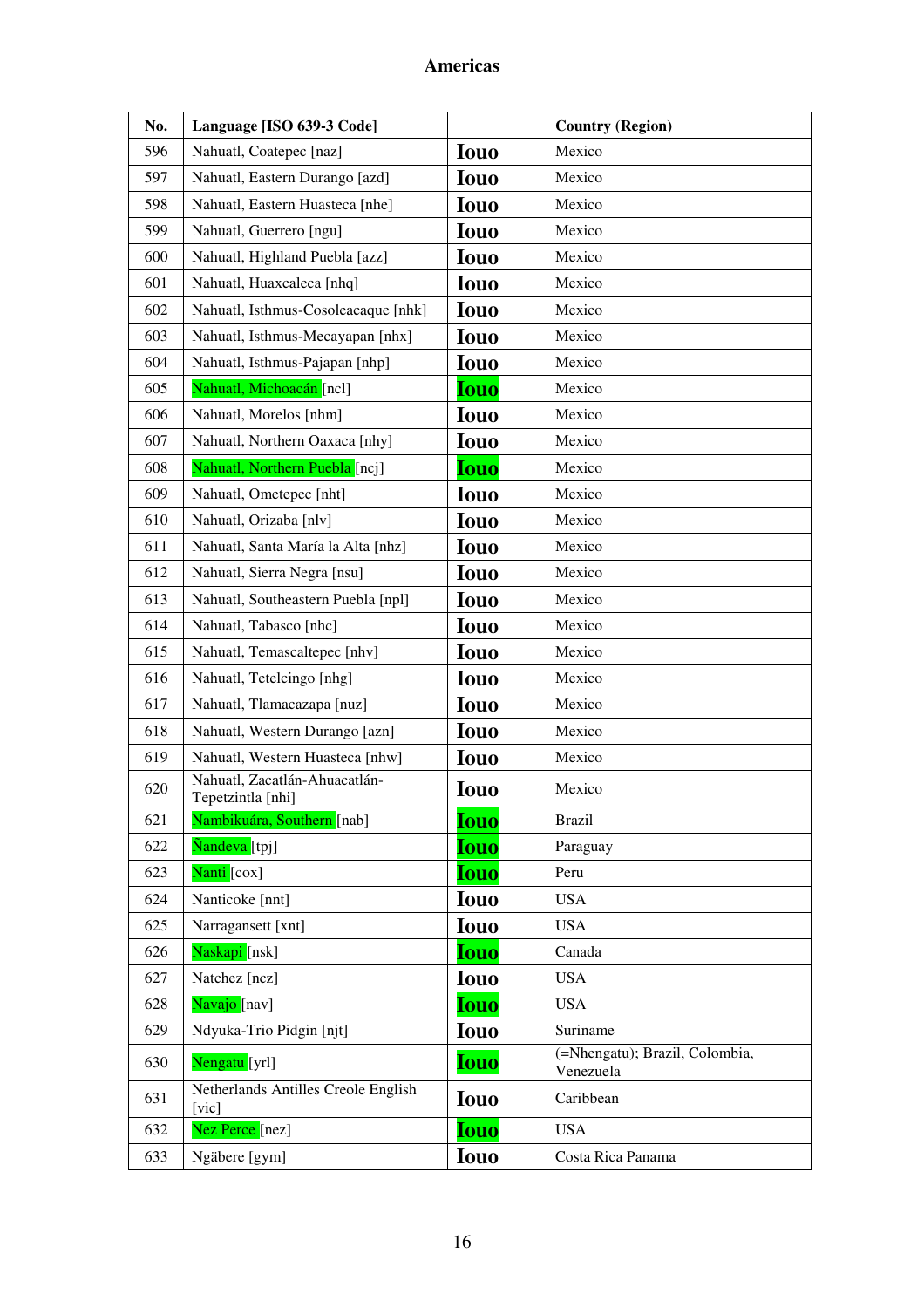| No. | Language [ISO 639-3 Code]      |             | <b>Country (Region)</b> |
|-----|--------------------------------|-------------|-------------------------|
| 634 | Nicaragua Creole English [bzk] | <b>Iouo</b> | Nicaragua               |
| 635 | Ninam [shb]                    | <b>Iouo</b> | Brazil, Venezuela       |
| 636 | Nisenan [nsz]                  | <b>Iouo</b> | <b>USA</b>              |
| 637 | Nisga'a [ncg]                  | <b>Iouo</b> | Canada                  |
| 638 | Nivaclé [cag]                  | <b>Iouo</b> | Argentina, Paraguay     |
| 639 | Nomatsiguenga [not]            | <b>Iouo</b> | Peru                    |
| 640 | Nomlaki [nol]                  | <b>Iouo</b> | <b>USA</b>              |
| 641 | Nonuya [noj]                   | <b>Iouo</b> | Colombia, Peru          |
| 642 | Nooksack [nok]                 | <b>Iouo</b> | <b>USA</b>              |
| 643 | Nottoway [ntw]                 | <b>Iouo</b> | <b>USA</b>              |
| 644 | Nukak Makú [mbr]               | <b>Iouo</b> | Colombia                |
| 645 | Nukuini [nuc]                  | <b>Iouo</b> | <b>Brazil</b>           |
| 646 | Nuu-chah-nulth [nuk]           | <b>Iouo</b> | Canada                  |
| 647 | Obispeño [obi]                 | <b>Iouo</b> | <b>USA</b>              |
| 648 | Ocaina [oca]                   | <b>Iouo</b> | Colombia, Peru          |
| 649 | Ofayé [opy]                    | <b>Iouo</b> | <b>Brazil</b>           |
| 650 | Ohlone, Northern [cst]         | <b>Iouo</b> | <b>USA</b>              |
| 651 | Ohlone, Southern [css]         | <b>Iouo</b> | <b>USA</b>              |
| 652 | Ojibwa, Central [ojc]          | <b>Iouo</b> | Canada                  |
| 653 | Ojibwa, Eastern [ojg]          | <b>Iouo</b> | Canada                  |
| 654 | Ojibwa, Northwestern [ojb]     | <b>Iouo</b> | Canada                  |
| 655 | Ojibwa, Severn [ojs]           | <b>Iouo</b> | Canada                  |
| 656 | Ojibwa, Western [ojw]          | <b>Iouo</b> | Canada                  |
| 657 | Okanagan [oka]                 | <b>Iouo</b> | Canada, USA             |
| 658 | Omagua <sup>[omg]</sup>        | <b>Iouo</b> | Brazil, Peru            |
| 659 | Omaha-Ponca [oma]              | <b>Iouo</b> | <b>USA</b>              |
| 660 | Omurano [omu]                  | <b>Iouo</b> | Peru                    |
| 661 | Oneida [one]                   | <b>Iouo</b> | Canada, USA             |
| 662 | Onondaga [ono]                 | <b>Iouo</b> | Canada, USA             |
| 663 | Opata [opt]                    | <b>Iouo</b> | Mexico                  |
| 664 | Orejón [ore]                   | <b>Iouo</b> | Peru                    |
| 665 | Oro Win [orw]                  | <b>Iouo</b> | <b>Brazil</b>           |
| 666 | Osage [osa]                    | <b>Iouo</b> | <b>USA</b>              |
| 667 | Oti [oti]                      | <b>Iouo</b> | <b>Brazil</b>           |
| 668 | Otomi, Eastern Highland [otm]  | <b>Iouo</b> | Mexico                  |
| 669 | Otomi, Estado de México [ots]  | <b>Iouo</b> | Mexico                  |
| 670 | Otomi, Ixtenco [otz]           | <b>Iouo</b> | Mexico                  |
| 671 | Otomi, Mezquital [ote]         | <b>Iouo</b> | Mexico                  |
| 672 | Otomi, Querétaro [otq]         | <b>Iouo</b> | Mexico                  |
| 673 | Otomi, Temoaya [ott]           | <b>Iouo</b> | Mexico                  |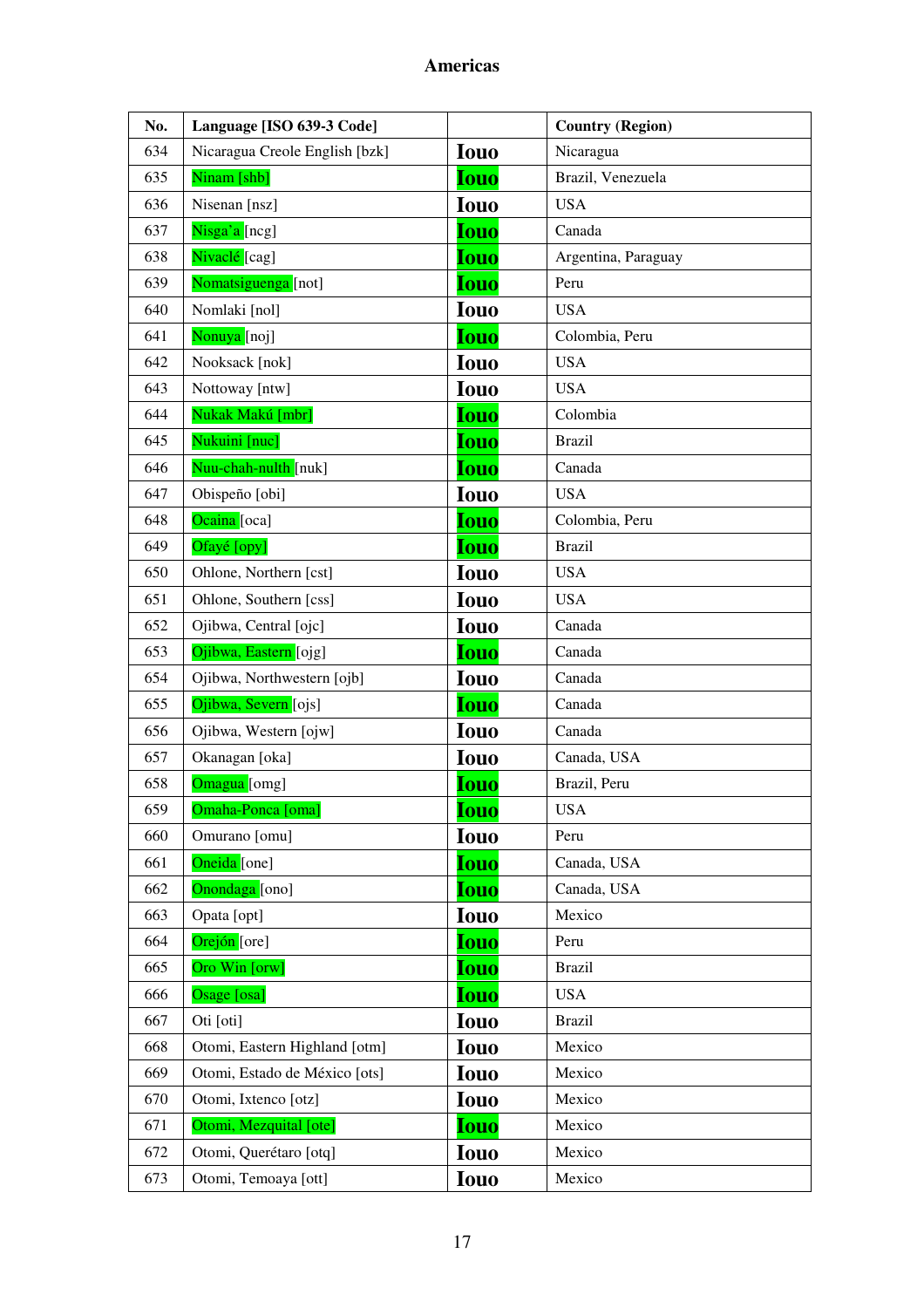| No. | Language [ISO 639-3 Code]       |             | <b>Country (Region)</b>   |
|-----|---------------------------------|-------------|---------------------------|
| 674 | Otomi, Tenango [otn]            | <b>Iouo</b> | Mexico                    |
| 675 | Otomi, Texcatepec [otx]         | <b>Iouo</b> | Mexico                    |
| 676 | Otomi, Tilapa [otl]             | <b>Iouo</b> | Mexico                    |
| 677 | Ottawa [otw]                    | <b>Iouo</b> | Canada, USA               |
| 678 | Otuke [otu]                     | <b>Iouo</b> | <b>Brazil</b>             |
| 679 | Pacahuara [pcp]                 | <b>Iouo</b> | Bolivia                   |
| 680 | Páez [pbb]                      | <b>Iouo</b> | Colombia                  |
| 681 | Pai Tavytera [pta]              | <b>Iouo</b> | Paraguay                  |
| 682 | Paipai [ppi]                    | <b>Iouo</b> | Mexico                    |
| 683 | Paiute, Northern [pao]          | <b>Iouo</b> | <b>USA</b>                |
| 684 | Pakaásnovos [pav]               | <b>Iouo</b> | <b>Brazil</b>             |
| 685 | Palenquero [pln]                | <b>Iouo</b> | Colombia                  |
| 686 | Palikúr [plu]                   | <b>Iouo</b> | Brazil, French Guyana     |
| 687 | Pame, Central [pbs]             | <b>Iouo</b> | Mexico                    |
| 688 | Pame, Northern [pmq]            | <b>Iouo</b> | Mexico                    |
| 689 | Panamanian Creole English [jam] | <b>Iouo</b> | Panama                    |
| 690 | Panará [kre]                    | <b>Iouo</b> | <b>Brazil</b>             |
| 691 | Pangasinan [pag]                | <b>Iouo</b> | <b>USA</b>                |
| 692 | Pankararé [pax]                 | <b>Iouo</b> | <b>Brazil</b>             |
| 693 | Pankararú [paz]                 | <b>Iouo</b> | <b>Brazil</b>             |
| 694 | Papiamento [pap]                | <b>Iouo</b> | Caribbean                 |
| 695 | Parakanã [pak]                  | <b>Iouo</b> | <b>Brazil</b>             |
| 696 | Paranawát [paf]                 | <b>Iouo</b> | <b>Brazil</b>             |
| 697 | Paraujano [pbg]                 | <b>Iouo</b> | Venezuela                 |
| 698 | Parecísn [pab]                  | <b>Iouo</b> | <b>Brazil</b>             |
| 699 | Patamona [pbc]                  | Iouo        | Guyana, Venezuela         |
| 700 | Pataxó Hã-Ha-Hãe [pth]          | <b>Iouo</b> | <b>Brazil</b>             |
| 701 | Patwin [pwi]                    | <b>Iouo</b> | <b>USA</b>                |
| 702 | Paumarí [pad]                   | <b>Iouo</b> | <b>Brazil</b>             |
| 703 | Paunaka [pnk]                   | <b>Iouo</b> | Bolivia                   |
| 704 | Pauserna [psm]                  | <b>Iouo</b> | Bolivia                   |
| 705 | Pawnee [paw]                    | <b>Iouo</b> | <b>USA</b>                |
| 706 | Pech [pay]                      | <b>Iouo</b> | Honduras                  |
| 707 | Pemon [aoc]                     | <b>Iouo</b> | Brazil, Guyana, Venezuela |
| 708 | Piapoco [pio]                   | <b>Iouo</b> | Colombia, Venezuela       |
| 709 | Piaroa [pid]                    | <b>Iouo</b> | Colombia, Venezuela       |
| 710 | Pilagá [plg]                    | Iouo        | Argentina                 |
| 711 | Pima Bajo [pia]                 | <b>Iouo</b> | Mexico                    |
| 712 | Pipil [ppl]                     | <b>Iouo</b> | El Salvador               |
| 713 | Pirahã [myp]                    | <b>Iouo</b> | <b>Brazil</b>             |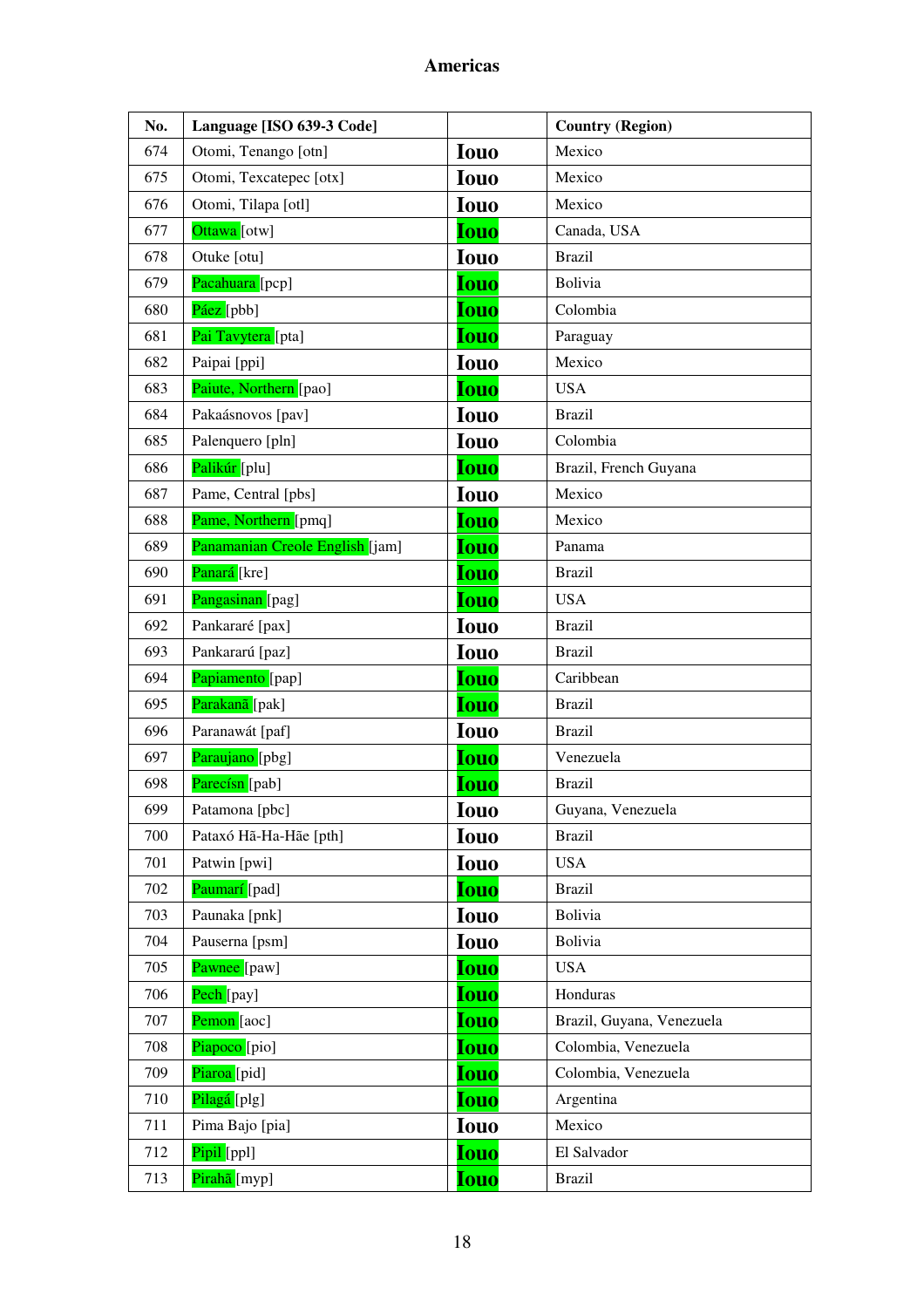| No. | Language [ISO 639-3 Code]                |             | <b>Country (Region)</b>                                               |
|-----|------------------------------------------|-------------|-----------------------------------------------------------------------|
| 714 | Piratapuyo [pir]                         | <b>Iouo</b> | Brazil, Colombia                                                      |
| 715 | Pisabo [pig]                             | <b>Iouo</b> | Peru                                                                  |
| 716 | Plautdietsch [pdt]                       | <b>Iouo</b> | Belize, Bolivia, Brazil, Canada, Costa<br>Rica, Mexico, Paraguay, USA |
| 717 | Playero [gob]                            | <b>Iouo</b> | Colombia, Venezuela                                                   |
| 718 | Pokangá [pok]                            | <b>Iouo</b> | <b>Brazil</b>                                                         |
| 719 | Pomo, Central [poo]                      | <b>Iouo</b> | <b>USA</b>                                                            |
| 720 | Pomo, Eastern [peb]                      | <b>Iouo</b> | <b>USA</b>                                                            |
| 721 | Pomo, Northeastern [pef]                 | <b>Iouo</b> | <b>USA</b>                                                            |
| 722 | Pomo, Northern [pej]                     | <b>Iouo</b> | <b>USA</b>                                                            |
| 723 | Pomo, Southeastern [pom]                 | <b>Iouo</b> | <b>USA</b>                                                            |
| 724 | Pomo, Southern [peq]                     | <b>Iouo</b> | <b>USA</b>                                                            |
| 725 | Popoloca, Coyotepec [pbf]                | <b>Iouo</b> | Mexico                                                                |
| 726 | Popoloca, Mezontla [pbe]                 | <b>Iouo</b> | Mexico                                                                |
| 727 | Popoloca, San Felipe Otlaltepec [pow]    | <b>Iouo</b> | Mexico                                                                |
| 728 | Popoloca, San Juan Atzingo [poe]         | <b>Iouo</b> | Mexico                                                                |
| 729 | Popoloca, San Luís Temalacayuca<br>[pps] | <b>Iouo</b> | Mexico                                                                |
| 730 | Popoloca, San Marcos Tlacoyalco [pls]    | <b>Iouo</b> | Mexico                                                                |
| 731 | Popoloca, Santa Inés Ahuatempan<br>[pca] | <b>Iouo</b> | Mexico                                                                |
| 732 | Popoluca, Highland [poi]                 | <b>Iouo</b> | Mexico                                                                |
| 734 | Popoluca, Oluta [plo]                    | <b>Iouo</b> | Mexico                                                                |
| 735 | Popoluca, Sayula [pos]                   | <b>Iouo</b> | Mexico                                                                |
| 736 | Popoluca, Texistepec [poq]               | <b>Iouo</b> | Mexico                                                                |
| 737 | Poqomam [poc]                            | <b>Iouo</b> | Guatemala                                                             |
| 738 | Poqomchi' [poh]                          | <b>Iouo</b> | Guatemala                                                             |
| 739 | Portuguese [por]                         | <b>Iouo</b> | <b>Brazil</b>                                                         |
| 740 | Potawatomi [pot]                         | <b>Iouo</b> | Canada, USA                                                           |
| 741 | Potiguára [pog]                          | <b>Iouo</b> | <b>Brazil</b>                                                         |
| 742 | Powhatan [pim]                           | <b>Iouo</b> | <b>USA</b>                                                            |
| 743 | Poyanáwa [pyn]                           | <b>Iouo</b> | <b>Brazil</b>                                                         |
| 744 | Puinave [pui]                            | <b>Iouo</b> | Colombia, Venezuela                                                   |
| 745 | Pumé [yae]                               | <b>Iouo</b> | Venezuela                                                             |
| 746 | Purepecha [tsz]                          | <b>Iouo</b> | Mexico, USA                                                           |
| 747 | Purepecha, Western Highland [pua]        | <b>Iouo</b> | Mexico                                                                |
| 748 | Purisimeño [puy]                         | <b>Iouo</b> | <b>USA</b>                                                            |
| 749 | Puruborá [pur]                           | <b>Iouo</b> | <b>Brazil</b>                                                         |
| 750 | Q'anjob'al [kjb]                         | <b>Iouo</b> | Guatemala                                                             |
| 751 | Q'eqchi' [kek]                           | <b>Iouo</b> | Guatemala                                                             |
| 752 | Qawasqar [alc]                           | <b>Iouo</b> | Chile                                                                 |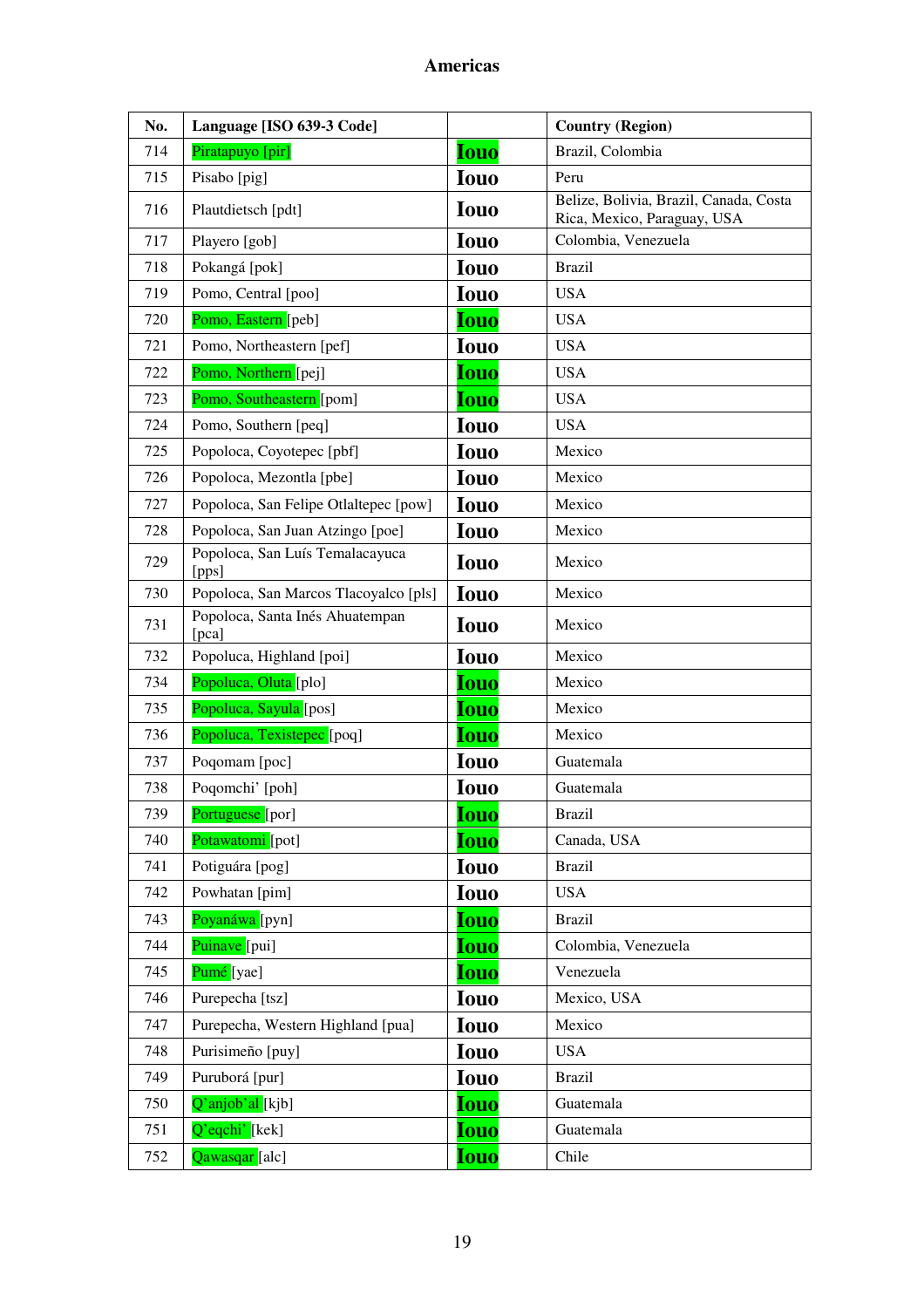| No. | Language [ISO 639-3 Code]                       |             | <b>Country (Region)</b> |
|-----|-------------------------------------------------|-------------|-------------------------|
| 753 | Quapaw [qua]                                    | <b>Iouo</b> | <b>USA</b>              |
| 754 | Quechan [yum]                                   | <b>Iouo</b> | <b>USA</b>              |
| 755 | Quechua, Ambo-Pasco [qva]                       | <b>Iouo</b> | Peru                    |
| 756 | Quechua, Arequipa-La Unión [qxu]                | <b>Iouo</b> | Peru                    |
| 757 | Quechua, Ayacucho [quy]                         | Iouo        | Peru                    |
| 758 | Quechua, Cajamarca [qvc]                        | <b>Iouo</b> | Peru                    |
| 759 | Quechua, Cajatambo North Lima [qvl]             | <b>Iouo</b> | Peru                    |
| 760 | Quechua, Chachapoyas [quk]                      | <b>Iouo</b> | Peru                    |
| 761 | Quechua, Chaupihuaranga [qur]                   | <b>Iouo</b> | Peru                    |
| 762 | Quechua, Chilean [cqu]                          | <b>Iouo</b> | Chile                   |
| 763 | Quechua, Chincha [qxc]                          | <b>Iouo</b> | Peru                    |
| 764 | Quechua, Chiquián Ancash [qxa]                  | <b>Iouo</b> | Peru                    |
| 765 | Quechua, Corongo Ancash [qwa]                   | <b>Iouo</b> | Peru                    |
| 766 | Quechua, Cusco [quz]                            | <b>Iouo</b> | Peru                    |
| 767 | Quechua, Eastern Apurímac [qve]                 | <b>Iouo</b> | Peru                    |
| 768 | Quechua, Huallaga Huánuco [qub]                 | <b>Iouo</b> | Peru                    |
| 769 | Quechua, Huamalíes-Dos de Mayo<br>Huánuco [qvh] | <b>Iouo</b> | Peru                    |
| 770 | Quechua, Huaylas Ancash [qwh]                   | <b>Iouo</b> | Peru                    |
| 771 | Quechua, Huaylla Wanca [qvw]                    | <b>Iouo</b> | Peru                    |
| 772 | Quechua, Jauja Wanca [qxw]                      | <b>Iouo</b> | Peru                    |
| 773 | Quechua, Lambayeque [quf]                       | <b>Iouo</b> | Peru                    |
| 774 | Quechua, Margos-Yarowilca-<br>Lauricocha [qvm]  | <b>Iouo</b> | Peru                    |
| 775 | Quechua, Napo Lowland [qvo]                     | <b>Iouo</b> | Peru                    |
| 776 | Quechua, North Bolivian [qul]                   | Iouo        | Bolivia                 |
| 777 | Quechua, North Junín [qvn]                      | <u>Iouo</u> | Peru                    |
| 778 | Quechua, Northern Conchucos Ancash<br>[qxn]     | <b>Iouo</b> | Peru                    |
| 779 | Quechua, Pacaraos [qvp]                         | <b>Iouo</b> | Peru                    |
| 780 | Quechua, Panao Huánuco [qxh]                    | <b>Iouo</b> | Peru                    |
| 781 | Quechua, Puno [qxp]                             | <b>Iouo</b> | Peru                    |
| 782 | Quechua, San Martín [qvs]                       | <b>Iouo</b> | Peru                    |
| 783 | Quechua, Santa Ana de Tusi Pasco<br>[qxt]       | <b>Iouo</b> | Peru                    |
| 784 | Quechua, Sihuas Ancash [qws]                    | <b>Iouo</b> | Peru                    |
| 785 | Quechua, South Bolivian [quh]                   | <b>Iouo</b> | Argentina, Bolivia      |
| 786 | Quechua, Southern Conchucos Ancash<br>[qxo]     | <b>Iouo</b> | Peru                    |
| 787 | Quechua, Southern Pastaza [qup]                 | <b>Iouo</b> | Peru                    |
| 788 | Quechua, Yauyos [qux]                           | <b>Iouo</b> | Peru                    |
| 789 | Quichua, Calderón Highland [qud]                | <b>Iouo</b> | Ecuador                 |
| 790 | Quichua, Cañar Highland [qxr]                   | Iouo        | Ecuador                 |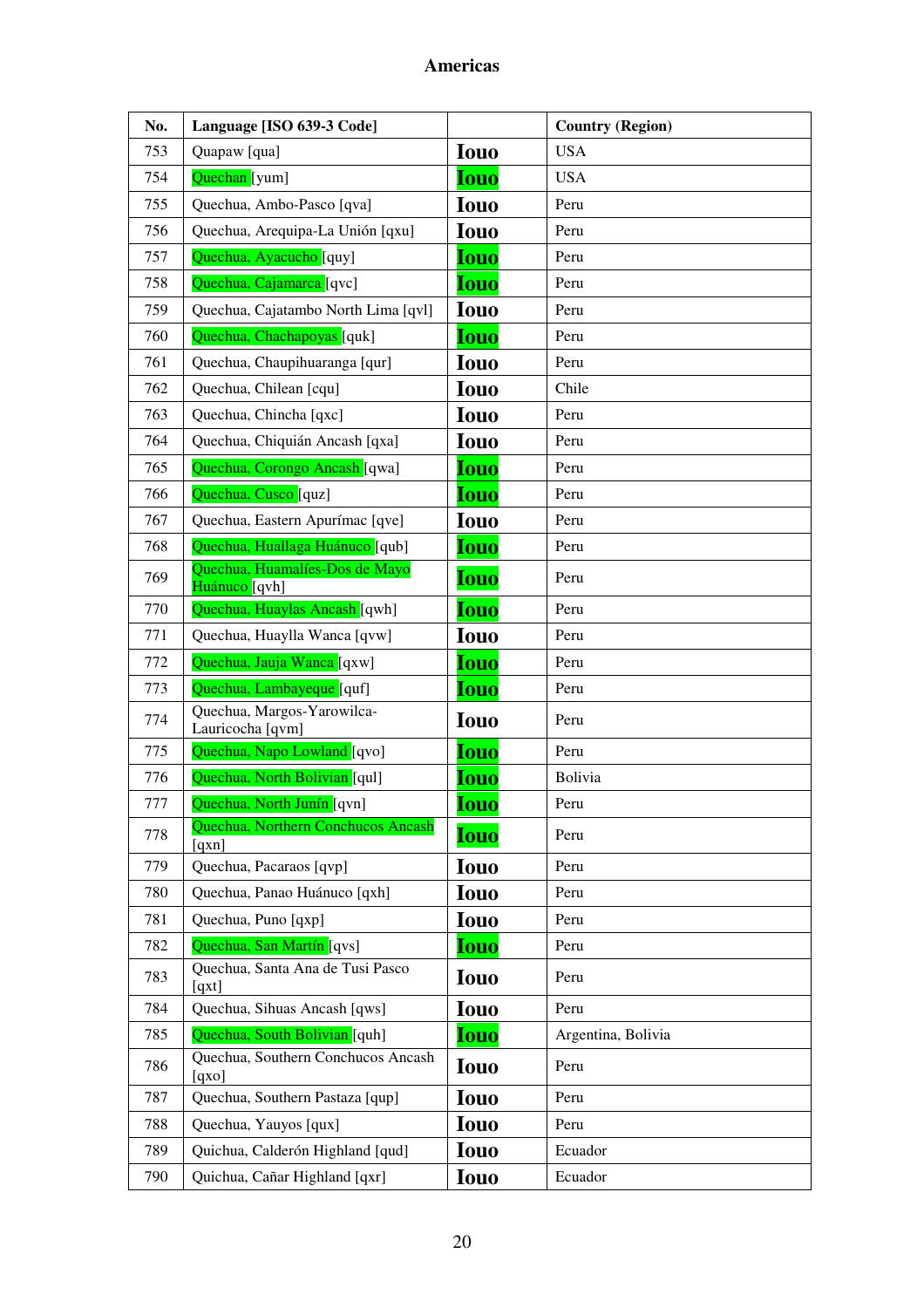| No. | Language [ISO 639-3 Code]            |             | <b>Country (Region)</b> |
|-----|--------------------------------------|-------------|-------------------------|
| 791 | Quichua, Chimborazo Highland [qug]   | <b>Iouo</b> | Ecuador                 |
| 792 | Quichua, Imbabura Highland [qvi]     | <b>Iouo</b> | Ecuador                 |
| 793 | Quichua, Loja Highland [qvj]         | <b>Iouo</b> | Ecuador                 |
| 794 | Quichua, Napo Lowland [qvo]          | <b>Iouo</b> | Colombia Ecuador        |
| 795 | Quichua, Northern Pastaza [qvz]      | <b>Iouo</b> | Ecuador Peru            |
| 796 | Quichua, Salasaca Highland [qxl]     | <b>Iouo</b> | Ecuador                 |
| 797 | Quichua, Santiago del Estero [qus]   | <b>Iouo</b> | Argentina               |
| 798 | Quichua, Tena Lowland [quw]          | <b>Iouo</b> | Ecuador                 |
| 799 | Quileute [qui]                       | <b>Iouo</b> | <b>USA</b>              |
| 800 | Quinault [qun]                       | <b>Iouo</b> | <b>USA</b>              |
| 801 | Rama [rma]                           | <b>Iouo</b> | Nicaragua               |
| 802 | Rapa Nui [rap]                       | <b>Iouo</b> | Chile                   |
| 803 | Remo [rem]                           | <b>Iouo</b> | Peru                    |
| 804 | Resígaro [rgr]                       | <b>Iouo</b> | Peru                    |
| 805 | Reyesano [rey]                       | <b>Iouo</b> | Bolivia                 |
| 806 | Rikbaktsa [rkb]                      | <b>Iouo</b> | <b>Brazil</b>           |
| 807 | Romani, Vlax [rmy]                   | <b>Iouo</b> | Brazil Colombia         |
| 808 | Sabanê [sae]                         | <b>Iouo</b> | <b>Brazil</b>           |
| 809 | Saint Barthélemy Creole French [gcf] | <b>Iouo</b> | Caribbean               |
| 810 | Saint Kitts Creole English [aig]     | <b>Iouo</b> | Caribbean               |
| 811 | Saint Lucian Creole French [acf]     | <b>Iouo</b> | Caribbean               |
| 812 | Sakapulteko [quv]                    | <b>Iouo</b> | Guatemala               |
| 813 | Sakirabiá [skf]                      | <b>Iouo</b> | <b>Brazil</b>           |
| 814 | Sáliba [slc]                         | <b>Iouo</b> | Colombia Venezuela      |
| 815 | Salinan [sln]                        | <b>Iouo</b> | <b>USA</b>              |
| 816 | Salish, Southern Puget Sound [slh]   | Iouo        | <b>USA</b>              |
| 817 | Salish, Straits [str]                | <b>Iouo</b> | Canada USA              |
| 818 | Salumá [slj]                         | <b>Iouo</b> | <b>Brazil</b>           |
| 819 | San Miguel Creole French [scf]       | <b>Iouo</b> | Panama                  |
| 820 | Sanapaná [spn]                       | <b>Iouo</b> | Paraguay                |
| 821 | Sanumá [xsu]                         | <b>Iouo</b> | Brazil Venezuela        |
| 822 | Sapé [spc]                           | <b>Iouo</b> | Venezuela               |
| 823 | Saramaccan [srm]                     | <b>Iouo</b> | French Guyana Suriname  |
| 824 | Sarsi [srs]                          | <b>Iouo</b> | Canada                  |
| 825 | Sateré-Mawé [mav]                    | <b>Iouo</b> | <b>Brazil</b>           |
| 826 | Sea Island Creole English [gul]      | <b>Iouo</b> | <b>USA</b>              |
| 827 | Sechelt [sec]                        | <b>Iouo</b> | Canada                  |
| 828 | Secoya <sup>[sey]</sup>              | <b>Iouo</b> | Ecuador Peru            |
| 829 | Sekani [sek]                         | <b>Iouo</b> | Canada                  |
| 830 | Seneca <sup>[see]</sup>              | <b>Iouo</b> | <b>USA</b>              |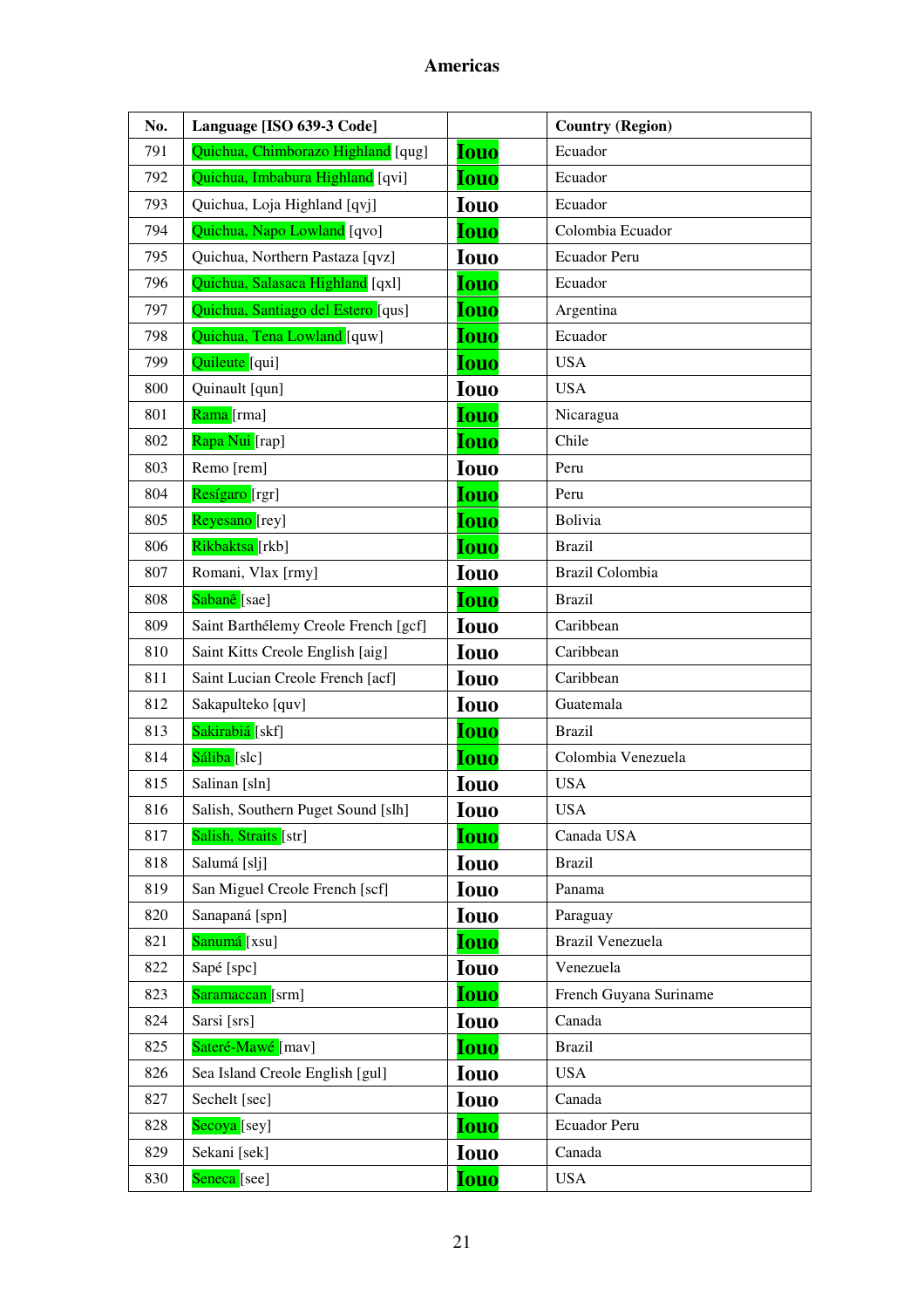| No. | Language [ISO 639-3 Code]     |             | <b>Country (Region)</b>                                                                                                                                                              |
|-----|-------------------------------|-------------|--------------------------------------------------------------------------------------------------------------------------------------------------------------------------------------|
| 831 | Sensi [sni]                   | <b>Iouo</b> | Peru                                                                                                                                                                                 |
| 832 | Seri [sei]                    | <b>Iouo</b> | Mexico                                                                                                                                                                               |
| 833 | Serrano [ser]                 | <b>Iouo</b> | <b>USA</b>                                                                                                                                                                           |
| 834 | Shanenawa [swo]               | <b>Iouo</b> | <b>Brazil</b>                                                                                                                                                                        |
| 835 | Sharanahua [mcd]              | <b>Iouo</b> | Brazil, Peru                                                                                                                                                                         |
| 836 | Shasta [sht]                  | <b>Iouo</b> | <b>USA</b>                                                                                                                                                                           |
| 837 | Shawnee [sjw]                 | <b>Iouo</b> | <b>USA</b>                                                                                                                                                                           |
| 838 | Shipibo-Conibo [shp]          | <b>Iouo</b> | Peru                                                                                                                                                                                 |
| 839 | Shoshoni [shh]                | <b>Iouo</b> | <b>USA</b>                                                                                                                                                                           |
| 840 | Shuar [jiv]                   | <b>Iouo</b> | Ecuador                                                                                                                                                                              |
| 841 | Shuswap <sup>[shs]</sup>      | <b>Iouo</b> | Canada                                                                                                                                                                               |
| 842 | Sikiana [sik]                 | <b>Iouo</b> | Brazil, Suriname                                                                                                                                                                     |
| 843 | Simaatn Creole English [aig]  | <b>Iouo</b> | Caribbean                                                                                                                                                                            |
| 844 | Siona [snn]                   | <b>Iouo</b> | Colombia, Ecuador                                                                                                                                                                    |
| 845 | Sipakapense [qum]             | <b>Iouo</b> | Guatemala                                                                                                                                                                            |
| 846 | Siriano [sri]                 | <b>Iouo</b> | Brazil, Colombia                                                                                                                                                                     |
| 847 | Sirionó [srq]                 | <b>Iouo</b> | Bolivia                                                                                                                                                                              |
| 848 | Siuslaw [sis]                 | <b>Iouo</b> | <b>USA</b>                                                                                                                                                                           |
| 849 | Skagit [ska]                  | <b>Iouo</b> | <b>USA</b>                                                                                                                                                                           |
| 850 | Slavey, North [scs]           | <b>Iouo</b> | Canada                                                                                                                                                                               |
| 851 | Slavey, South [xsl]           | <b>Iouo</b> | Canada                                                                                                                                                                               |
| 852 | Snohomish [sno]               | <b>Iouo</b> | <b>USA</b>                                                                                                                                                                           |
| 853 | Spanish [spa]                 | <b>Iouo</b> | Argentina, Belize, Bolivia, Caribbean,<br>Chile, Colombia, Costa Rica, Ecuador,<br>El Salvador, Guatemala, Honduras,<br>Mexico, Nicaragua, Panama, Paraguay,<br>Peru, USA, Venezuela |
| 854 | Spanish, Loreto-Ucayali [spq] | <b>Iouo</b> | Peru                                                                                                                                                                                 |
| 855 | Spokane [spo]                 | <b>Iouo</b> | <b>USA</b>                                                                                                                                                                           |
| 856 | Squamish [squ]                | <b>Iouo</b> | Canada                                                                                                                                                                               |
| 857 | Sranan [srn]                  | <b>Iouo</b> | Suriname                                                                                                                                                                             |
| 858 | Stoney [sto]                  | <b>Iouo</b> | Canada                                                                                                                                                                               |
| 859 | Subtiaba [sut]                | <b>Iouo</b> | Nicaragua                                                                                                                                                                            |
| 860 | Suruahá [swx]                 | <b>Iouo</b> | <b>Brazil</b>                                                                                                                                                                        |
| 861 | Suruí [sru]                   | <b>Iouo</b> | <b>Brazil</b>                                                                                                                                                                        |
| 862 | Suruí do Pará [mdz]           | <b>Iouo</b> | <b>Brazil</b>                                                                                                                                                                        |
| 863 | Suyá [suy]                    | <b>Iouo</b> | <b>Brazil</b>                                                                                                                                                                        |
| 864 | Tacana [tna]                  | <b>Iouo</b> | Bolivia                                                                                                                                                                              |
| 865 | Tagalog [tgl]                 | <b>Iouo</b> | Canada, USA                                                                                                                                                                          |
| 866 | Tagish [tgx]                  | <b>Iouo</b> | Canada                                                                                                                                                                               |
| 867 | Tahltan [tht]                 | <b>Iouo</b> | Canada                                                                                                                                                                               |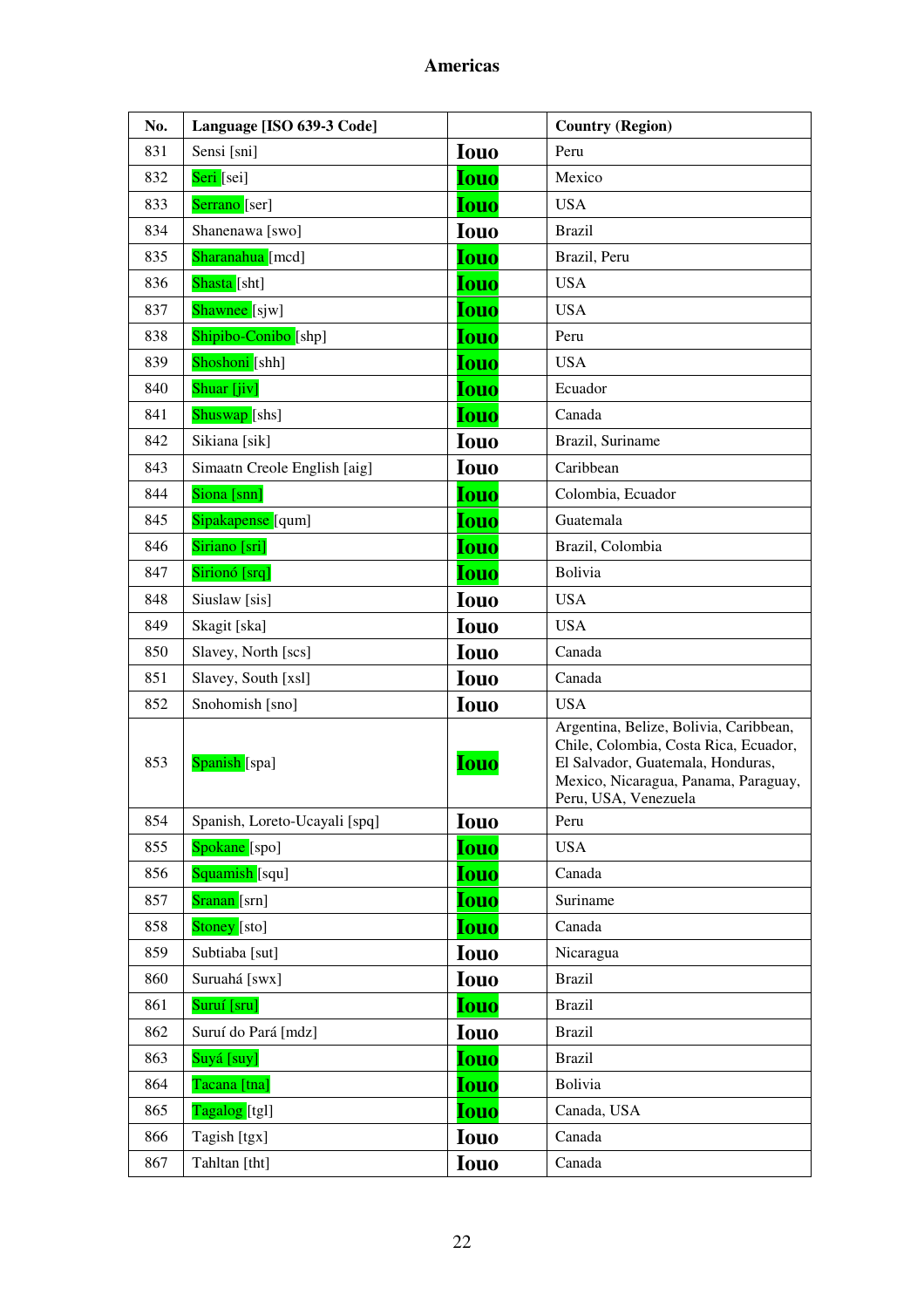| No. | Language [ISO 639-3 Code]      |             | <b>Country (Region)</b> |
|-----|--------------------------------|-------------|-------------------------|
| 868 | Taíno [tnq]                    | <b>Iouo</b> | Caribbean               |
| 869 | Talian [vec]                   | <b>Iouo</b> | <b>Brazil</b>           |
| 870 | Tamanaku [tmz]                 | <b>Iouo</b> | Venezuela               |
| 871 | Tanacross [tcb]                | <b>Iouo</b> | <b>USA</b>              |
| 872 | Tanaina [tfn]                  | <b>Iouo</b> | <b>USA</b>              |
| 873 | Tanana, Lower [taa]            | <b>Iouo</b> | <b>USA</b>              |
| 874 | Tanana, Upper [tau]            | <b>Iouo</b> | Canada, USA             |
| 875 | Tanimuca-Retuarã [tnc]         | <b>Iouo</b> | Colombia                |
| 876 | Tapeba [tbb]                   | <b>Iouo</b> | <b>Brazil</b>           |
| 877 | Tapieté [tpj]                  | <b>Iouo</b> | Argentina, Bolivia      |
| 878 | Tapirapé [taf]                 | <b>Iouo</b> | <b>Brazil</b>           |
| 879 | Tarahumara, Central [tar]      | <b>Iouo</b> | Mexico                  |
| 880 | Tarahumara, Northern [thh]     | <b>Iouo</b> | Mexico                  |
| 881 | Tarahumara, Southeastern [tcu] | <b>Iouo</b> | Mexico                  |
| 882 | Tarahumara, Southwestern [twr] | <b>Iouo</b> | Mexico                  |
| 883 | Tarahumara, Western [tac]      | <b>Iouo</b> | Mexico                  |
| 884 | Tariana [tae]                  | <b>Iouo</b> | Brazil, Colombia        |
| 885 | Tatuyo [tav]                   | <b>Iouo</b> | Colombia                |
| 886 | Taushiro [trr]                 | <b>Iouo</b> | Peru                    |
| 887 | Tawandê [xtw]                  | <b>Iouo</b> | <b>Brazil</b>           |
| 888 | Tectitec [ttc]                 | <b>Iouo</b> | Mexico                  |
| 889 | Tehuelche [teh]                | <b>Iouo</b> | Argentina               |
| 890 | Tektiteko [ttc]                | <b>Iouo</b> | Guatemala               |
| 891 | Tembé [tqb]                    | <b>Iouo</b> | <b>Brazil</b>           |
| 892 | Tenharim [pah]                 | <b>Iouo</b> | <b>Brazil</b>           |
| 893 | Tenino [tqn]                   | <b>Iouo</b> | <b>USA</b>              |
| 894 | Tepecano [tep]                 | <b>Iouo</b> | Mexico                  |
| 895 | Tepehua, Huehuetla [tee]       | <b>Iouo</b> | Mexico                  |
| 896 | Tepehua, Pisaflores [tpp]      | <b>Iouo</b> | Mexico                  |
| 897 | Tepehua, Tlachichilco [tpt]    | <b>Iouo</b> | Mexico                  |
| 898 | Tepehuan, Northern [ntp]       | <b>Iouo</b> | Mexico                  |
| 899 | Tepehuan, Southeastern [stp]   | <b>Iouo</b> | Mexico                  |
| 900 | Tepehuan, Southwestern [tla]   | <b>Iouo</b> | Mexico                  |
| 901 | Terêna [ter]                   | <b>Iouo</b> | <b>Brazil</b>           |
| 902 | Teribe [tfr]                   | Iouo        | Costa Rica, Panama      |
| 903 | Tetete [teb]                   | <b>Iouo</b> | Ecuador                 |
| 904 | Tewa [tew]                     | <b>Iouo</b> | <b>USA</b>              |
| 905 | Thompson [thp]                 | Iouo        | Canada                  |
| 906 | Ticuna [tca]                   | <b>Iouo</b> | Brazil, Colombia, Peru  |
| 907 | Tillamook [til]                | <b>Iouo</b> | <b>USA</b>              |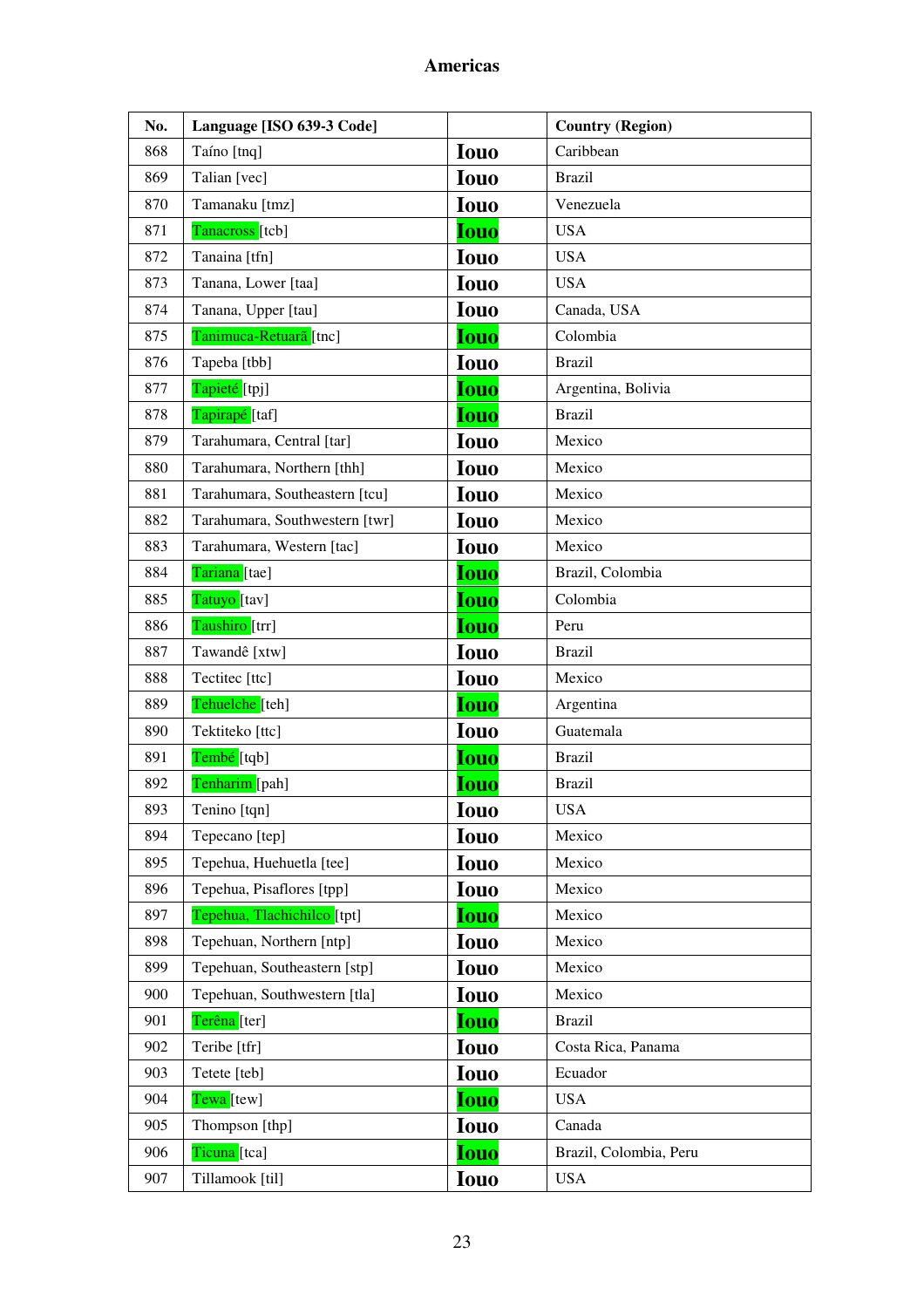| No. | Language [ISO 639-3 Code]                  |             | <b>Country (Region)</b> |
|-----|--------------------------------------------|-------------|-------------------------|
| 908 | Timbisha [par]                             | <b>Iouo</b> | <b>USA</b>              |
| 909 | Tingui-Boto [tgv]                          | <b>Iouo</b> | <b>Brazil</b>           |
| 910 | Tinigua [tit]                              | <b>Iouo</b> | Colombia                |
| 911 | Tiwa, Northern [twf]                       | <b>Iouo</b> | <b>USA</b>              |
| 912 | Tiwa, Southern [tix]                       | <b>Iouo</b> | <b>USA</b>              |
| 913 | Tlingit [tli]                              | <b>Iouo</b> | Canada, USA             |
| 914 | Toba [tob]                                 | <b>Iouo</b> | Argentina, Bolivia      |
| 915 | Toba Qom [tob]                             | <b>Iouo</b> | Paraguay                |
| 916 | Toba-Maskoy [tmf]                          | <b>Iouo</b> | Paraguay                |
| 917 | Tobagonian Creole English [tgh]            | <b>Iouo</b> | Caribbean               |
| 918 | Tohono O'odham [ood]                       | <b>Iouo</b> | <b>USA</b>              |
| 919 | Tojolabal [toj]                            | <b>Iouo</b> | Mexico                  |
| 920 | Tol [jic]                                  | <b>Iouo</b> | Honduras                |
| 921 | Tolowa [tol]                               | <b>Iouo</b> | <b>USA</b>              |
| 922 | Tonkawa [tqw]                              | <b>Iouo</b> | <b>USA</b>              |
| 923 | Torá [trz]                                 | <b>Iouo</b> | <b>Brazil</b>           |
| 924 | Toromono [tno]                             | <b>Iouo</b> | Bolivia                 |
| 925 | Totonac, Coyutla [toc]                     | <b>Iouo</b> | Mexico                  |
| 926 | Totonac, Filomena Mata-Coahuitlán<br>[tlp] | <b>Iouo</b> | Mexico                  |
| 927 | Totonac, Highland [tos]                    | <b>Iouo</b> | Mexico                  |
| 928 | Totonac, Ozumatlán [tqt]                   | <b>Iouo</b> | Mexico                  |
| 929 | Totonac, Papantla [top]                    | <b>Iouo</b> | Mexico                  |
| 930 | Totonac, Tecpatlán [tcw]                   | <b>Iouo</b> | Mexico                  |
| 931 | Totonac, Upper Necaxa [tku]                | <b>Iouo</b> | Mexico                  |
| 932 | Totonac, Xicotepec de Juárez [too]         | <b>Iouo</b> | Mexico                  |
| 933 | Totonac, Yecuatla [tlc]                    | <b>Iouo</b> | Mexico                  |
| 934 | Totoro [ttk]                               | <b>Iouo</b> | Colombia                |
| 935 | Tremembé [tme]                             | <b>Iouo</b> | <b>Brazil</b>           |
| 936 | Trinidadian Creole English [trf]           | <b>Iouo</b> | Caribbean               |
| 937 | Trinidadian Creole French [acf]            | <b>Iouo</b> | Caribbean               |
| 938 | Trinitario [trn]                           | Iouo        | Bolivia                 |
| 939 | Trió [tri]                                 | <b>Iouo</b> | Brazil, Suriname        |
| 940 | Triqui, Chicahuaxtla [trs]                 | <b>Iouo</b> | Mexico                  |
| 941 | Triqui, Copala [trc]                       | <b>Iouo</b> | Mexico                  |
| 942 | Triqui, San Martín Itunyoso [trq]          | <b>Iouo</b> | Mexico                  |
| 943 | Truká [tka]                                | <b>Iouo</b> | <b>Brazil</b>           |
| 944 | Trumai [tpy]                               | <b>Iouo</b> | <b>Brazil</b>           |
| 945 | Tsimané [cas]                              | <b>Iouo</b> | Bolivia                 |
| 946 | Tsimshian [tsi]                            | <u>Iouo</u> | Canada, USA             |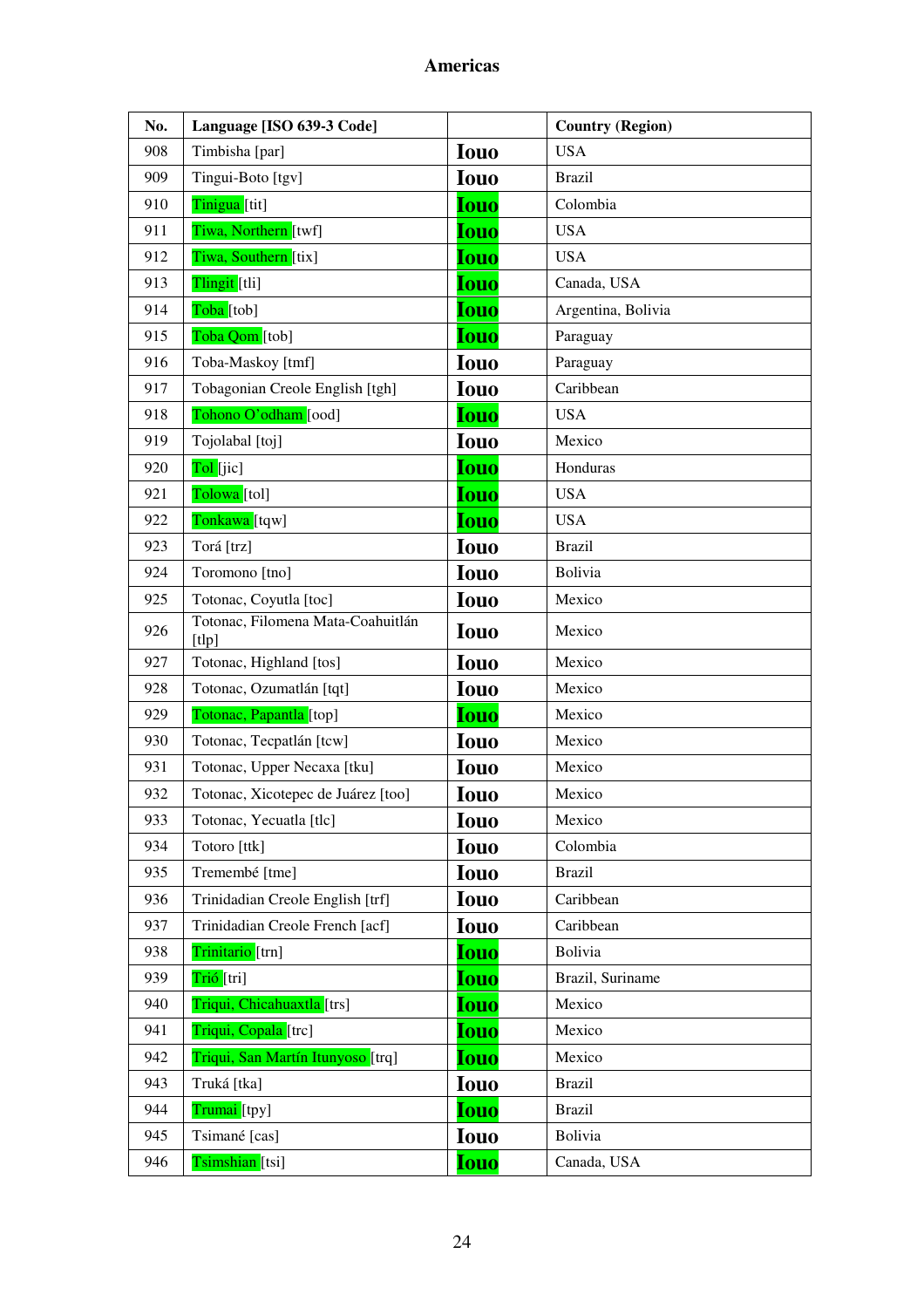| No. | Language [ISO 639-3 Code]             |             | <b>Country (Region)</b> |
|-----|---------------------------------------|-------------|-------------------------|
| 947 | Tubar [tbu]                           | <b>Iouo</b> | Mexico                  |
| 948 | Tübatulabal [tub]                     | <b>Iouo</b> | <b>USA</b>              |
| 949 | Tucano [tuo]                          | <b>Iouo</b> | Brazil, Colombia        |
| 950 | Tukumanféd [tkf]                      | <b>Iouo</b> | <b>Brazil</b>           |
| 951 | Tunebo, Angosturas [tnd]              | <b>Iouo</b> | Colombia                |
| 952 | Tunebo, Barro Negro [tbn]             | <b>Iouo</b> | Colombia                |
| 953 | Tunebo, Central [tuf]                 | <b>Iouo</b> | Colombia, Venezuela     |
| 954 | Tunebo, Western [tnb]                 | <b>Iouo</b> | Colombia                |
| 955 | Tunica [tun]                          | Iouo        | <b>USA</b>              |
| 956 | Tuparí [tpr]                          | <b>Iouo</b> | <b>Brazil</b>           |
| 957 | Tupinikin [tpk]                       | <b>Iouo</b> | <b>Brazil</b>           |
| 958 | Turiwára [twt]                        | <b>Iouo</b> | <b>Brazil</b>           |
| 959 | Turks and Caicos Creole English [tch] | <b>Iouo</b> | Caribbean               |
| 960 | Tuscarora [tus]                       | <b>Iouo</b> | Canada, USA             |
| 961 | Tutchone, Northern [ttm]              | <b>Iouo</b> | Canada                  |
| 962 | Tutchone, Southern [tce]              | <b>Iouo</b> | Canada                  |
| 963 | Tututni [tuu]                         | <b>Iouo</b> | <b>USA</b>              |
| 964 | Tuxá [tud]                            | <b>Iouo</b> | <b>Brazil</b>           |
| 965 | Tuxináwa [tux]                        | <b>Iouo</b> | <b>Brazil</b>           |
| 966 | Tuyuca [tue]                          | <b>Iouo</b> | Brazil, Colombia        |
| 967 | Twana [twa]                           | <b>Iouo</b> | <b>USA</b>              |
| 968 | Tz'utujil [tzj]                       | <b>Iouo</b> | Guatemala               |
| 969 | Tzeltal [tzh]                         | <b>Iouo</b> | Mexico                  |
| 970 | Tzotzil [tzo]                         | <b>Iouo</b> | Mexico                  |
| 971 | Uamué [uam]                           | <b>Iouo</b> | <b>Brazil</b>           |
| 972 | Ulwa [ulw]                            | <b>Iouo</b> | Nicaragua               |
| 973 | Umatilla [uma]                        | <b>Iouo</b> | <b>USA</b>              |
| 974 | Umotína [umo]                         | <b>Iouo</b> | <b>Brazil</b>           |
| 975 | Unami [unm]                           | <b>Iouo</b> | <b>USA</b>              |
| 976 | Urarina [ura]                         | <b>Iouo</b> | Peru                    |
| 977 | Uru [ure]                             | <b>Iouo</b> | Bolivia                 |
| 978 | Uru-Eu-Wau-Wau [urz]                  | <b>Iouo</b> | <b>Brazil</b>           |
| 979 | Uru-Pa-In [urp]                       | Iouo        | <b>Brazil</b>           |
| 980 | Urumi [uru]                           | <b>Iouo</b> | <b>Brazil</b>           |
| 981 | Uspanteko [usp]                       | Iouo        | Guatemala               |
| 982 | Ute-Southern Paiute [ute]             | <b>Iouo</b> | <b>USA</b>              |
| 983 | Venetian [vec]                        | <b>Iouo</b> | Mexico                  |
| 984 | Ventureño [veo]                       | Iouo        | <b>USA</b>              |
| 985 | Vincentian Creole English [svc]       | <b>Iouo</b> | Caribbean               |
| 986 | Virgin Islands Creole English [vic]   | <b>Iouo</b> | Caribbean               |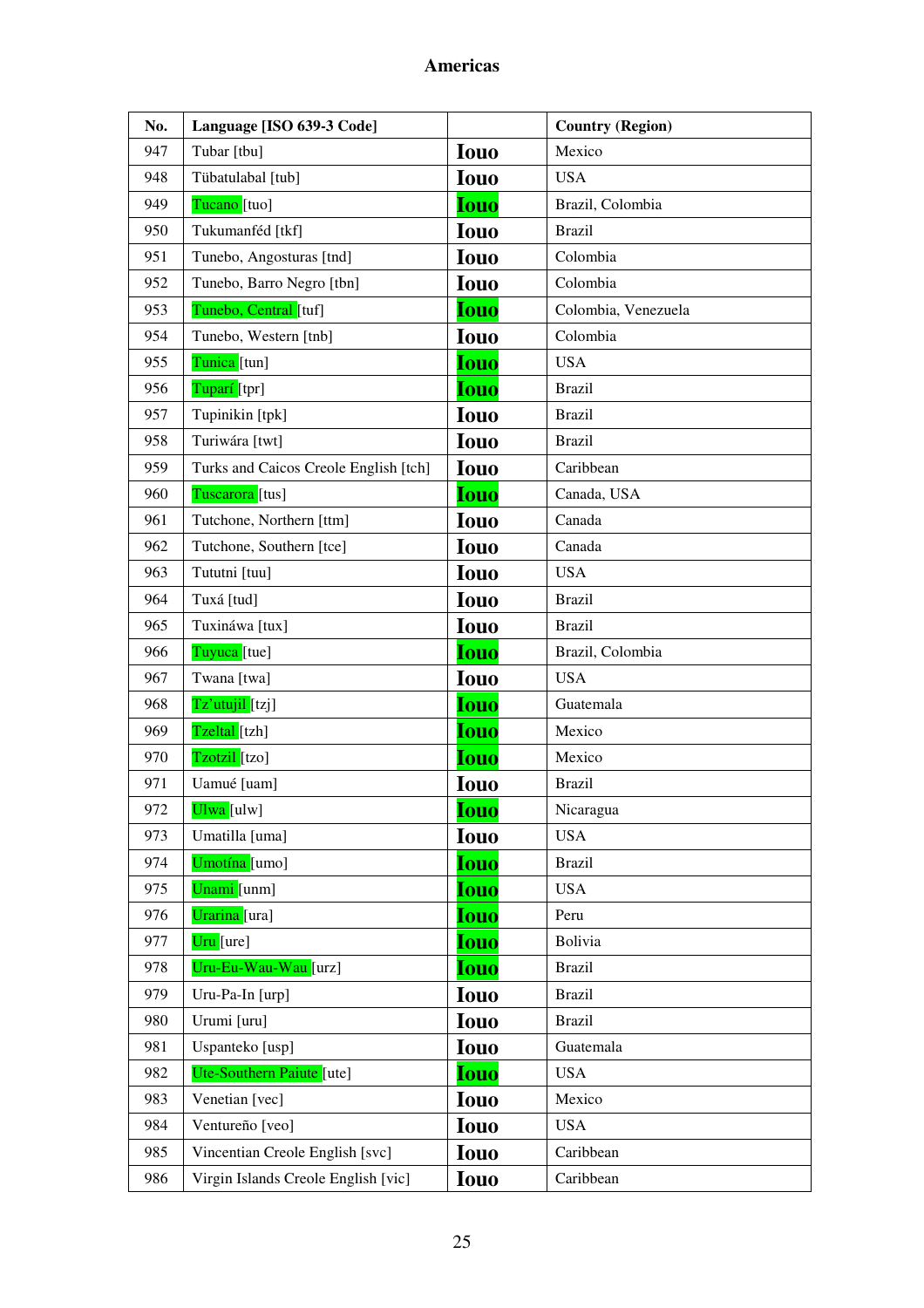| No.  | Language [ISO 639-3 Code]   |             | <b>Country (Region)</b>         |
|------|-----------------------------|-------------|---------------------------------|
| 987  | Wailaki [wlk]               | <b>Iouo</b> | <b>USA</b>                      |
| 988  | Waimaha [bao]               | <b>Iouo</b> | Brazil, Colombia                |
| 989  | Waimiri-Atroarí [atr]       | <b>Iouo</b> | <b>Brazil</b>                   |
| 990  | Waiwai [waw]                | <b>Iouo</b> | Brazil, Guyana, Suriname        |
| 991  | Wajiara [yui]               | <b>Iouo</b> | Brazil, Colombia                |
| 992  | Wakoná [waf]                | <b>Iouo</b> | <b>Brazil</b>                   |
| 993  | Walla Walla [waa]           | <b>Iouo</b> | <b>USA</b>                      |
| 994  | Wampanoag [wam]             | <b>Iouo</b> | <b>USA</b>                      |
| 995  | Waorani [auc]               | <b>Iouo</b> | Ecuador                         |
| 996  | Wapishana [wap]             | <b>Iouo</b> | Brazil, Guyana                  |
| 997  | Wappo <sup>[wao]</sup>      | <b>Iouo</b> | <b>USA</b>                      |
| 998  | Warao [wba]                 | <b>Iouo</b> | Guyana, Suriname, Venezuela     |
| 999  | Wasco-Wishram [wac]         | <b>Iouo</b> | <b>USA</b>                      |
| 1000 | Washo [was]                 | <b>Iouo</b> | <b>USA</b>                      |
| 1001 | Wasu [wsu]                  | <b>Iouo</b> | <b>Brazil</b>                   |
| 1002 | Waurá [wau]                 | <b>Iouo</b> | <b>Brazil</b>                   |
| 1003 | Wayampi [oym]               | <b>Iouo</b> | Brazil, French Guyana           |
| 1004 | Wayana [way]                | <b>Iouo</b> | Brazil, French Guyana, Suriname |
| 1005 | Wayoró [wyr]                | <b>Iouo</b> | <b>Brazil</b>                   |
| 1006 | Wayuu [guc]                 | <b>Iouo</b> | Colombia, Venezuela             |
| 1007 | Welsh [cym]                 | <b>Iouo</b> | Argentina                       |
| 1008 | Wichí Lhamtés Güisnay [mzh] | <b>Iouo</b> | Argentina                       |
| 1009 | Wichí Lhamtés Nocten [mtp]  | <b>Iouo</b> | Argentina, Bolivia              |
| 1010 | Wichí Lhamtés Vejoz [wlv]   | <b>Iouo</b> | Argentina                       |
| 1011 | Wichita [wic]               | <b>Iouo</b> | <b>USA</b>                      |
| 1012 | Wintu [wnw]                 | <b>Iouo</b> | <b>USA</b>                      |
| 1013 | Wiraféd [wir]               | <b>Iouo</b> | <b>Brazil</b>                   |
| 1014 | Wiyot [wiy]                 | <b>Iouo</b> | <b>USA</b>                      |
| 1015 | Woun Meu [noa]              | <b>Iouo</b> | Colombia, Panama                |
| 1016 | Wyandot [wya]               | <b>Iouo</b> | Canada, USA                     |
| 1017 | Xakriabá [xkr]              | <b>Iouo</b> | <b>Brazil</b>                   |
| 1018 | Xavánte [xav]               | <b>Iouo</b> | <b>Brazil</b>                   |
| 1019 | Xerénte [xer]               | <b>Iouo</b> | <b>Brazil</b>                   |
| 1020 | Xetá [xet]                  | <b>Iouo</b> | <b>Brazil</b>                   |
| 1021 | Xipaya <sup>[xiy]</sup>     | <b>Iouo</b> | <b>Brazil</b>                   |
| 1022 | Xipináwa [xip]              | <b>Iouo</b> | <b>Brazil</b>                   |
| 1023 | Xiriâna [xir]               | <b>Iouo</b> | <b>Brazil</b>                   |
| 1024 | Xokleng [xok]               | <b>Iouo</b> | <b>Brazil</b>                   |
| 1025 | Xukurú [xoo]                | <b>Iouo</b> | <b>Brazil</b>                   |
| 1026 | Yabaâna [ybn]               | <b>Iouo</b> | <b>Brazil</b>                   |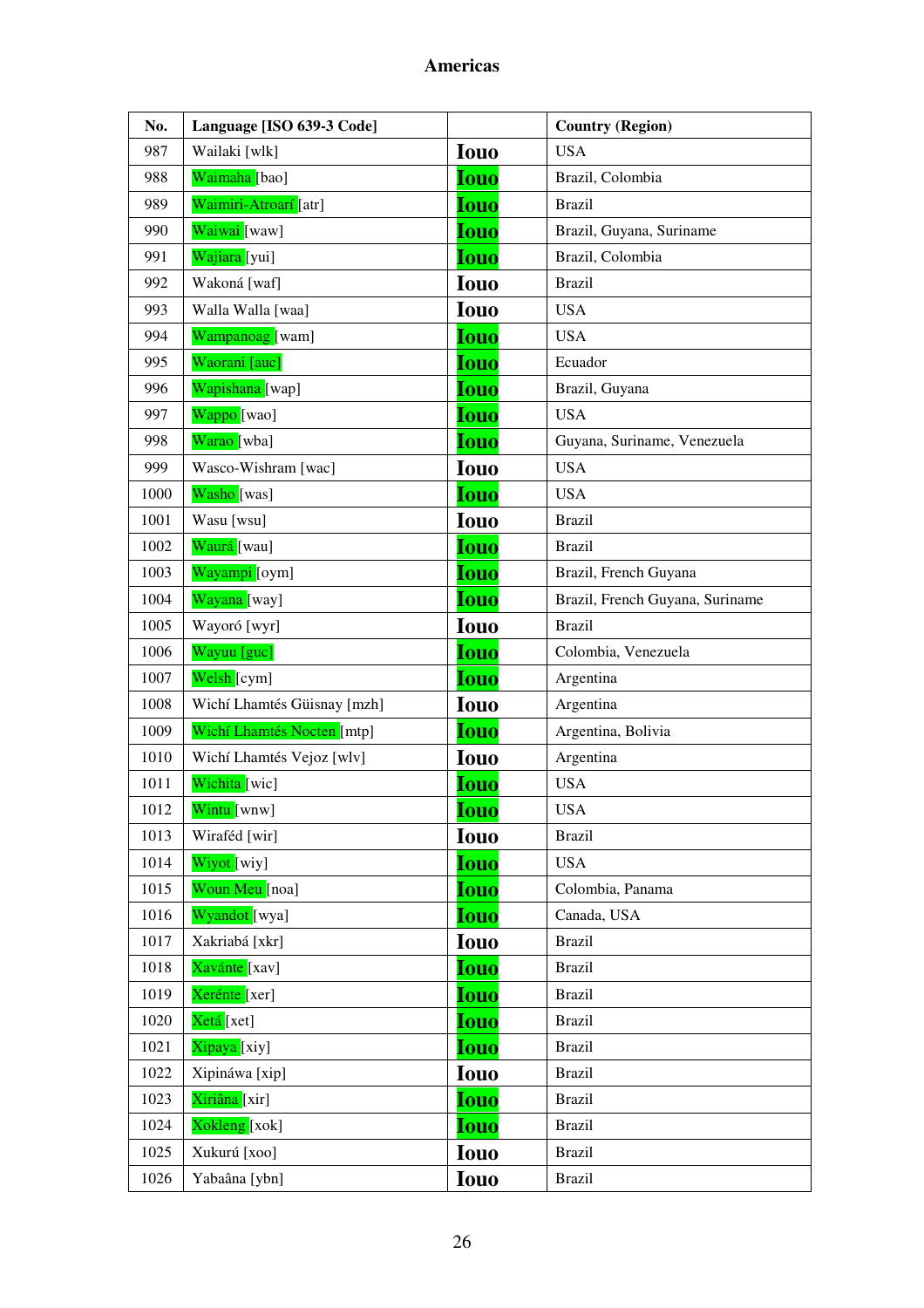| No.  | Language [ISO 639-3 Code]        |             | <b>Country (Region)</b> |
|------|----------------------------------|-------------|-------------------------|
| 1027 | Yabarana [yar]                   | <b>Iouo</b> | Venezuela               |
| 1028 | Yagua [yad]                      | <b>Iouo</b> | Peru                    |
| 1029 | Yahuna [ynu]                     | <b>Iouo</b> | Colombia                |
| 1030 | Yakama [yak]                     | <b>Iouo</b> | <b>USA</b>              |
| 1031 | Yámana [yag]                     | <b>Iouo</b> | Argentina, Chile        |
| 1032 | Yaminahua [yaa]                  | <b>Iouo</b> | Bolivia, Brazil, Peru   |
| 1033 | Yanesha' [ame]                   | <b>Iouo</b> | Peru                    |
| 1034 | Yanomámi [wca]                   | <b>Iouo</b> | <b>Brazil</b>           |
| 1035 | Yanomamö [guu]                   | <b>Iouo</b> | Brazil, Venezuela       |
| 1036 | Yaqui [yaq]                      | <b>Iouo</b> | Mexico, USA             |
| 1037 | Yarí [yri]                       | <b>Iouo</b> | Colombia                |
| 1038 | Yavitero [yvt]                   | <b>Iouo</b> | Venezuela               |
| 1039 | Yawalapití [yaw]                 | <b>Iouo</b> | <b>Brazil</b>           |
| 1040 | Yawanawa [ywn]                   | <b>Iouo</b> | <b>Brazil</b>           |
| 1041 | Yine [pib]                       | <b>Iouo</b> | Peru                    |
| 1042 | Yokuts [yok]                     | <b>Iouo</b> | <b>USA</b>              |
| 1043 | Yora [mts]                       | <b>Iouo</b> | Peru                    |
| 1044 | Yuchi [yuc]                      | <b>Iouo</b> | <b>USA</b>              |
| 1045 | Yucuna [ycn]                     | <b>Iouo</b> | Colombia                |
| 1046 | Yuhup [yab]                      | <b>Iouo</b> | <b>Brazil</b>           |
| 1047 | Yuki [yuk]                       | <b>Iouo</b> | <b>USA</b>              |
| 1048 | Yukpa [yup]                      | <b>Iouo</b> | Colombia, Venezuela     |
| 1049 | Yupik, Central [esu]             | <b>Iouo</b> | <b>USA</b>              |
| 1050 | Yupik, Central Siberian [ess]    | <b>Iouo</b> | <b>USA</b>              |
| 1051 | Yupik, Pacific Gulf [ems]        | <b>Iouo</b> | <b>USA</b>              |
| 1052 | Yuqui [yuq]                      | <b>Iouo</b> | Bolivia                 |
| 1053 | Yuracare [yuz]                   | <b>Iouo</b> | Bolivia                 |
| 1054 | Yurok [yur]                      | <b>Iouo</b> | <b>USA</b>              |
| 1055 | Yuwana [yau]                     | <b>Iouo</b> | Venezuela               |
| 1056 | Záparo [zro]                     | <b>Iouo</b> | Ecuador                 |
| 1057 | Zapotec, Aloápam [zaq]           | <b>Iouo</b> | Mexico                  |
| 1058 | Zapotec, Amatlán [zpo]           | <b>Iouo</b> | Mexico                  |
| 1059 | Zapotec, Asunción Mixtepec [zoo] | <b>Iouo</b> | Mexico                  |
| 1060 | Zapotec, Ayoquesco [zaf]         | <b>Iouo</b> | Mexico                  |
| 1061 | Zapotec, Cajonos [zad]           | <b>Iouo</b> | Mexico                  |
| 1062 | Zapotec, Chichicapan [zpv]       | <b>Iouo</b> | Mexico                  |
| 1063 | Zapotec, Choapan [zpc]           | <b>Iouo</b> | Mexico                  |
| 1064 | Zapotec, Coatecas Altas [zca]    | <b>Iouo</b> | Mexico                  |
| 1065 | Zapotec, Coatlán [zps]           | <b>Iouo</b> | Mexico                  |
| 1066 | Zapotec, El Alto [zpp]           | <b>Iouo</b> | Mexico                  |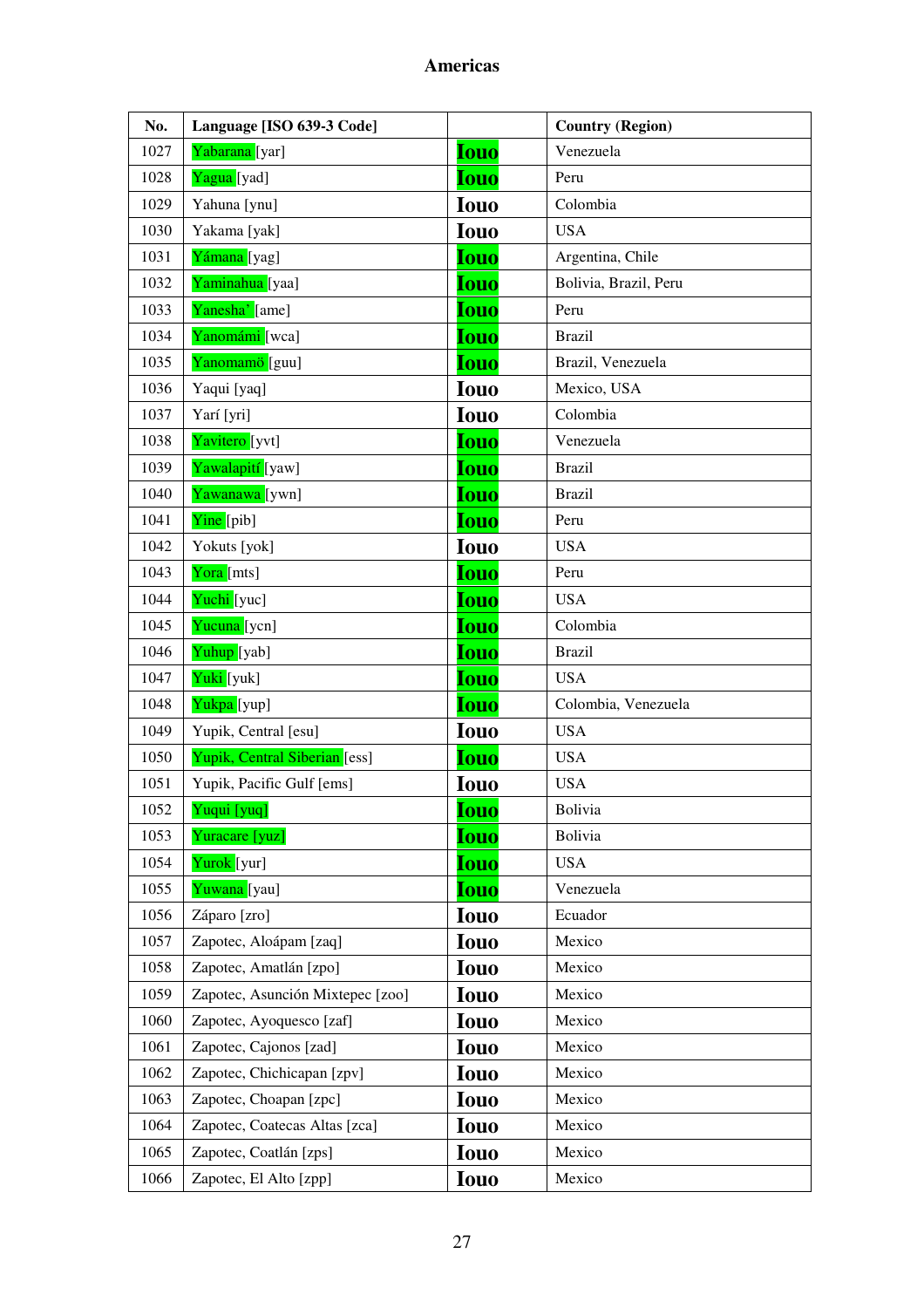| No.  | Language [ISO 639-3 Code]                   |             | <b>Country (Region)</b> |
|------|---------------------------------------------|-------------|-------------------------|
| 1067 | Zapotec, Elotepec [zte]                     | <b>Iouo</b> | Mexico                  |
| 1068 | Zapotec, Guevea de Humboldt [zpg]           | <b>Iouo</b> | Mexico                  |
| 1069 | Zapotec, Güilá [ztu]                        | <b>Iouo</b> | Mexico                  |
| 1070 | Zapotec, Isthmus [zai]                      | <b>Iouo</b> | Mexico                  |
| 1071 | Zapotec, Lachiguiri [zpa]                   | <b>Iouo</b> | Mexico                  |
| 1072 | Zapotec, Lachixío [zpl]                     | <b>Iouo</b> | Mexico                  |
| 1073 | Zapotec, Lapaguía-Guivini [ztl]             | <b>Iouo</b> | Mexico                  |
| 1074 | Zapotec, Loxicha [ztp]                      | <b>Iouo</b> | Mexico                  |
| 1075 | Zapotec, Mazaltepec [zpy]                   | <b>Iouo</b> | Mexico                  |
| 1076 | Zapotec, Miahuatlán [zam]                   | <b>Iouo</b> | Mexico                  |
| 1077 | Zapotec, Mitla [zaw]                        | <b>Iouo</b> | Mexico                  |
| 1078 | Zapotec, Mixtepec [zpm]                     | <b>Iouo</b> | Mexico                  |
| 1079 | Zapotec, Ocotlán [zac]                      | <b>Iouo</b> | Mexico                  |
| 1080 | Zapotec, Ozolotepec [zao]                   | <b>Iouo</b> | Mexico                  |
| 1081 | Zapotec, Petapa [zpe]                       | <b>Iouo</b> | Mexico                  |
| 1082 | Zapotec, Quiavicuzas [zpj]                  | <b>Iouo</b> | Mexico                  |
| 1083 | Zapotec, Quioquitani-Quierí [ztq]           | <b>Iouo</b> | Mexico                  |
| 1084 | Zapotec, Rincón [zar]                       | <b>Iouo</b> | Mexico                  |
| 1085 | Zapotec, San Agustín Mixtepec [ztm]         | <b>Iouo</b> | Mexico                  |
| 1086 | Zapotec, San Baltazar Loxicha [zpx]         | <b>Iouo</b> | Mexico                  |
| 1087 | Zapotec, San Juan Guelavía [zab]            | <b>Iouo</b> | Mexico                  |
| 1088 | Zapotec, San Pedro Quiatoni [zpf]           | <b>Iouo</b> | Mexico                  |
| 1089 | Zapotec, San Vicente Coatlán [zpt]          | <b>Iouo</b> | Mexico                  |
| 1090 | Zapotec, Santa Catarina Albarradas<br>[ztn] | <b>Iouo</b> | Mexico                  |
| 1091 | Zapotec, Santa Inés Yatzechi [zpn]          | <b>Iouo</b> | Mexico                  |
| 1092 | Zapotec, Santa María Quiegolani [zpi]       | <b>Iouo</b> | Mexico                  |
| 1093 | Zapotec, Santiago Xanica [zpr]              | <b>Iouo</b> | Mexico                  |
| 1094 | Zapotec, Santo Domingo Albarradas<br>[zas]  | <b>Iouo</b> | Mexico                  |
| 1095 | Zapotec, Sierra de Juárez [zaa]             | <b>Iouo</b> | Mexico                  |
| 1096 | Zapotec, Southeastern Ixtlán [zpd]          | <b>Iouo</b> | Mexico                  |
| 1097 | Zapotec, Southern Rincon [zsr]              | <b>Iouo</b> | Mexico                  |
| 1098 | Zapotec, Tabaa [zat]                        | <b>Iouo</b> | Mexico                  |
| 1099 | Zapotec, Tejalapan [ztt]                    | <b>Iouo</b> | Mexico                  |
| 1100 | Zapotec, Texmelucan [zpz]                   | <b>Iouo</b> | Mexico                  |
| 1101 | Zapotec, Tilquiapan [zts]                   | <b>Iouo</b> | Mexico                  |
| 1102 | Zapotec, Tlacolulita [zpk]                  | <b>Iouo</b> | Mexico                  |
| 1103 | Zapotec, Totomachapan [zph]                 | <b>Iouo</b> | Mexico                  |
| 1104 | Zapotec, Xadani [zax]                       | <b>Iouo</b> | Mexico                  |
| 1105 | Zapotec, Xanaguía [ztg]                     | <b>Iouo</b> | Mexico                  |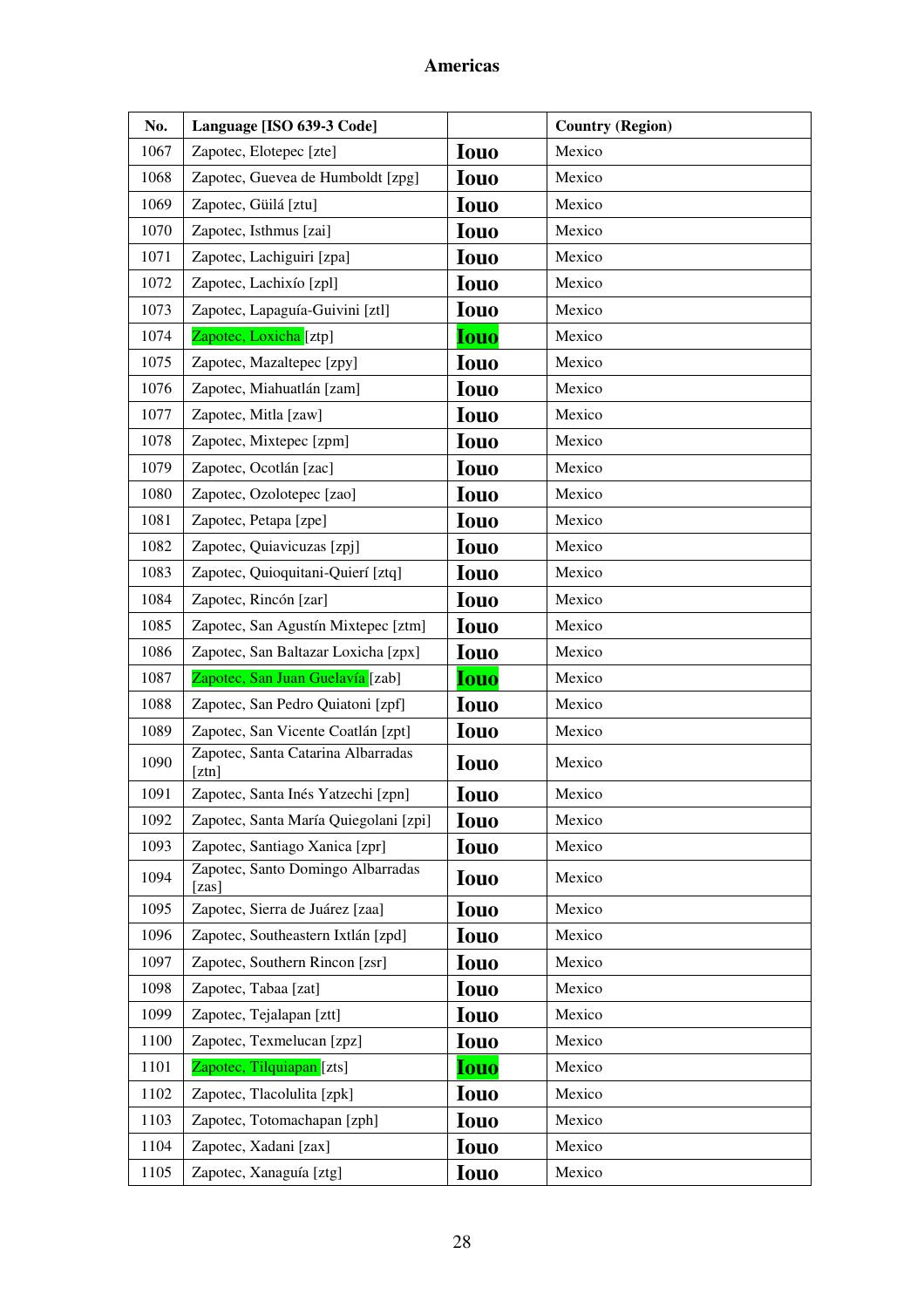| No.  | Language [ISO 639-3 Code]   |             | <b>Country (Region)</b> |
|------|-----------------------------|-------------|-------------------------|
| 1106 | Zapotec, Yalálag [zpu]      | <b>Iouo</b> | Mexico                  |
| 1107 | Zapotec, Yareni [zae]       | <b>Iouo</b> | Mexico                  |
| 1108 | Zapotec, Yatee [zty]        | <b>Iouo</b> | Mexico                  |
| 1109 | Zapotec, Yatzachi [zav]     | <b>Iouo</b> | Mexico                  |
| 1110 | Zapotec, Yautepec [zpb]     | <b>Iouo</b> | Mexico                  |
| 1111 | Zapotec, Zaachila [ztx]     | <b>Iouo</b> | Mexico                  |
| 1112 | Zapotec, Zaniza [zpw]       | Iouo        | Mexico                  |
| 1113 | Zapotec, Zoogocho [zpq]     | Iouo        | Mexico                  |
| 1114 | $Zo'$ é [pto]               | Iouo        | <b>Brazil</b>           |
| 1115 | Zoque, Chimalapa [zoh]      | <b>Iouo</b> | Mexico                  |
| 1116 | Zoque, Copainalá [zoc]      | Iouo        | Mexico                  |
| 1117 | Zoque, Francisco León [zos] | <b>Iouo</b> | Mexico                  |
| 1118 | Zoque, Rayón [zor]          | <b>Iouo</b> | Mexico                  |
| 1119 | Zoque, Tabasco [zoq]        | <b>Iouo</b> | Mexico                  |
| 1120 | Zuni [zun]                  | <b>Iouo</b> | <b>USA</b>              |

# **Extinct:**

| 1121 | Abipon [axb]               | <b>Iouo</b> | Argentina     |
|------|----------------------------|-------------|---------------|
| 1122 | Andoa [anb]                | <b>Iouo</b> | Peru          |
| 1123 | Baniva [bvv]               | <b>Iouo</b> | Venezuela     |
| 1124 | Barbacoas [bpb]            | <b>Iouo</b> | Colombia      |
| 1125 | Berbice Creole Dutch [brc] | <b>Iouo</b> | Guyana        |
| 1126 | Cacaopera [ccr]            | <b>Iouo</b> | El Salvador   |
| 1127 | Cagua [cbh]                | <b>Iouo</b> | Colombia      |
| 1128 | Caramanta [crf]            | <b>Iouo</b> | Colombia      |
| 1129 | Cauca [cca]                | <b>Iouo</b> | Colombia      |
| 1130 | Chimariko [cid]            | <b>Iouo</b> | <b>USA</b>    |
| 1131 | Chipiajes [cbe]            | <b>Iouo</b> | Colombia      |
| 1132 | Coxima [kox]               | <b>Iouo</b> | Colombia      |
| 1133 | Coyaima [coy]              | <b>Iouo</b> | Colombia      |
| 1134 | Cumeral [cum]              | <b>Iouo</b> | Colombia      |
| 1135 | Delaware, Pidgin [dep]     | <b>Iouo</b> | <b>USA</b>    |
| 1136 | Galice [gce]               | <b>Iouo</b> | <b>USA</b>    |
| 1137 | Jorá [jor]                 | <b>Iouo</b> | Bolivia       |
| 1138 | Kaingáng, São Paulo [zkp]  | <b>Iouo</b> | <b>Brazil</b> |
| 1139 | Natagaimas [nts]           | <b>Iouo</b> | Colombia      |
| 1140 | Negerhollands [dcr]        | <b>Iouo</b> | Caribbean     |
| 1141 | Omejes [ome]               | <b>Iouo</b> | Colombia      |
| 1142 | Ona [ona]                  | <b>Iouo</b> | Argentina     |